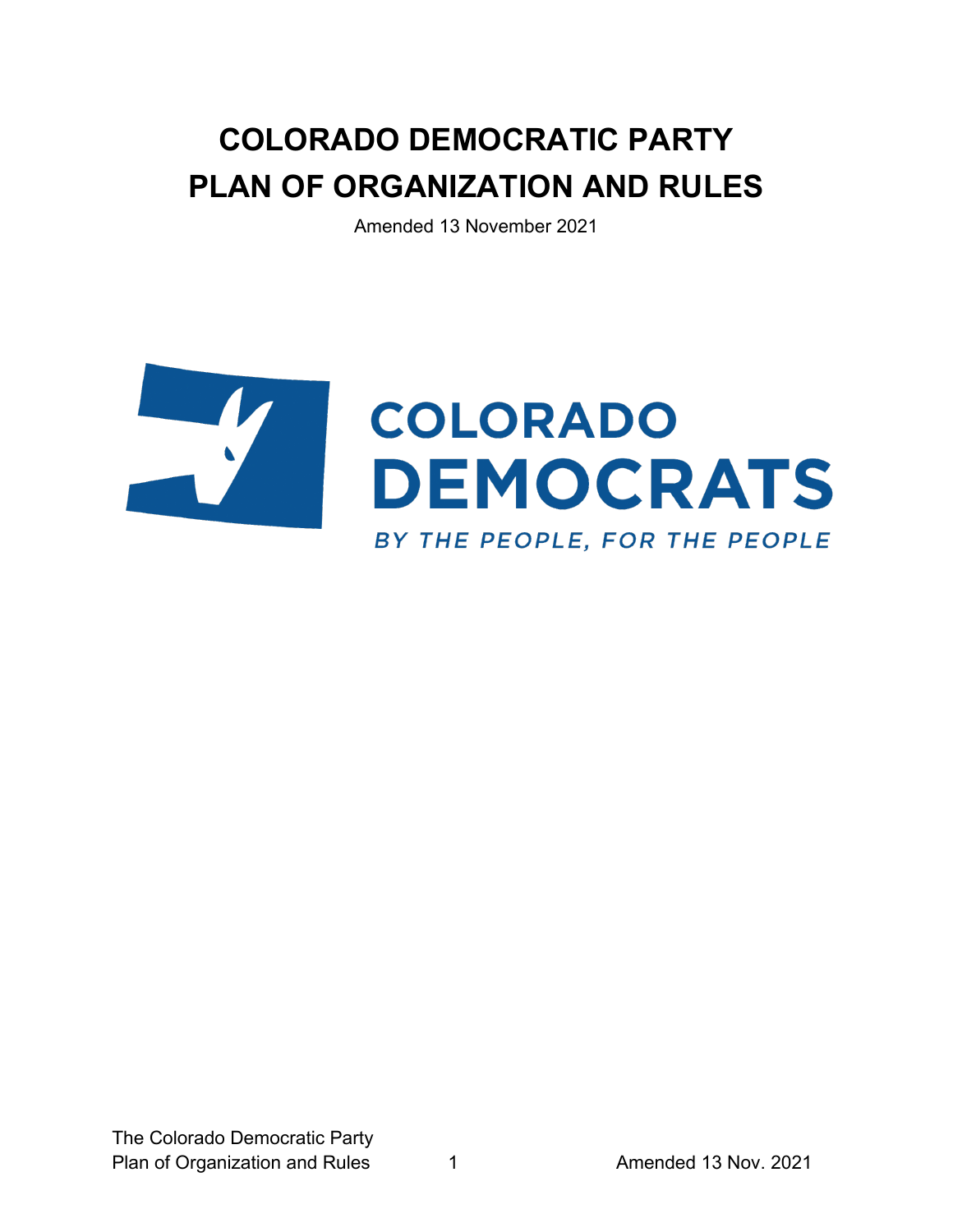# Contents

| PLAN OF ORGANIZATION AND THE RULES OF THE DEMOCRATIC PARTY OF |  |
|---------------------------------------------------------------|--|
|                                                               |  |
|                                                               |  |
|                                                               |  |
|                                                               |  |
|                                                               |  |
|                                                               |  |
|                                                               |  |
|                                                               |  |
|                                                               |  |
|                                                               |  |
|                                                               |  |
|                                                               |  |
|                                                               |  |
|                                                               |  |
|                                                               |  |
|                                                               |  |
|                                                               |  |
|                                                               |  |
|                                                               |  |
|                                                               |  |
|                                                               |  |
|                                                               |  |
|                                                               |  |
|                                                               |  |
|                                                               |  |
|                                                               |  |
|                                                               |  |
|                                                               |  |
|                                                               |  |
| The Colorado Democratic Party                                 |  |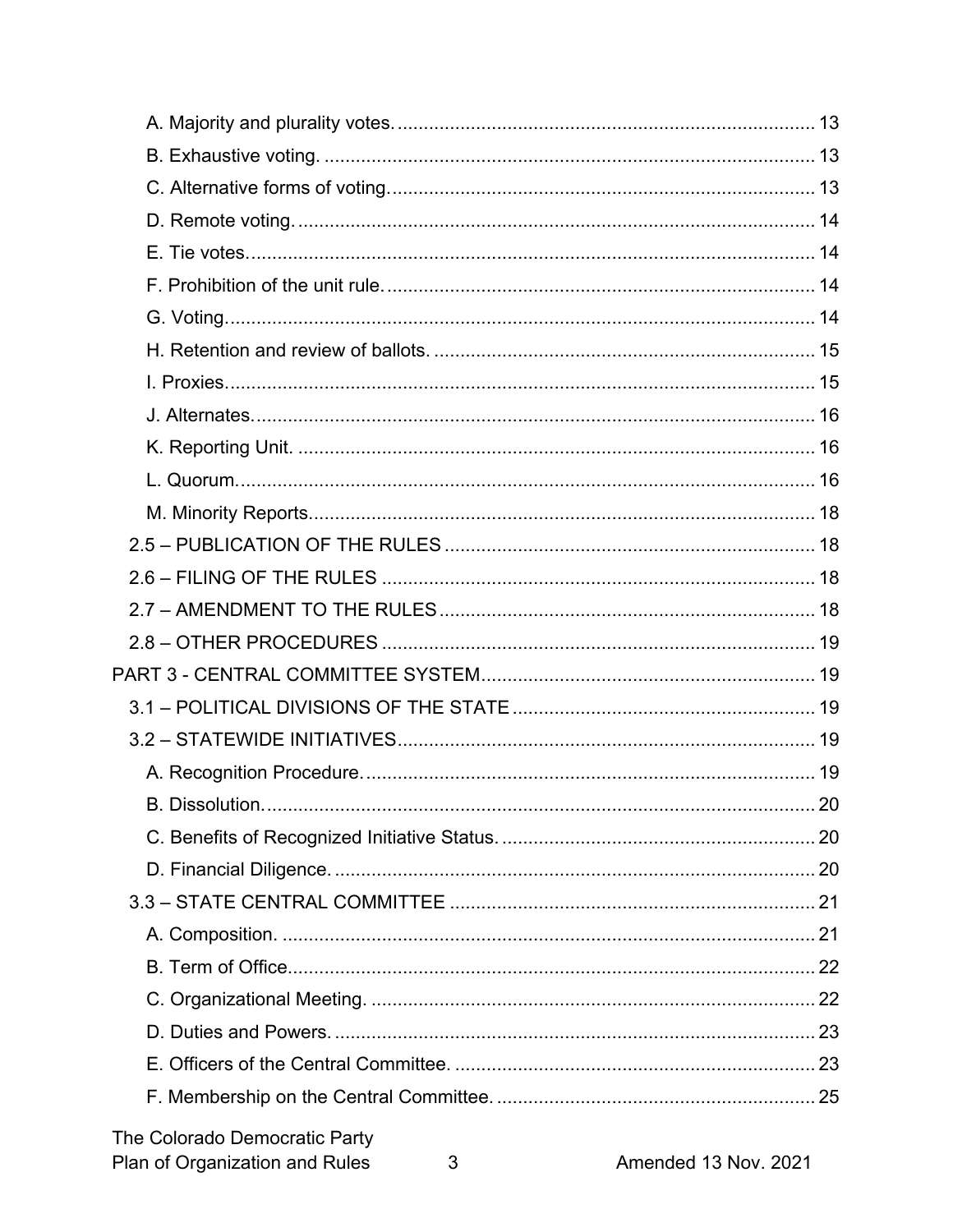| B. Election of Precinct Committee People (Precinct Organizers).  35 |  |
|---------------------------------------------------------------------|--|
|                                                                     |  |
|                                                                     |  |
|                                                                     |  |
|                                                                     |  |
|                                                                     |  |
|                                                                     |  |
|                                                                     |  |
|                                                                     |  |
|                                                                     |  |
|                                                                     |  |
|                                                                     |  |
|                                                                     |  |
|                                                                     |  |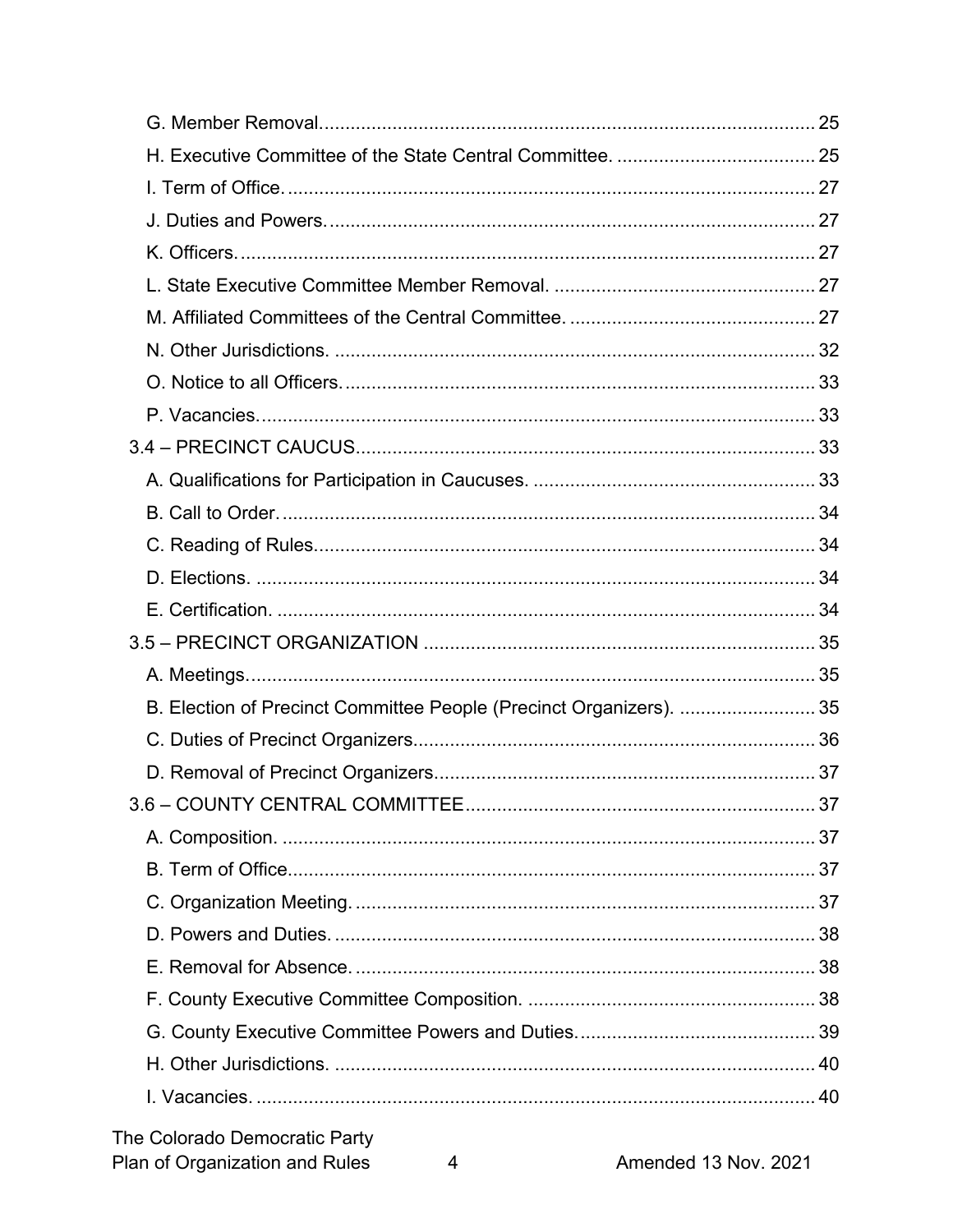| 3.7 - CENTRAL COMMITTEES OF OTHER JURISDICTIONS 41               |  |
|------------------------------------------------------------------|--|
|                                                                  |  |
|                                                                  |  |
|                                                                  |  |
|                                                                  |  |
| E. County Commissioner District Central Committee Composition 43 |  |
|                                                                  |  |
|                                                                  |  |
|                                                                  |  |
|                                                                  |  |
|                                                                  |  |
|                                                                  |  |
|                                                                  |  |
|                                                                  |  |
|                                                                  |  |
|                                                                  |  |
|                                                                  |  |
|                                                                  |  |
|                                                                  |  |
|                                                                  |  |
| 4.2 - MEETINGS OF COUNTY ASSEMBLIES AND CONVENTIONS 46           |  |
|                                                                  |  |
|                                                                  |  |
|                                                                  |  |
|                                                                  |  |
|                                                                  |  |
|                                                                  |  |
|                                                                  |  |
|                                                                  |  |
|                                                                  |  |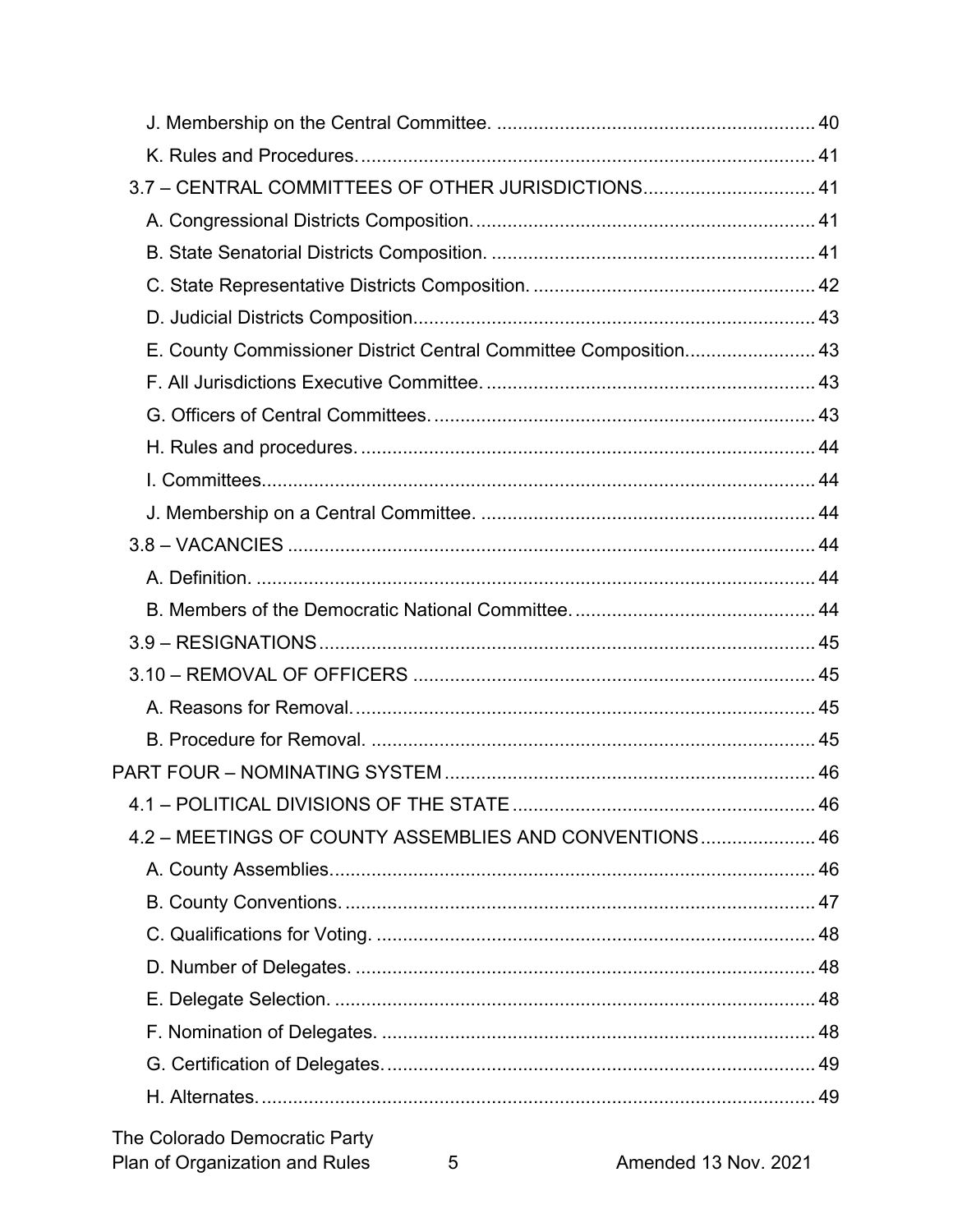| 4.3 - MEETINGS OF THE STATE ASSEMBLIES AND CONVENTIONS  49              |  |
|-------------------------------------------------------------------------|--|
|                                                                         |  |
|                                                                         |  |
|                                                                         |  |
|                                                                         |  |
|                                                                         |  |
|                                                                         |  |
|                                                                         |  |
|                                                                         |  |
|                                                                         |  |
| 4.4 - MEETINGS OF ASSEMBLIES AND CONVENTIONS OF OTHER                   |  |
|                                                                         |  |
|                                                                         |  |
| C. Judicial, State Senate, State Representative, District Assemblies 53 |  |
|                                                                         |  |
| 4.5 - COMMITTEES OF ASSEMBLIES AND CONVENTIONS 55                       |  |
|                                                                         |  |
|                                                                         |  |
|                                                                         |  |
|                                                                         |  |
|                                                                         |  |
|                                                                         |  |
|                                                                         |  |
|                                                                         |  |
|                                                                         |  |
|                                                                         |  |
|                                                                         |  |
|                                                                         |  |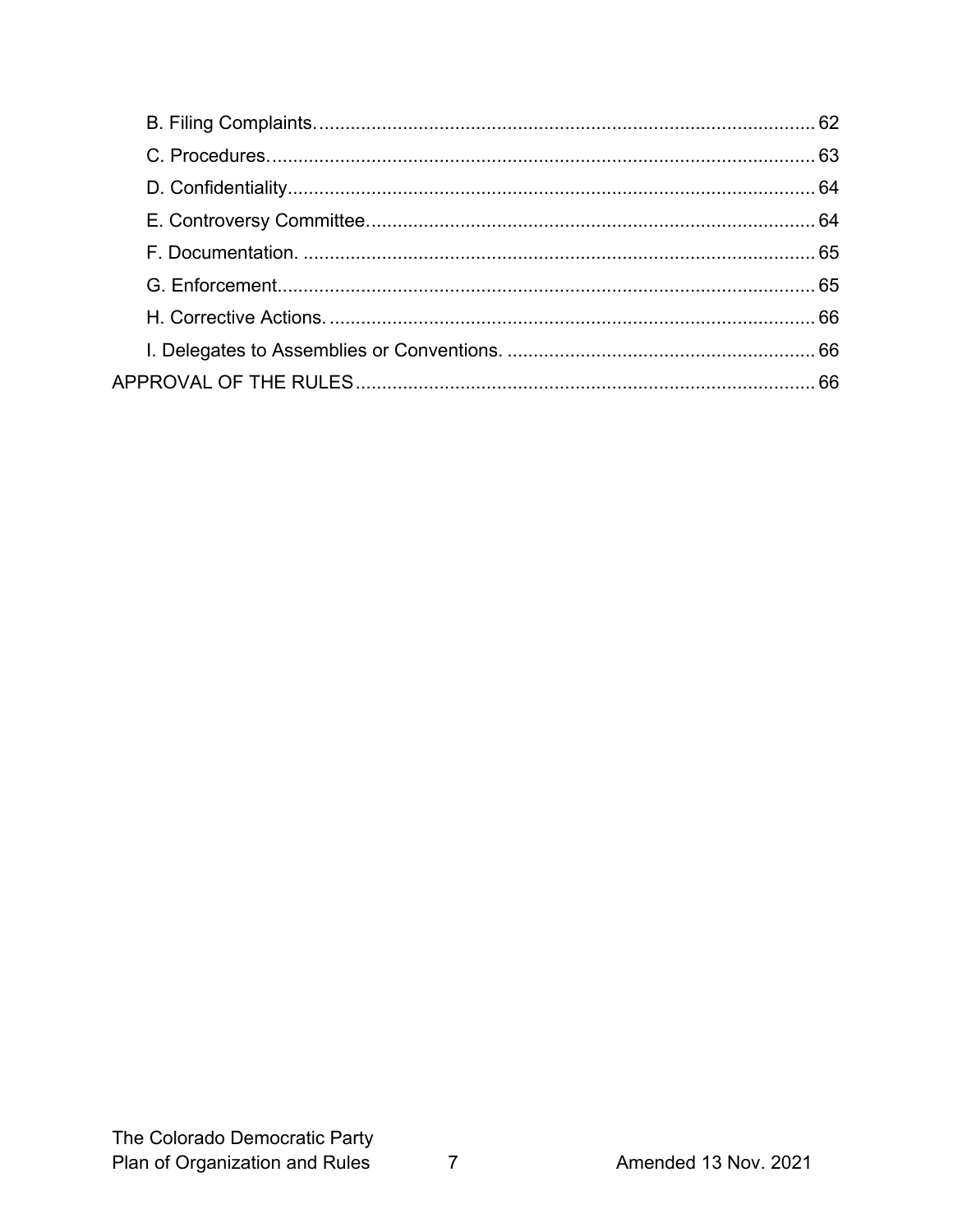# <span id="page-7-0"></span>**PLAN OF ORGANIZATION AND THE RULES OF THE DEMOCRATIC PARTY OF COLORADO**

# <span id="page-7-1"></span>**PREAMBLE**

We, the Democrats of the State of Colorado, do establish this Plan of Organization and the Rules of the Democratic Party of Colorado (the Rules) in order to: elect Democrats to public office; enhance an understanding of the political process and of the Democratic Party among our members; provide an effective and representative party organization; sustain the human and constitutional rights of all persons; provide a mechanism for making our political institutions responsive and accountable to the aims and needs of our Citizens; promote individual freedom in the framework of a just society and political freedom in the framework of a meaningful participation by all citizens.

# <span id="page-7-2"></span>**PART ONE - PRINCIPLES**

# <span id="page-7-3"></span>**1.1 - NAME**

# <span id="page-7-4"></span>**A. The Name.**

The legal name of the organization shall be the Democratic Party of Colorado, hereinafter referred to as the Party, Colorado Democratic Party, or CDP.

# <span id="page-7-5"></span>**B. Use of Party Name.**

No person, groups of persons, or organization shall use the name or address of a political party, in any manner, unless the person, groups of persons, or organization has received permission to use the name or address from the executive committee of the political party. The chair of the State Central Committee may, on the Chair's own motion, take cognizance of any contest or dispute over the use of the Party name, or any attempted use of the Party name, or the use of the word "Democratic" by any assembly, voter, or set of voters, which, in the chair's judgment, may not be entitled to it. The chair may take such action, as the Chair deems necessary to resolve disputes concerning the use of the Party name and shall, make a report of such disputes and actions at the next meeting of the State Central Committee. [C.R.S. 1-3-106](https://codes.findlaw.com/co/title-1-elections/co-rev-st-sect-1-3-106.html) and [C.R.S.](https://codes.findlaw.com/co/title-1-elections/co-rev-st-sect-1-3-108.html)  [1-3-108](https://codes.findlaw.com/co/title-1-elections/co-rev-st-sect-1-3-108.html)

# <span id="page-7-6"></span>**C. Party Endorsements.**

The use of the word "Democratic" shall not be used in any endorsement of any candidate or issue in an election without permission, in writing, from the State Chair. The various statewide organizations using the Party name shall not make a public

The Colorado Democratic Party Plan of Organization and Rules 8 Amended 13 Nov. 2021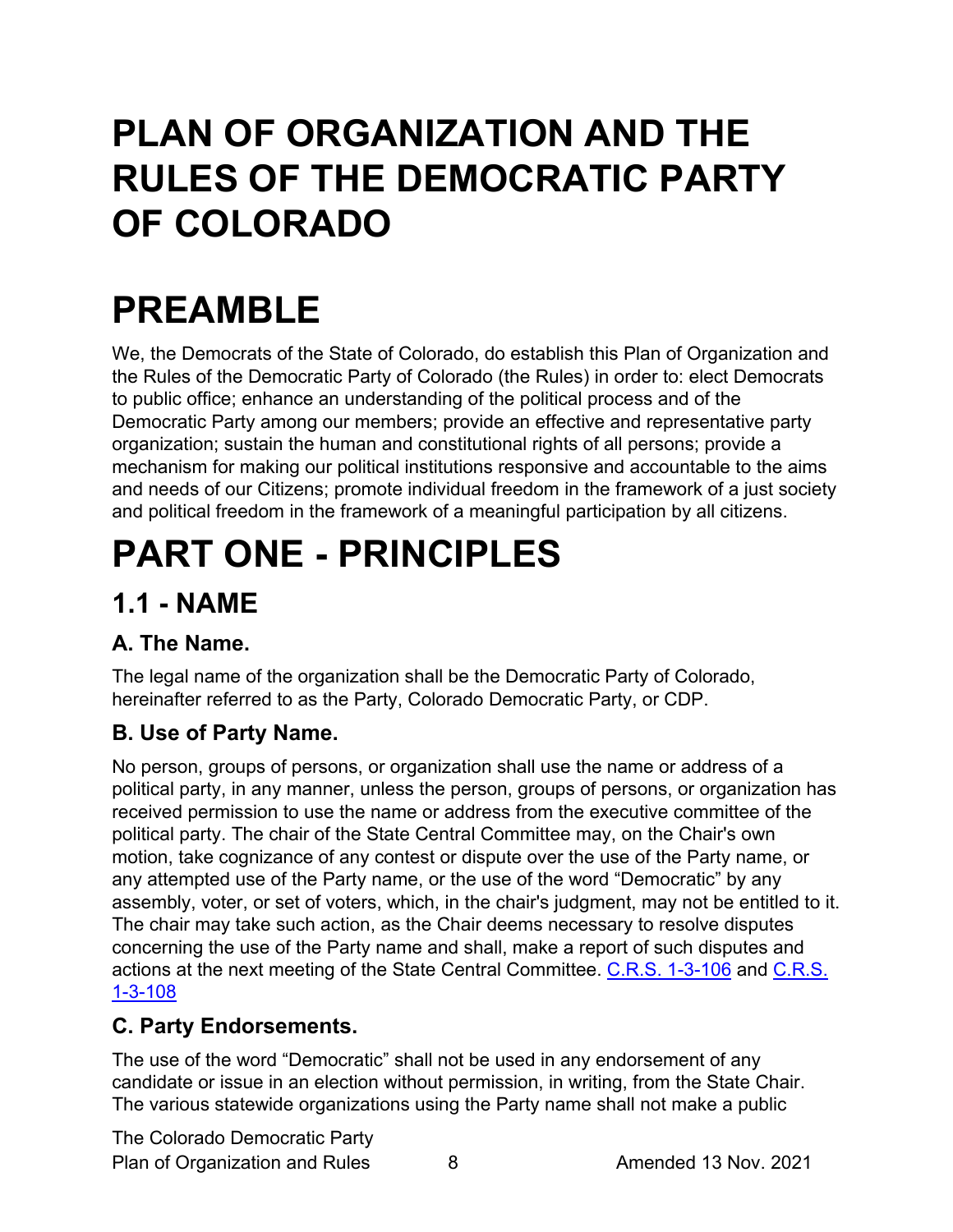endorsement of a candidate or issue in any election giving the impression that the Democratic Party is the endorsing organization. The endorsement of a candidate(s) in a partisan or nonpartisan election by any official organization, e.g. County, Representative or Senate Central Committee, using the Democratic Party name shall not occur, including the endorsement of one Democratic candidate over another, except through the action of a Central Committee or in accordance with the official nomination and assembly procedures.

If an official Democratic organization provides party information to a Democratic candidate for election, this same information should be made available to other Democratic candidates in the same election.

Any organization that violates this section of the Rules shall be barred from further use of the Party name in the name of their organization. Any person responsible for violations under this Section of the Rules shall be barred from holding any party office for a period of two years from the date of the violation.

# <span id="page-8-0"></span>**1.2 - AUTHORITY**

From the time of its convening until the time of its final adjournment, the state assembly shall exercise all powers given to the Party. The state assembly shall be the "convention" mentioned in Colorado Law as the body with "final authority" to govern and pass upon controversies of the Party. At all other times the governing body of the Party shall be the State Central Committee, with full powers of the state assembly. The State Executive Committee shall, between meetings of the State Central Committee, exercise powers as delegated to it by the State Central Committee and these rules, including the resolution of controversies. The State Chair shall carry out the mandate of the state central and/or the State Executive Committee. [C.R.S. 1-3-105,](https://codes.findlaw.com/co/title-1-elections/co-rev-st-sect-1-3-105.html) [C.R.S. 1-3-106](https://codes.findlaw.com/co/title-1-elections/co-rev-st-sect-1-3-106.html)

# <span id="page-8-1"></span>**1.3 - PARTY PRINCIPLES**

# <span id="page-8-2"></span>**A. Party Membership.**

The Party shall be open to all who desire to support the Party, who wish to be known as Democrats and who are not members of any other registered political Party. The forms of participation are subject to state statutes and these Rules.

# <span id="page-8-3"></span>**B. Non-Discrimination.**

Discrimination on the basis of race, gender, age, color, national origin, religion, ethnic identity, sexual orientation, gender identity, economic status or presumed ability in the conduct of the Party activities at all levels of the Party is prohibited.

# <span id="page-8-4"></span>**C. Reference to Gender.**

All written documents issued from the Party shall be worded in such fashion as to eliminate the presumption of any one gender in either speaker or listener, or one acting or one listening. All members of the Party will strive to eliminate gender-charged language from oral communication.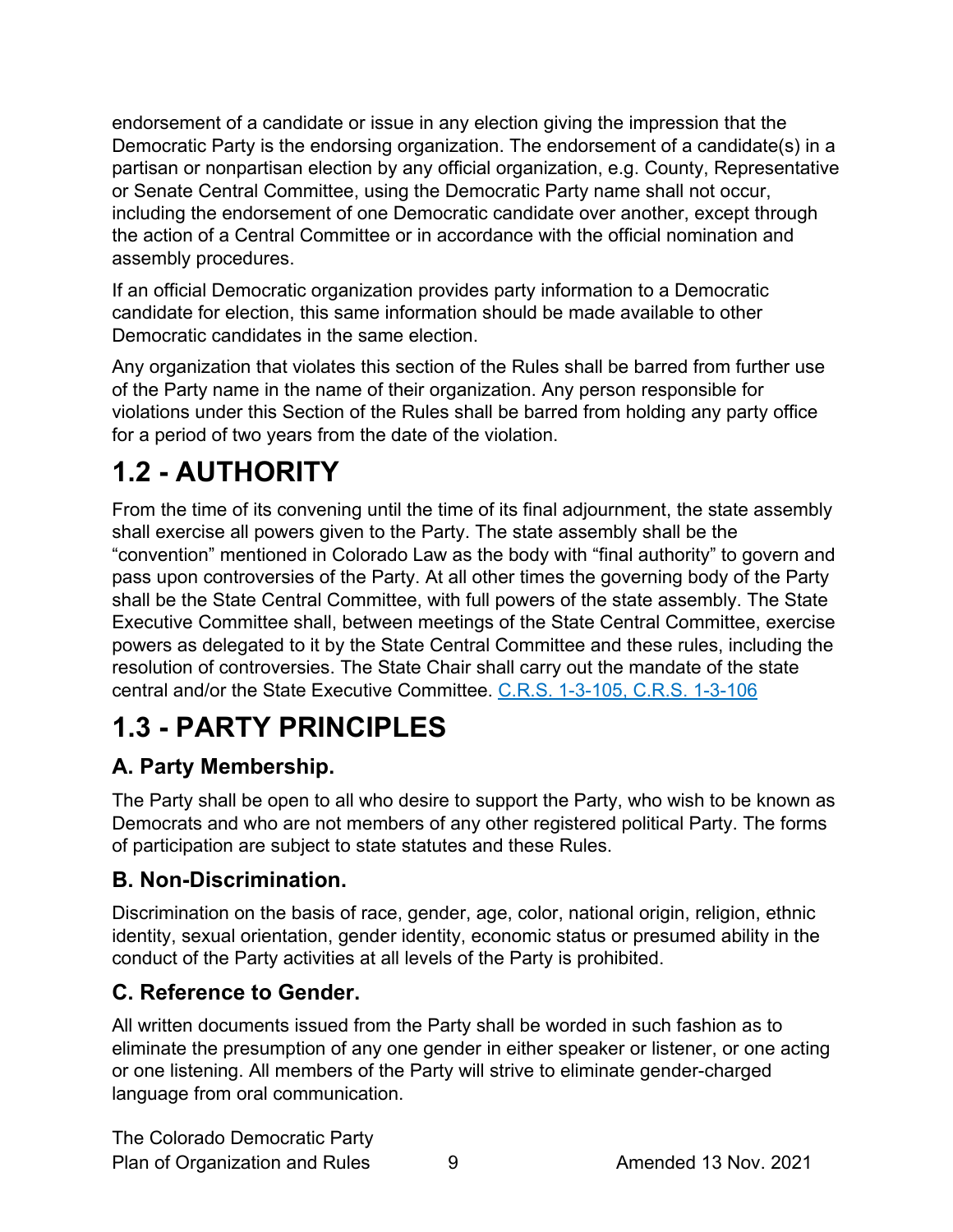# <span id="page-9-0"></span>**D. Affirmative Action Outreach.**

In order to create full participation by all Democrats in the Party, the Party shall adopt and implement affirmative action programs with specific goals and timetables for achieving results. The Party values the participation of all its diverse members and recognizes that diversity is our strength as Democrats. All members of the Party shall take reasonable steps to foster participation at all levels of the Party and in all Party affairs of traditionally underrepresented groups, such as ethnic, racial minorities, women, youth, poor, gay, lesbian, bisexual, transgender, and differently-abled in such numbers as nearly as practicable.

#### **1. Goal.**

The goal of such affirmative action shall be to create such participation in delegate election processes and in party organizations at all levels of the aforementioned groups as indicated by their presence in the Democratic electorate.

#### **2. Quotas.**

This goal shall not be accomplished either directly or indirectly by the Party's imposition of mandatory quotas at any level of the delegate selection process or in any other party affairs.

#### **3. Equal Division.**

The concept of equal division between delegates or committee persons based upon gender shall not be used as a mandatory quota. Rather, equal division and the actions to support it are the practical implementation of valuing diversity and assuring the largest pool of ideas, people, and solutions to further Party goals.

#### **4. Administration and Enforcement.**

The State Outreach Commission shall administer and enforce the state affirmative action/outreach plan. (See [CDP Rules 3.3.M.1.](#page-26-5))

# <span id="page-9-1"></span>**E. Open Meetings.**

All meetings at all levels of the Party are open, however, only registered Democrats or persons authorized by the chair of any meeting may address meetings at all levels of the Party. The Chair has the authority to remove anyone who is being disruptive. Only persons authorized by the Chair may record any meeting.

# <span id="page-9-2"></span>**F. Fair Reflection.**

Delegates and, if applicable, alternates to all Party assemblies and conventions shall be chosen in a manner which fairly reflects the division of candidate preference, including uncommitted, expressed by those participating in the nominating process including the representation of minority and divergent views. Delegates to conventions shall be allocated to presidential candidate preferences in a fashion that fairly reflects the proportion of votes each candidate received in the Colorado Presidential Primary.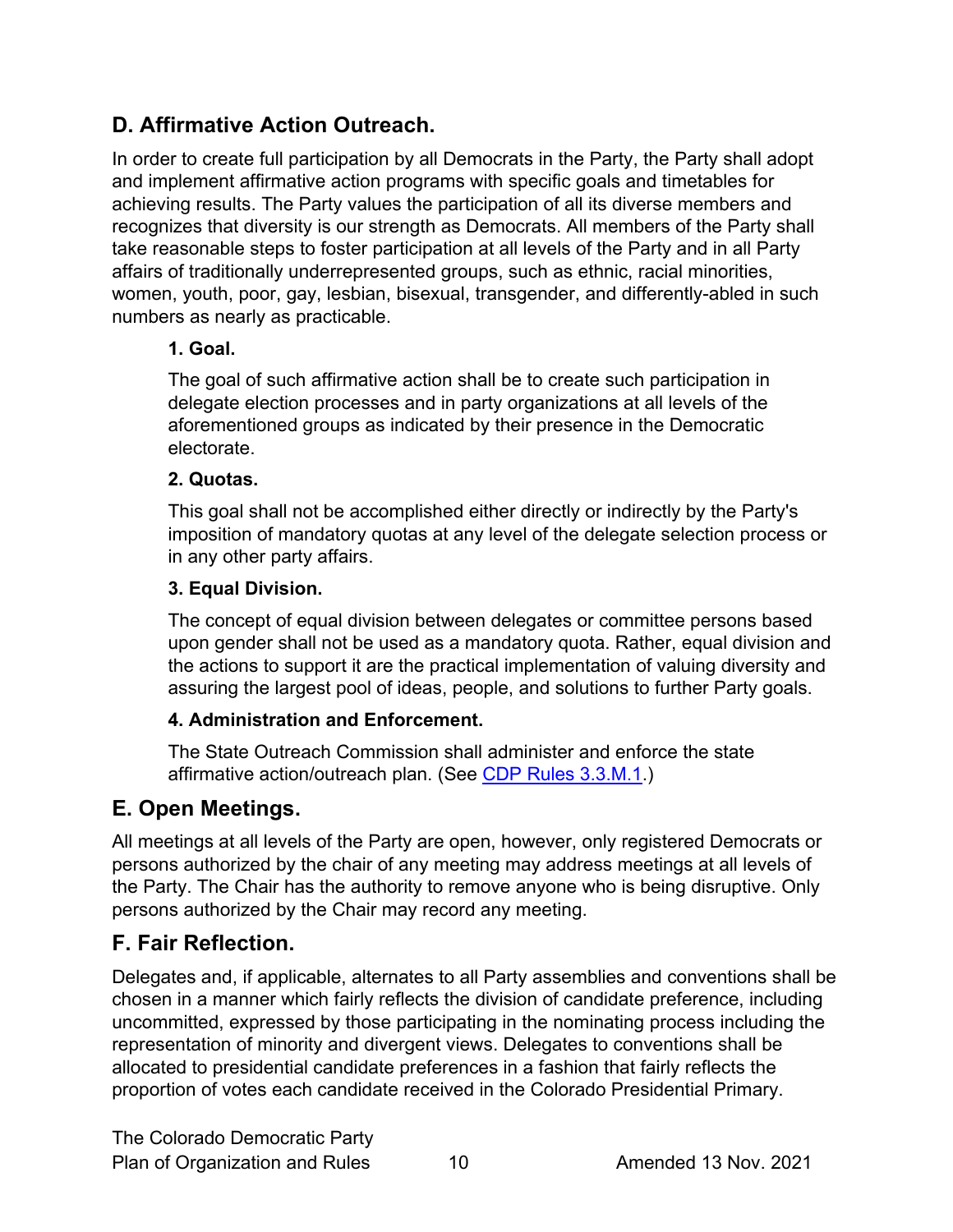Delegates to assemblies shall be allocated in a fashion that fairly reflects the preferences expressed in a poll based on the highest contested race in the state or district for which the assembly is being held.

# <span id="page-10-0"></span>**G. Ethical Standards.**

The Party shall encourage and support the Code of Conduct Policy and the Neutrality Policy that embody substantive rules of ethical guidance for public officials and employees, candidates for public office, and party officials. All candidates for the Party nomination for any office shall sign a Fair Campaign Practices Code affirmation which shall be submitted with the candidate's letter of intent to pursue the Party nomination. Failure to submit a signed document shall be reported to the appropriate assembly or convention prior to the vote on the candidate's nomination.

# <span id="page-10-1"></span>**H. Assessments.**

No delegate to any assembly or convention, nor any candidate for Party or public office shall be required to pay any assessment or to make a financial contribution as a condition of becoming or serving as a delegate or office holder.

# <span id="page-10-2"></span>**PART TWO – POLICIES AND PROCEDURES**

# <span id="page-10-3"></span>**2.1 – POLICIES**

# <span id="page-10-4"></span>**A. Information from Chair.**

The State Chair shall be responsible for informing members of the State Central Committee and the news media of resolutions and recommendations of the appointments committee, the legislation committee, the resolutions committee, and the platform committee.

# <span id="page-10-5"></span>**B. Convening with Democratic leaders.**

The chair shall convene periodic meetings with the Democratic leaders of the Colorado general assembly and with the Democratic members of the Colorado Congressional delegation in order to translate the views of the Party on substantive issues into public policy and to inspire and mobilize vigorous public and Party support of all major legislation which implements the Party platform and process, and to challenge or expose the errors or inadequacies of any Republican elected official on the state or national level.

# <span id="page-10-6"></span>**C. Authorized committees.**

The committees which will develop and propose the policies and platforms of the Party shall be the:

1. Resolutions Committee of the State Central Committee.

The Colorado Democratic Party Plan of Organization and Rules 11 Amended 13 Nov. 2021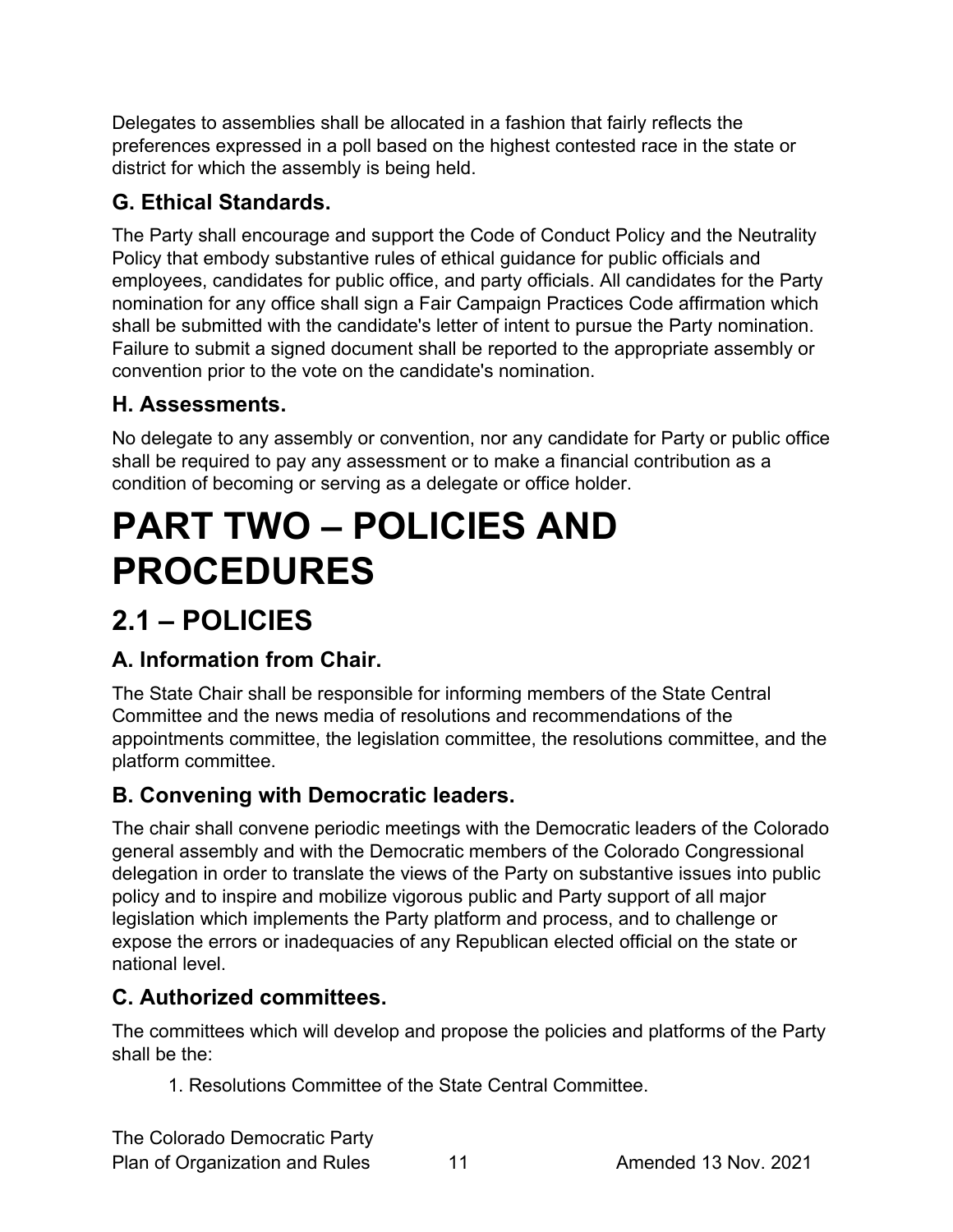- 2. Platform Committee of the State Assembly.
- 3. Appointments Committee of the State Central Committee.
- 4. Legislation Committee of the State Central Committee.

# <span id="page-11-0"></span>**2.2 – NOTICE**

The time and place for all meetings, assemblies, and conventions at all levels of the Party shall be publicized fully and in such a manner as to assure at least 10 days' notice to all interested persons. Such meetings shall be held whenever possible in public places accessible to all party members and large enough to accommodate all interested persons.

# <span id="page-11-1"></span>**A. Central Committee System.**

All chairs of central committees when calling a meeting of the central committee or of an executive committee shall give notice of the time and place 10 days or more before the meeting to all those entitled to be present. Notice shall be a written communication sent by any reasonable means and posted for public view. Failure of intended recipients to receive the notice shall not invalidate a meeting. This provision does not apply to nominating assemblies or conventions.

# <span id="page-11-2"></span>**B. Nominating System.**

#### **1. Precinct Caucus.**

At least 10 days before each precinct caucus the State Chair shall publish in the official party website, and release to the media generally, a clear and concise statement of precinct caucus rules and procedures and requirements for participation in precinct caucuses and in the assembly and convention process.

#### <span id="page-11-3"></span>**2. Assemblies and Conventions.**

The call for any and all assemblies and conventions shall state the time and place with particularity and shall be published on the official party website and released to the media generally or in a newspaper of general circulation in the area served by the assembly or convention at least 10 days before the date of the assembly or convention. The chair of the central committee shall provide the call to all delegates and alternates at least 10 days prior to the meeting of the assembly or convention.

#### **3. Candidates for Public Office**

Notice of the candidacy of any person desiring to have their name presented to any assembly for designation as a candidate at any primary election shall be given to the chair of the appropriate county or district committee in writing at least thirty days before the assembly. The chair of the appropriate committee shall make such notices of candidacy available to all interested persons and the media.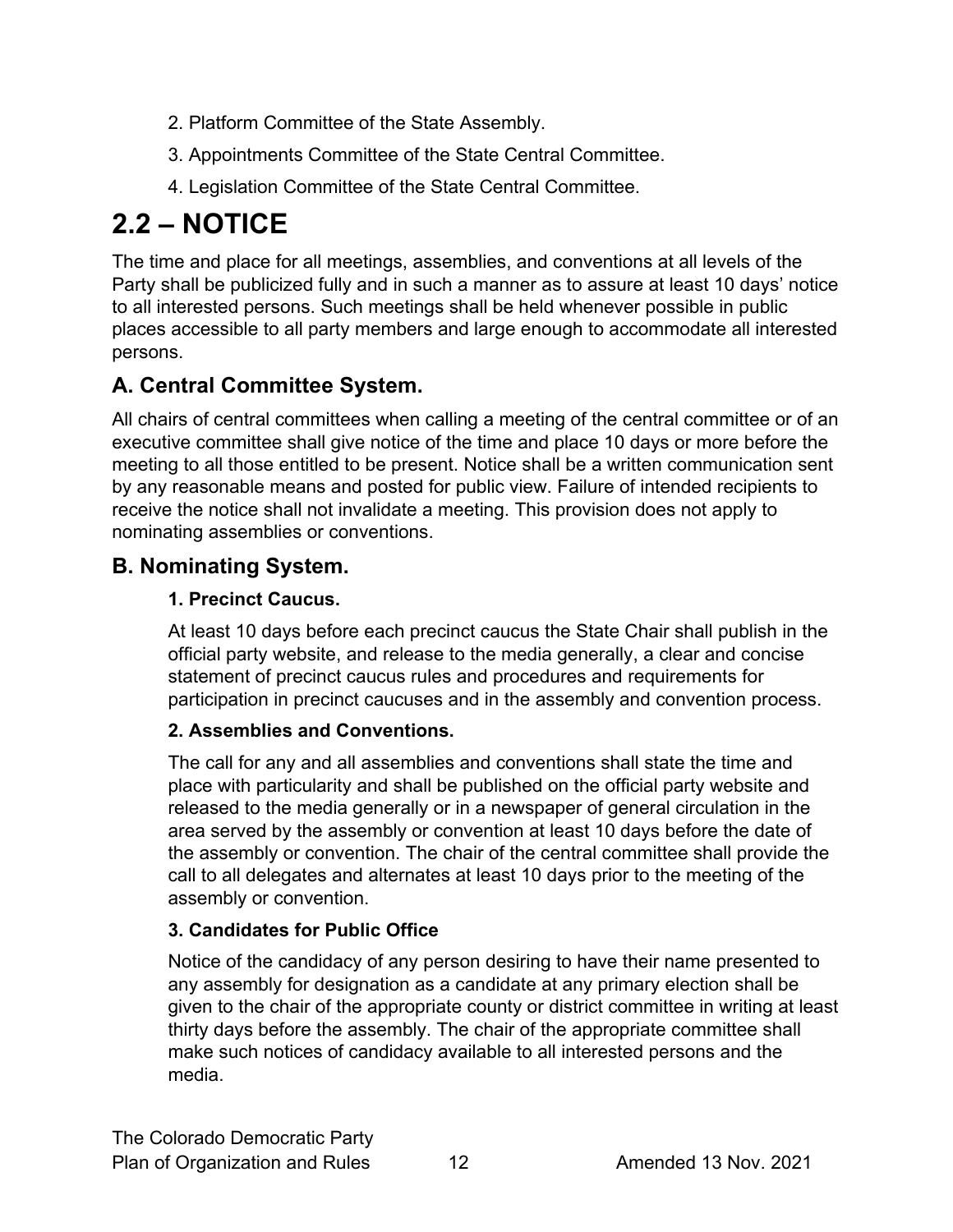If a person does not provide notice prior to the thirty-day deadline, then the assembly by a majority vote may consider that person as a candidate for designation by assembly. [C.R.S. 1-4-601\(1.5\)](https://codes.findlaw.com/co/title-1-elections/co-rev-st-sect-1-4-601.html)

# <span id="page-12-0"></span>**2.3 – REMOTE MEETINGS**

# <span id="page-12-1"></span>**A. Remote Meetings.**

**1.** The State Party, County Parties, Congressional District Officers, Senate District, Judicial District and House District officers may offer remote or virtual meeting participation in place of physical meetings or in conjunction with physical meetings.

**2.** Participation in precinct caucus, conventions and assemblies at any level and meetings held under the central committee system may be held remotely by electronic means if the officers calling the meeting make the necessary arrangements subject to the State Party procedures and [C.R.S. 1-3-102,](https://codes.findlaw.com/co/title-1-elections/co-rev-st-sect-1-3-102.html) [1-4-](https://codes.findlaw.com/co/title-1-elections/co-rev-st-sect-1-4-601.html) [601,](https://codes.findlaw.com/co/title-1-elections/co-rev-st-sect-1-4-601.html) and [1-4-602.](https://codes.findlaw.com/co/title-1-elections/co-rev-st-sect-1-4-602.html)

**3.** Participants in a remote meeting shall be afforded the opportunity to participate, as practicable, in the same manner as delegates or committee members who are participating in person.

# <span id="page-12-2"></span>**B. Remote Voting.**

The State Party, County Parties, Congressional District Officers, Senate District, Judicial District and House District officers may allow electronic or remote voting subject to the State Party procedures.

# <span id="page-12-3"></span>**2.4 – VOTING AND ELECTIONS**

# <span id="page-12-4"></span>**A. Majority and plurality votes.**

Unless otherwise provided in these rules, DNC rules or state law, all issues and elections with a single winner shall be decided by majority vote; issues and elections with two or more winners will be decided by the highest vote totals.

# <span id="page-12-5"></span>**B. Exhaustive voting.**

In single winner majority vote elections where there are more than 2 candidates, if at the end of each round of voting there is no candidate with a simple majority, the candidate with the lowest vote total shall be removed from the ballot for the next round of voting. This process shall continue until one candidate reaches a simple majority and is declared the winner. Once the voting starts for an office, no additional candidates will be added to that ballot.

# <span id="page-12-6"></span>**C.Alternative forms of voting.**

County or district officers may choose to use an alternative form of voting upon approval by the State Party officers. The county or district officers must submit a proposal with instructions to the committee on how to mark the ballots. The submitting officers must

The Colorado Democratic Party Plan of Organization and Rules 13 Amended 13 Nov. 2021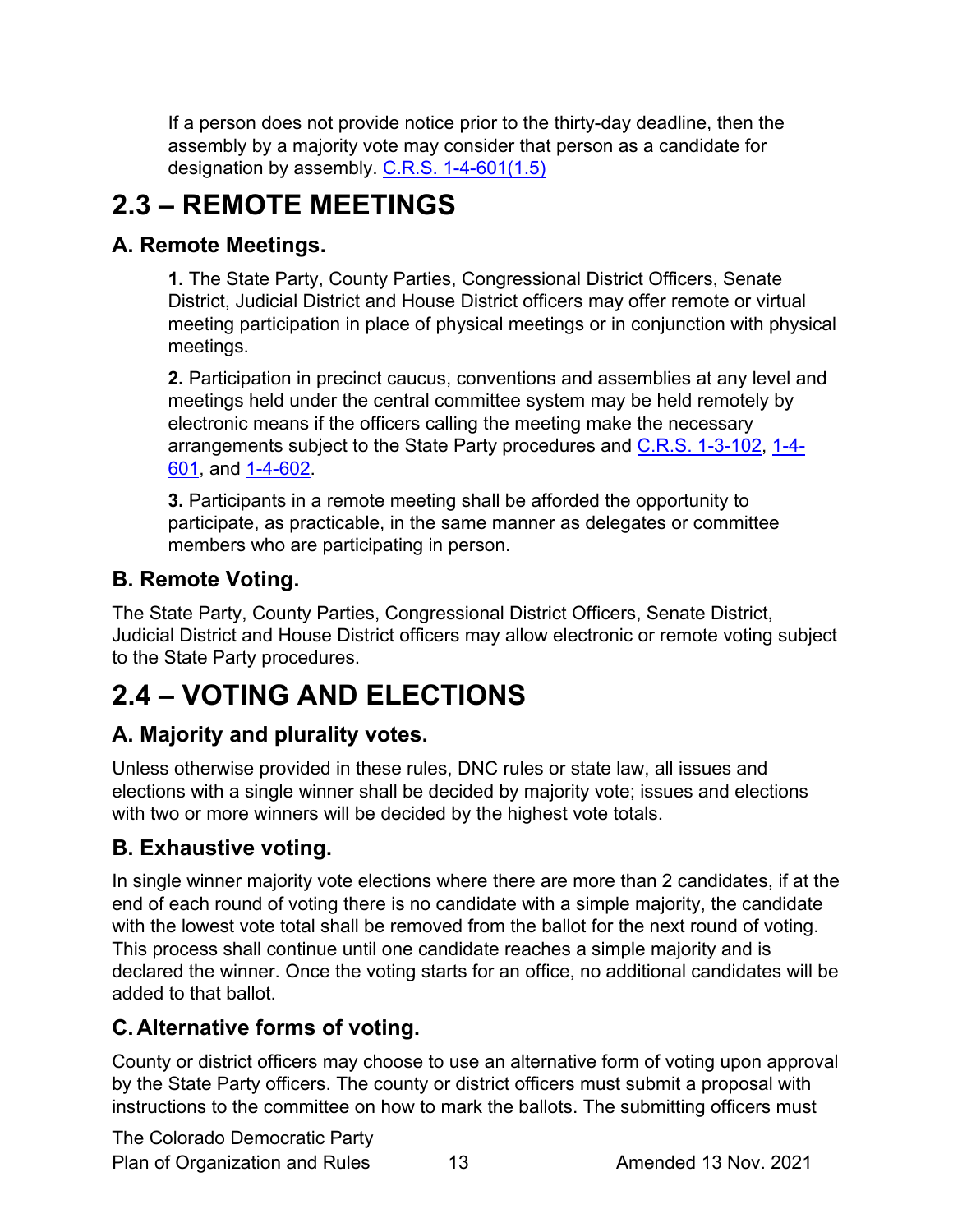also demonstrate sufficient understanding of the vote counting process through their proposal to instill confidence. Approval by the State Party officers must be obtained before issuing the meeting call. Alternative forms of voting can only be used for internal party elections and cannot be used to designate candidates for the primary ballot.

# <span id="page-13-0"></span>**D.Remote voting.**

For meetings involving remote participation or both in-person and remote participation, the meeting administrators shall provide voting procedures that are substantially compatible with and comparable to those for in-person meetings. All remote participation plans must include a way to verify the identity of who is participating and a record of all votes taken.

# <span id="page-13-1"></span>**E.Tie votes.**

For any election required under these rules which results in a tie between two or more candidates, the winner shall be determined by lot.

# <span id="page-13-2"></span>**F.Prohibition of the unit rule.**

Voting by the unit rule, whereby a delegate or committee member is required to cast a vote contrary to her/his expressed preference, is prohibited in all assemblies, conventions, and meetings.

# <span id="page-13-3"></span>**G.Voting.**

#### **1. Definitions.**

Open voting is a vote where an individual member's vote may be made public, and is conducted by hand raising, voice vote, signed written ballot, or electronic ballot.

Secret voting is a vote conducted by written ballot at a caucus, such that any individual vote is not traceable to the person who voted. Processes shall be in place to ensure only qualified participants vote. (See [CDP Rules 3.4.A.](#page-32-3))

# **2. Precinct caucus.**

At precinct caucuses, voting shall be open, by hand raising, voice vote, or written or electronic ballot. A participant in the caucus meeting may request secret balloting for any vote, in which case all ballots for that vote shall be secret; this rule cannot be suspended.

#### **3. Assemblies, conventions, central committee system and all other meetings.**

Voting shall be open by hand or credential raising, voice vote, or written or electronic ballot. Written ballots, if any, shall be signed or otherwise identifiably marked by the person voting to be valid.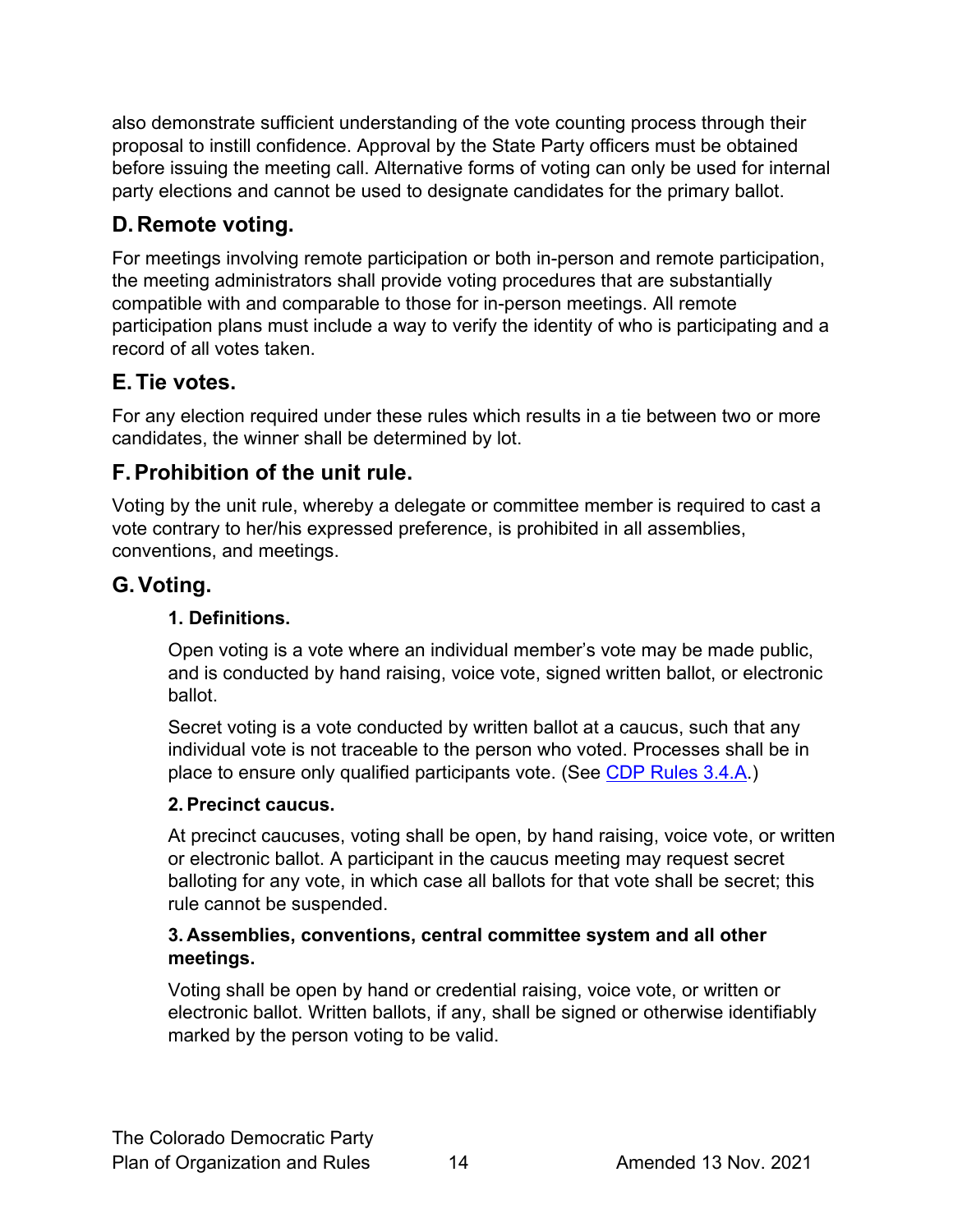#### **4. Procedures and regulations.**

The State Party Chair shall promulgate procedures and regulations for ballot design, distribution and counting for all voting methods that may be used for party elections.

#### <span id="page-14-0"></span>**H. Retention and review of ballots.**

**1.** Ballots must be sealed and retained in a secure location by the chair of the district, county or state that is voting, or that person's designee.

**2.** Ballots shall be retained for a minimum of 45 days unless a challenge is timely raised, in which case the ballots are to be retained until the challenge is finally resolved.

**3.** The State Party Chair may retain custody of the ballots if a challenge is deemed valid or a complaint is submitted within the timeframe outlined by State Party rules and upon written request by the State Party Chair to the chair of the district, county or state that is voting, or that person's designee.

**4.** Ballots shall not be copied, photographed or otherwise physically or electronically copied or transmitted to others unless authorized in writing by the State Party officers. Final totals of all votes may be transmitted to others.

**5.** The ballots of elected party representatives may be reviewed by members of the Party district that elected those party representatives. Request(s) to review a ballot shall be made in writing, within 30 days of the vote involved, to the State Party Chair. The State Party Chair shall determine, or refer the matter to a designee or a committee which shall determine, issues of standing, jurisdiction and procedure.

#### <span id="page-14-1"></span>**I. Proxies.**

A proxy is an authorization, in writing, for one person to act for, and in place of, another at a meeting of a committee, assembly or convention.

**1.** For the purpose of establishing a quorum, proxies shall be counted.

**2.** Substitutes must be Democratic electors residing in (1) the county in which a member resides or (2) the Congressional district in which the member resides, or (3) if no substitute elector is available from the same county or Congressional district in which the member resides, a substitute may be selected who resides in the state of Colorado.

**3.** No person may carry more than one (1) proxy.

**4.** The person giving the proxy may make written instructions on how the proxy is to be voted and the instructions shall be honored.

**5.** Proxies are not ballots and must be assigned and voted before being counted as a vote.

**6.** No proxy voting shall be permitted in any caucus.

The Colorado Democratic Party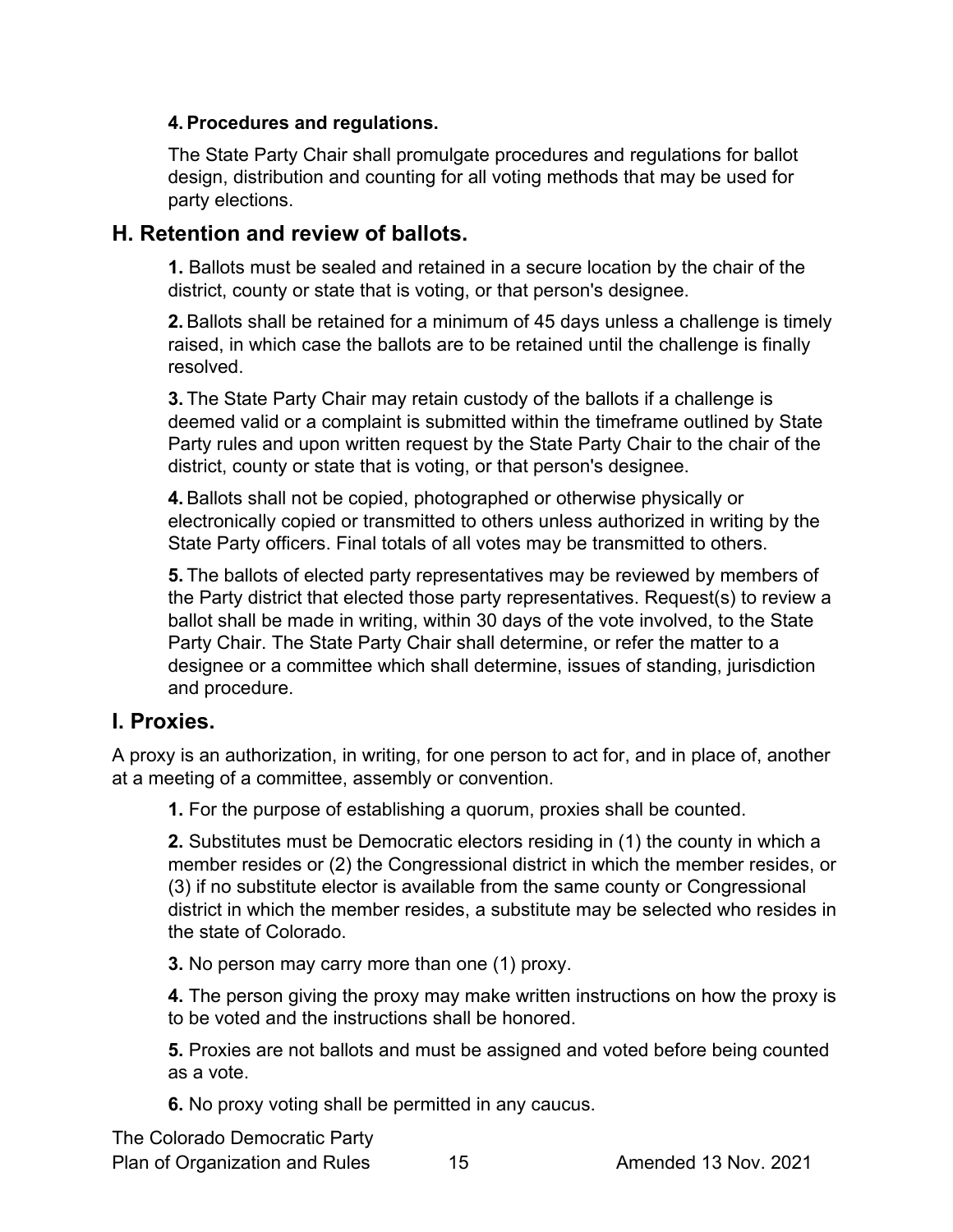**7.** County party rules adopted by the county central committee may further restrict but not expand proxy voting rights. County party rules cannot contradict any of the State Party rules.

**8.** Unless otherwise indicated on the proxy itself or elsewhere in these rules, a proxy is presumed to be general, uninstructed and transferable.

**9.** The holding of multiple offices shall not entitle a person to more than one vote. [C.R.S. 1-3-103 \(1\)\(b\)\(I\)](https://codes.findlaw.com/co/title-1-elections/co-rev-st-sect-1-3-103.html)

#### **10. Central Committee System**

#### **a. Central Committee Meetings.**

Members of a central committee may deputize, by signed proxy, substitutes to act for them at any meetings, except where prohibited. Such substitutes must be Democratic electors.

#### **b. Executive Committee and Other Meetings.**

Any elected member of an executive committee or any member of any other committee may cast one vote and not more than one proxy. A proxy holder who is not a member shall vote only one proxy.

### <span id="page-15-0"></span>**J. Alternates.**

There are no alternates to the state central and State Executive Committee.

# <span id="page-15-1"></span>**K. Reporting Unit.**

The reporting unit for state and Congressional assemblies and conventions shall be the state or Congressional district. Where applicable, the Credentials Committee of the state or Congressional district shall have the responsibility for keeping attendance, assigning proxy votes where needed, and counting ballots.

# <span id="page-15-2"></span>**L. Quorum.**

The quorum of a meeting of any body is the number competent to transact business, as provided below. For the purposes of this section, "elected officials" shall mean individuals who hold a position within the Central and/or Executive Committee solely by virtue of their public (non-party) office; specifically, this shall include the President and Vice President of the United States, United States Senators, Members of Congress, Governor, Lieutenant Governor, Secretary of State, State Treasurer, Attorney General, members of the State Board of Education, members of the Board of Regents, District Attorneys, State Senators, State Representatives, and elected county public officials, where applicable. Quorum is all members present, whether in person, by proxy or remotely except as otherwise noted.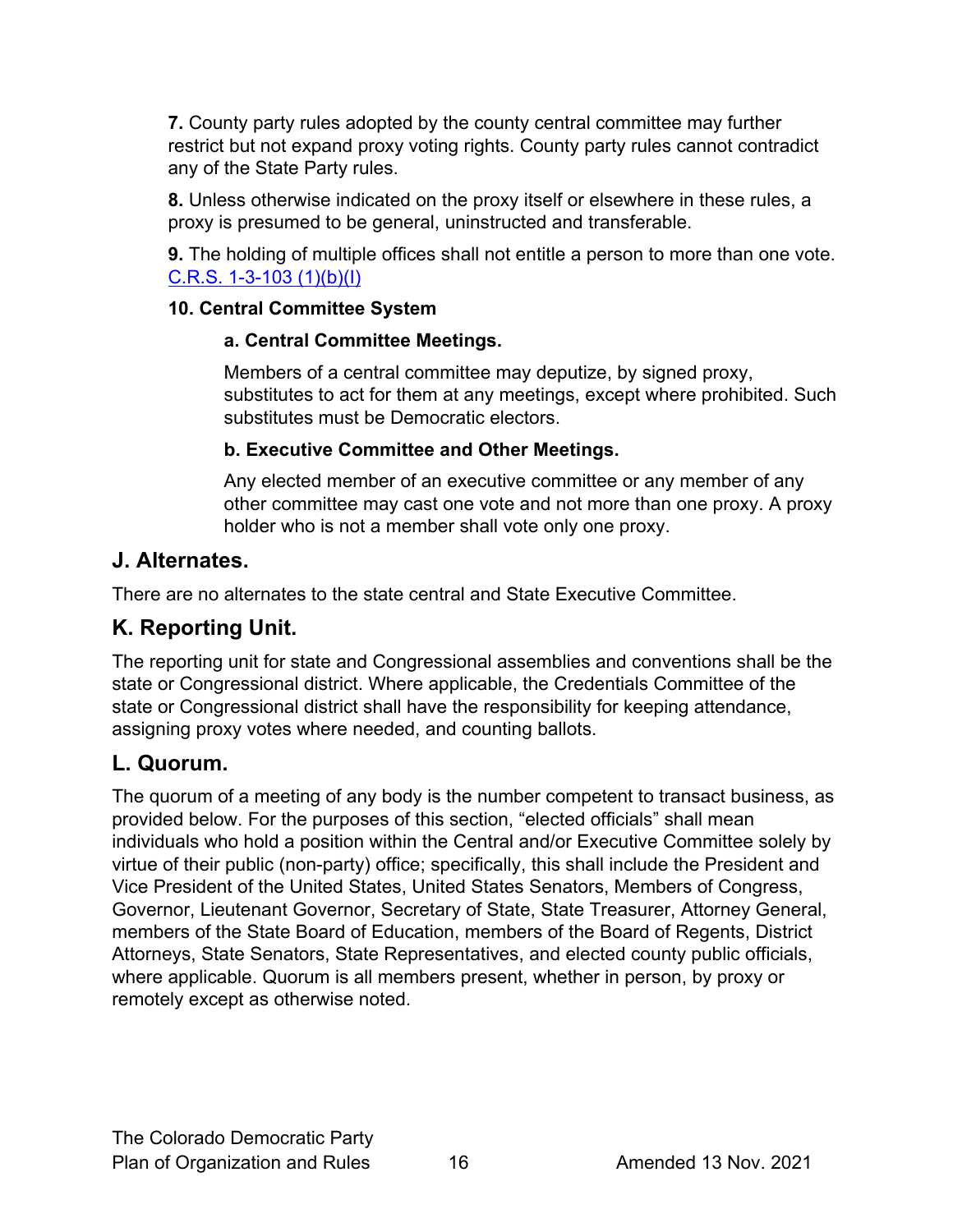#### **1. Central Committee System.**

#### **a. Central Committee Meeting.**

Forty percent of the whole number of members shall constitute a quorum for any central committee meeting. The "whole number of members" shall not include elected officials, except that an elected official shall be included in the "whole number of members" when present, either in person, via proxy or remotely.

#### **b. Executive Committee.**

Forty percent of the whole number of members shall constitute a quorum for any executive committee meeting. The "whole number of members" shall not include elected officials, except that an elected official shall be included in the "whole number of members" when present, either in person, via proxy or remotely.

#### **c. Committees and Commissions.**

Forty percent of the whole number of members of committees or commissions formed under the authority of [CDP Rules 3.3.M](#page-26-4) shall constitute a quorum for meetings of such committees or commissions.

#### **2. Nominating System.**

The nominating system shall consist of all assemblies and conventions; meetings of associated standing committees including credentials, permanent organization, and platform; committees to fill a vacancy in nomination; and committees to fill a vacancy in office.

#### **a. Assemblies and Conventions.**

Forty percent of the full membership of the Assembly or Convention present in person or by proxy of elected delegates shall be a quorum for the purpose of commencing business. A majority of the delegates in attendance at the commencement of business shall be sufficient to carry on business.

#### **b. Nomination Committees.**

A majority of the voting members shall constitute a quorum for the purposes of commencing business. A majority of the members in attendance at the commencement of business shall be sufficient to carry on business.

#### **c. Associated Standing Committees.**

Standing committees, including credentials, permanent organization and platform, shall establish a quorum consisting of not less than one fifth of the voting membership of the committee. Twenty (20) percent (one-fifth) of the voting membership of the committee shall not include elected officials,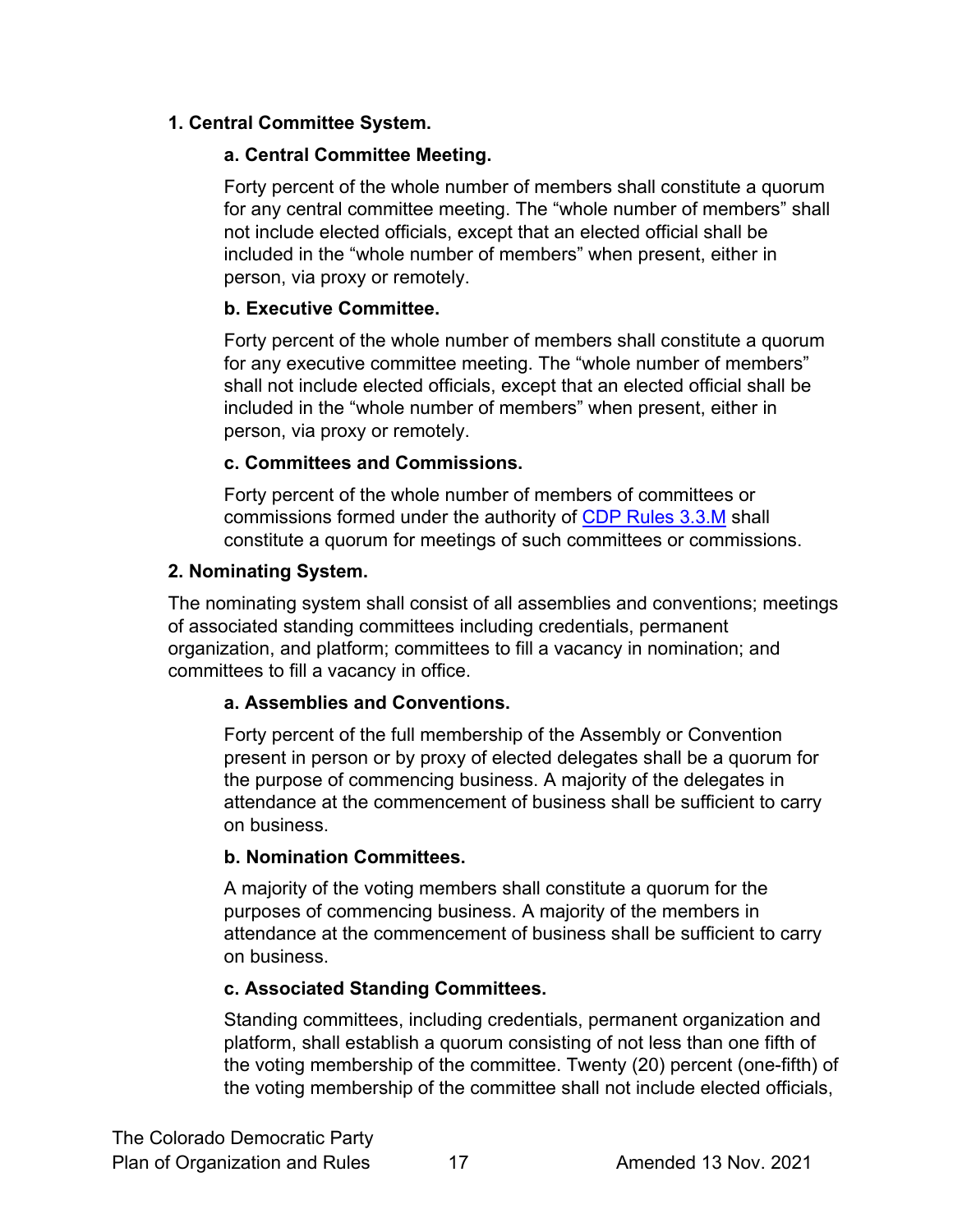except that an elected official shall be included in the voting membership when present, either in person, via proxy or remotely.

#### **d. Vacancy in Office Committees.**

Committees to fill a vacancy in office shall establish a quorum consisting of not less than one half the voting membership of the vacancy committee. [C.R.S. 1-12-203 \(3\)\(a\);](https://codes.findlaw.com/co/title-1-elections/co-rev-st-sect-1-12-203.html) [1-12-206 \(1\)](https://codes.findlaw.com/co/title-1-elections/co-rev-st-sect-1-12-206.html)

#### **3. Precinct Caucus.**

The quorum at a precinct caucus shall be the number of eligible participants present.

# **4. Special Considerations.**

Colorado Revised Statutes or these party rules covering a specific matter of business may provide for a quorum related to that matter of business.

# <span id="page-17-0"></span>**M. Minority Reports.**

A minority report shall be presented at any meeting, assembly or convention upon a favorable vote of ten percent or more of the members or delegates of the meeting, assembly or convention.

# <span id="page-17-1"></span>**2.5 – PUBLICATION OF THE RULES**

These Rules shall be printed in English and Spanish and made available at minimal or no cost to the recipient.

# <span id="page-17-2"></span>**2.6 – FILING OF THE RULES**

A copy of these Rules shall be filed with the Secretary of the State of Colorado no later than the first Monday in February in each even-numbered year and, if filed prior to that date, these Rules may be amended until that date. Failure to file by the deadline shall mean that the rules as last filed with the Secretary of State continue to apply. [C.R.S. 1-](https://codes.findlaw.com/co/title-1-elections/co-rev-st-sect-1-3-103.html) [3-103 \(9\)](https://codes.findlaw.com/co/title-1-elections/co-rev-st-sect-1-3-103.html)

# <span id="page-17-3"></span>**2.7 – AMENDMENT TO THE RULES**

In any odd-numbered year, these Rules may be altered or amended by a majority of those voting during any State Central Committee meeting. In any even numbered year, these Rules may be altered or amended by a majority of those voting during any State Central Committee meeting held no later than the first Monday in February. A quorum must be present. Ten days prior notice of such changes must be given to the members of the committee. All proposed amendments to these Rules shall be submitted to the rules committee for review at least thirty days prior to the meeting of the central committee at which the proposed amendments are to be considered. A statu.tory change affecting these Rules shall automatically amend these Rules, unless within six months of the statutory change the State Central Committee shall act to retain the original rule of the Party.

The Colorado Democratic Party Plan of Organization and Rules 18 Amended 13 Nov. 2021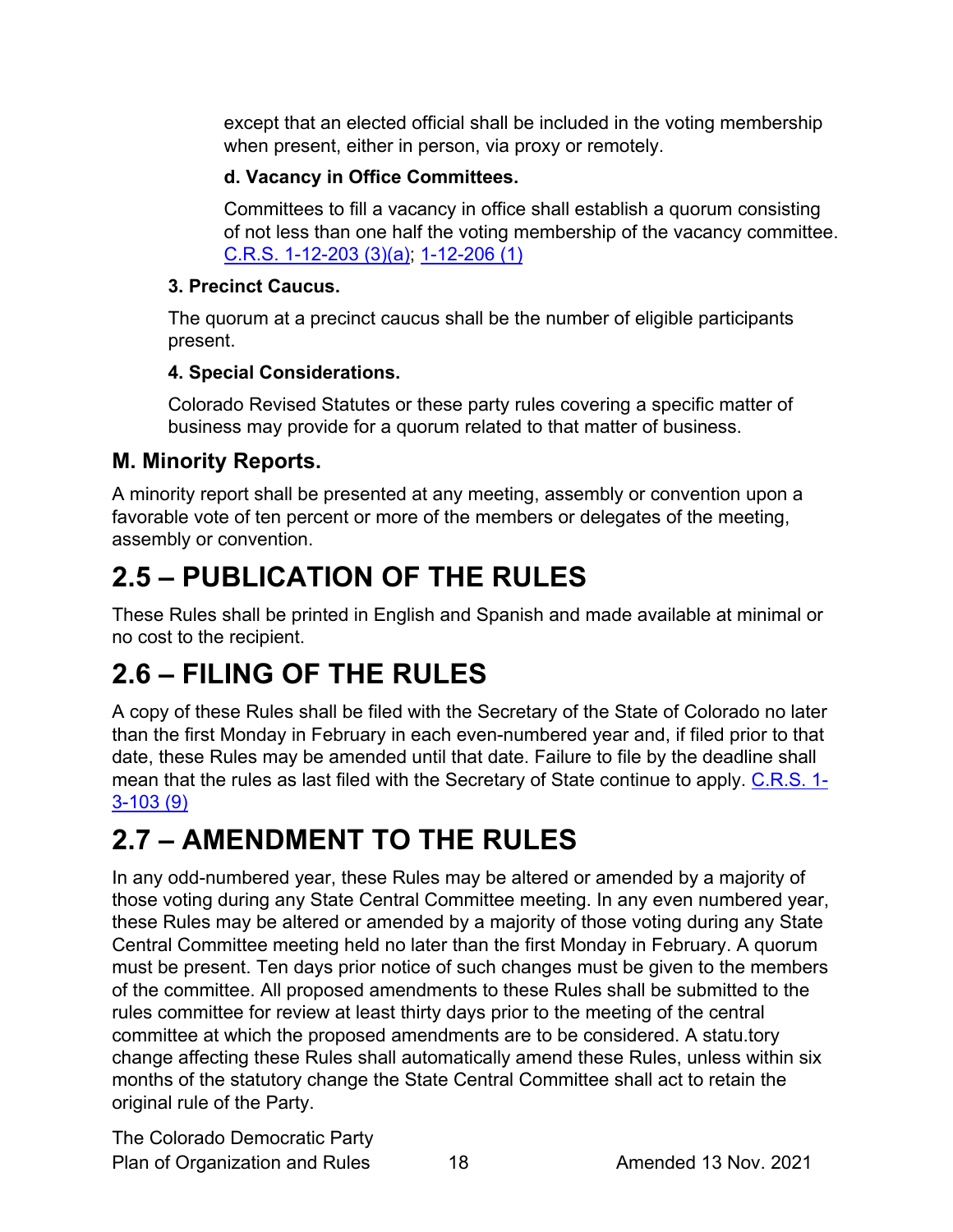# <span id="page-18-0"></span>**2.8 – OTHER PROCEDURES**

Any procedure, which is not prescribed in or governed by these Rules, shall be governed by the current edition of Robert's Rules of Order Newly Revised.

# <span id="page-18-1"></span>**PART 3 - CENTRAL COMMITTEE SYSTEM**

# <span id="page-18-2"></span>**3.1 – POLITICAL DIVISIONS OF THE STATE**

For the purpose of internal organization, the Colorado Democratic The Party shall be divided into the following levels: the State as a whole, Counties, Congressional Districts, Judicial Districts, State Senatorial and State Representative Districts, precincts and election districts (each of which shall be geographically the same as such political units which are now or hereafter may be established by law).

# <span id="page-18-3"></span>**3.2 – STATEWIDE INITIATIVES**

An Initiative is a group of registered Democrats whose members join together to organize their respective communities into the Colorado Democratic Party for activities, goals and purposes consistent with the overall activities, goals and purposes of the Colorado Democratic Party.

# <span id="page-18-4"></span>**A. Recognition Procedure.**

An application to establish an Initiative is submitted to the State Central Committee for official recognition. The State Chair may grant provisional status to an Initiative subject to action by the State Central Committee at its next meeting.

#### **1. Application.**

A proposed Initiative may submit a petition signed by a minimum of 25 current members of the State Central Committee. Such petition shall be submitted at least 30 days prior to the meeting of the State Central Committee at which it is considered. A proposed Initiative may submit no more than two application petitions for recognition within any two-year period between biennial reorganization meetings.

#### **2. Supporting Documents.**

Each application petition must be accompanied by the supporting documents.

**a.** A current roster showing at least 25 registered Democrats residing in Colorado are enrolled as members.

- **b.** Either adopted by-laws or proposed bylaws that include the following:
	- **i.** A requirement that members be registered as Democrats.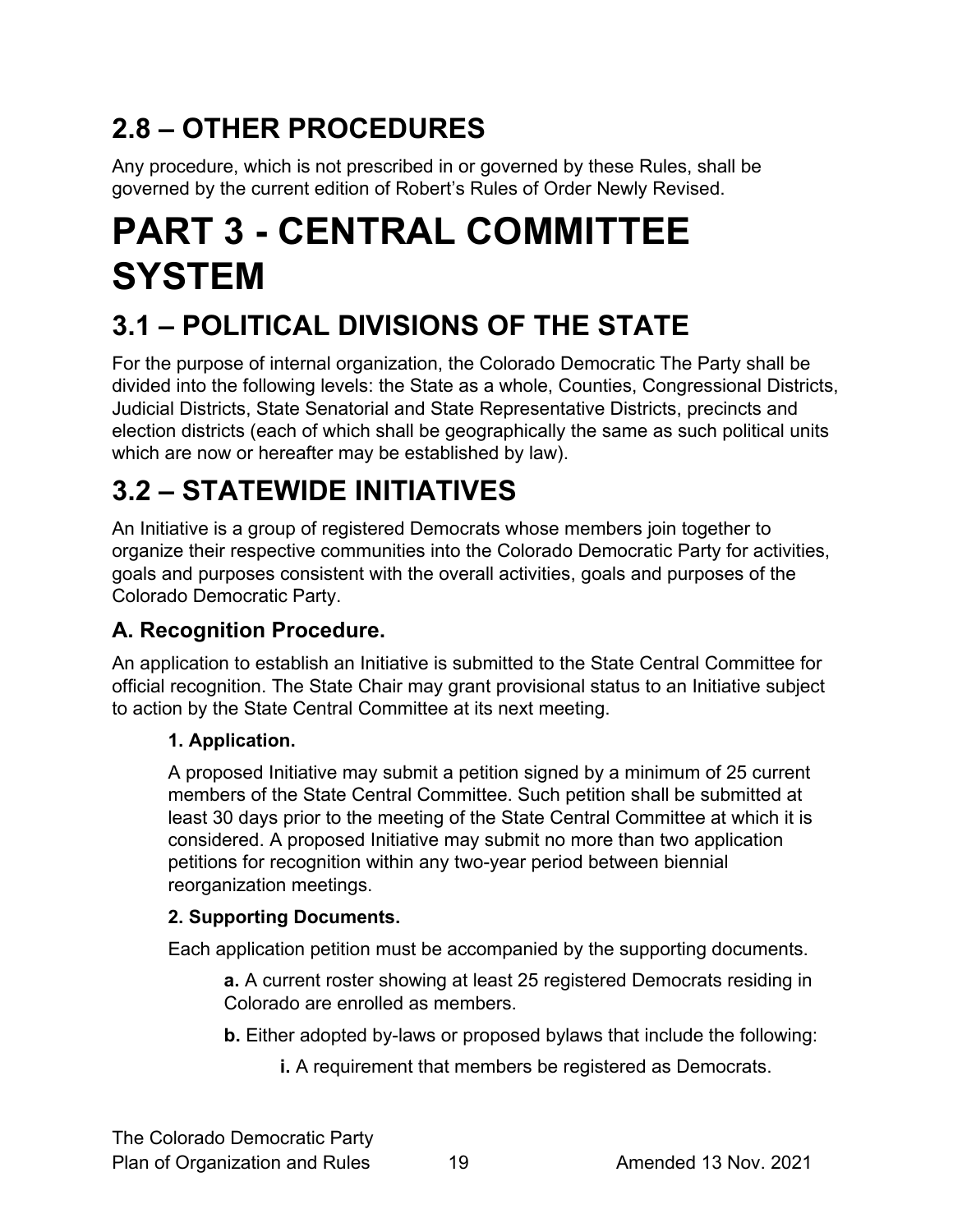**ii.** A statement of purpose of the Initiative to elect Democrats and to strengthen the Colorado Democratic Party.

**iii.** The bylaws shall not conflict with, or be in contradiction to, the rules and by-laws of the Colorado Democratic Party or of the Democratic National Committee

**iv.** As a subsidiary unit of the Colorado Democratic Party, the Initiative will be governed by the rules and by-laws of the Colorado Democratic Party as well as its own by-laws

**v.** The Initiative will operate within the state and federal campaign regulations applicable to the Colorado Democratic Party.

**vi.** The Initiative will not separately endorse any candidate for public office. Such endorsement is the responsibility of the State Central **Committee** 

**vii.** The Initiative will not provide support to candidates other than members of the Democratic Party.

#### **3. State Committee Membership.**

Upon a vote of the State Central Committee recognizing the Initiative, the chair of the Initiative, or the Chair's representative shall be a member of the State Central Committee, State Executive Committee and State Outreach Commission with one vote on each committee.

#### <span id="page-19-0"></span>**B. Dissolution.**

Recognized Initiative status may be dissolved at the official written request of said Initiative or by a vote of the State Central Committee for reasons including, but not limited to, failure to comply with the rules and by-laws of the Colorado Democratic Party.

# <span id="page-19-1"></span>**C. Benefits of Recognized Initiative Status.**

At such time as an Initiative is officially recognized by the Colorado Democratic Party, that Initiative and its Officers shall be entitled to benefits in accordance with the rights and responsibilities outlined in the CDP Rules and CDP Standard Operating Procedures for Initiatives. These Standard Operating Procedures may be changed with consultation between the Initiatives and CDP.

# <span id="page-19-2"></span>**D. Financial Diligence.**

The Initiative is a unit of the Colorado Democratic Party, therefore, financial records and custody of funds shall be with the State Party treasurer or State Party staff in compliance with federal and state reporting regulations. The Colorado Democratic Party will not use the Initiative's funds without the written authorization of the Initiative in a manner established by the initiative's bylaws and mutual agreement with the CDP. Any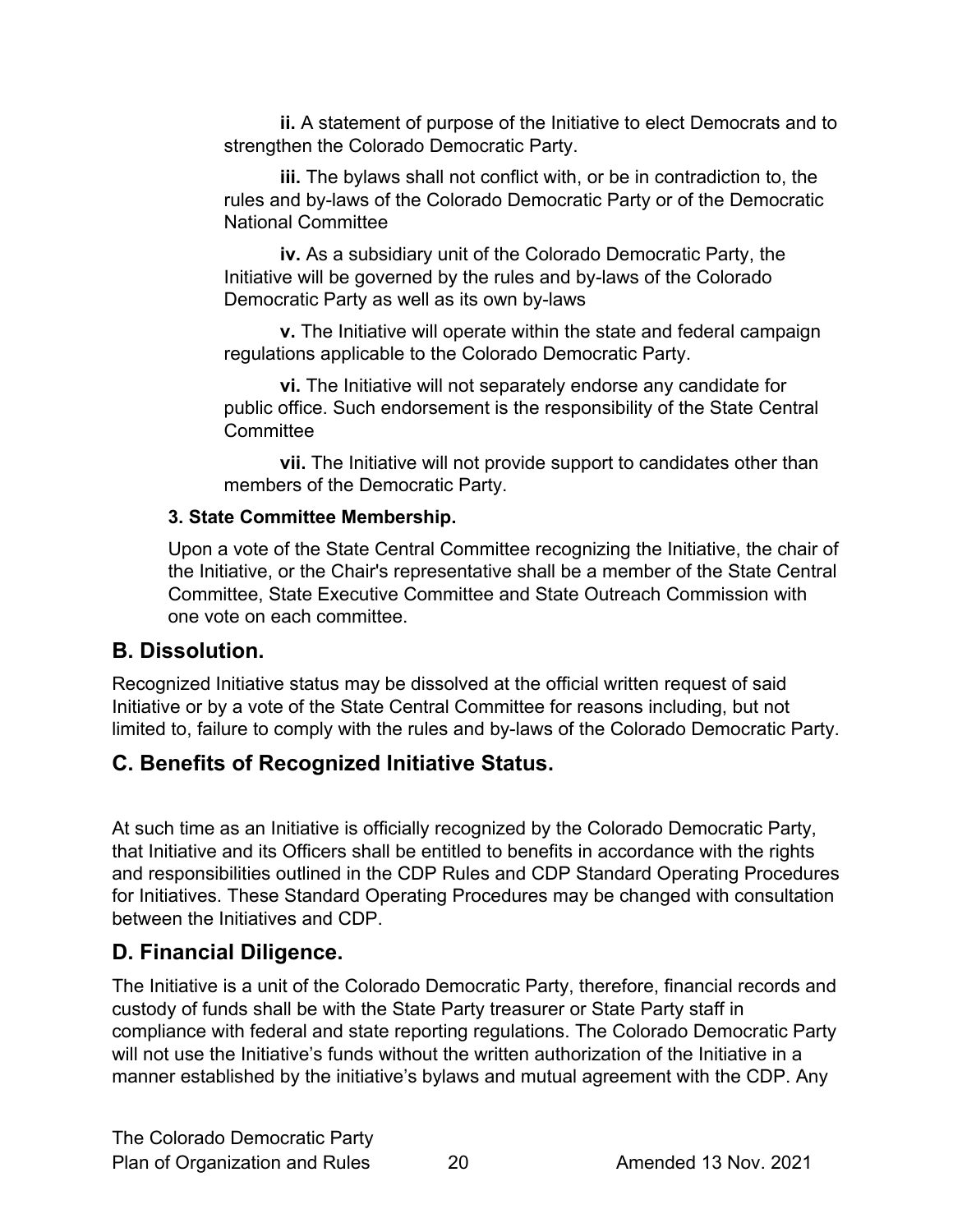county Initiative must report all income and expenses as part of the required county party finance reports.

# <span id="page-20-0"></span>**3.3 – STATE CENTRAL COMMITTEE**

# <span id="page-20-1"></span>**A. Composition.**

#### **1. Automatic members.**

The State Central Committee shall be composed of the chair, first vice chair, second vice chair, secretary, and the treasurer of the State Party and such other officers as the State Central Committee shall from time to time authorize; the chair and vice chair of the county committees, together with the Democratic President or Vice President if residing in Colorado, United States Senators, Representatives in Congress, Governor, Lieutenant Governor, Secretary of State, State Treasurer, Attorney General, members of the State Board of Education, members of the Board of Regents, District Attorneys, State Senators, State Representatives, National Committee persons, and Congressional District chairs and vice chairs. In addition, there will be a representative from each of the recognized initiatives in good standing.

#### **2. Bonus members.**

Two bonus members shall be allowed from each county for every 10,000 votes or major fraction thereof cast in each county for the Democratic candidate for governor or President, whichever is greater, at either of the last two general elections. The bonus members shall be elected by the county central committee at its organizational meeting in a manner provided by the county central committee. [C.R.S. 1-3-102](https://codes.findlaw.com/co/title-1-elections/co-rev-st-sect-1-3-102.html)

#### **2. Additional appointees.**

In order to comply with the Charter of the National Democratic Party, Article IX Section 16, the chair shall appoint such additional members to the State Central Committee as are necessary in order to make the membership of that body as equally divided as practicable according to gender. Public elected official members of the State Central Committee shall not be counted in determining the number of additional members to be appointed. Nonbinary individuals shall not be counted in determining the number of additional members to be appointed. Said appointments shall be made within thirty days after the State Party biennial organizational meeting. In making such appointments the chair shall take into account the affirmative action principles of the Party (see [CDP Rules 1.3.D\)](#page-9-0) and shall promote geographic distribution of these members. Should the Charter of the National Democratic Party change its provisions in this regard, this paragraph shall become invalid.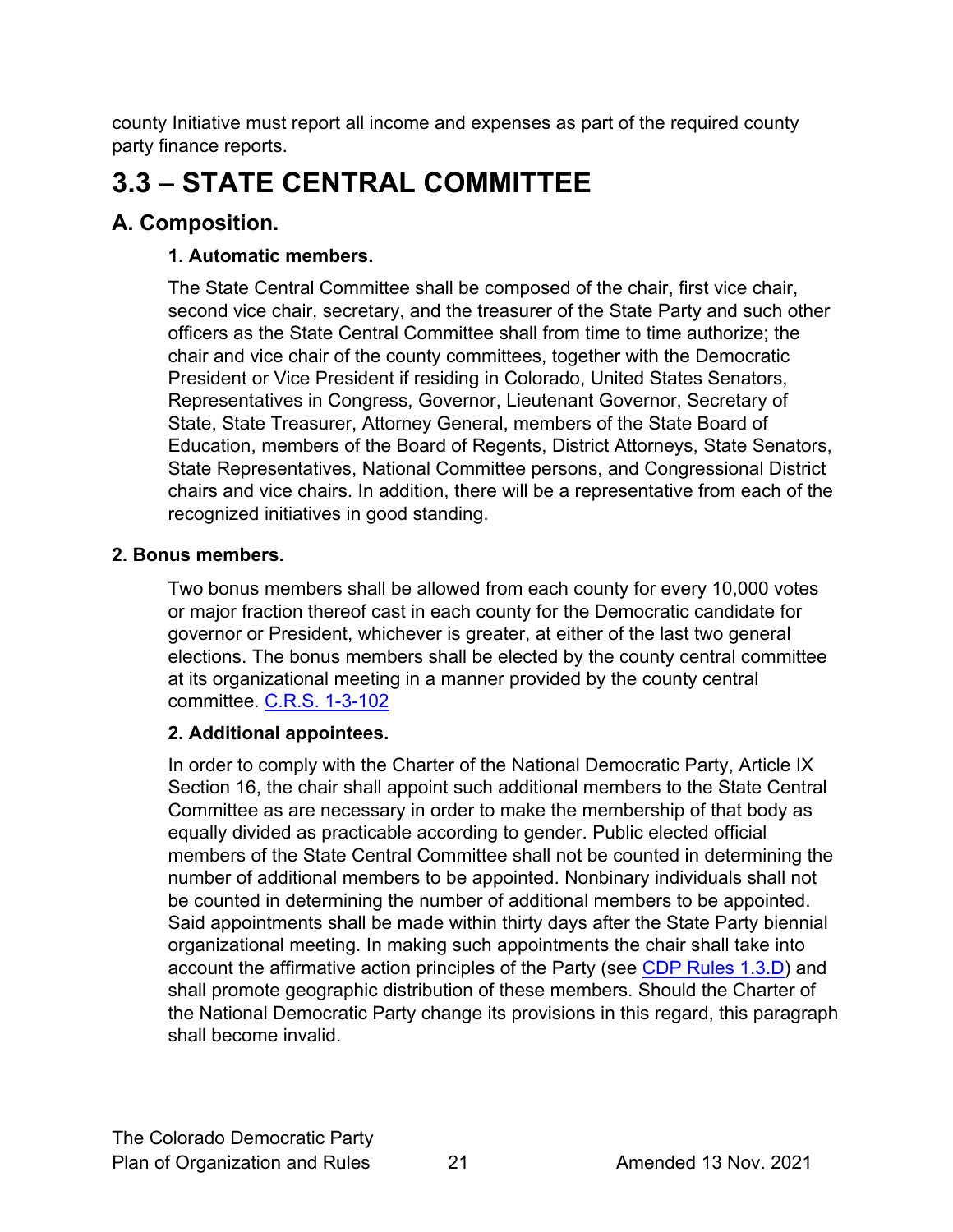#### **3. Proxies.**

To ensure full participation in the State Central Committee process, members who are unable to attend a State Central Committee meeting may vote by proxy. Proxies must be made in writing. Proxies must be assigned before they can be voted. Proxies must be assigned to a credentialed member of the State Central Committee, or another registered Democrat from the same county or Congressional district as the original member. Once assigned, proxies may be reassigned only by the appropriate credentials committee. All proxy assignments and reassignments must be registered with the appropriate credentials committee at the meeting for which the proxy is to be exercised. All proxy instructions made by the original member will carry forward to any re-assignment of the proxy. Proxies may be uninstructed. No person may carry more than one (1) proxy at any meeting.

# <span id="page-21-0"></span>**B. Term of Office.**

**1.** The term of office of members of the State Central Committee shall begin on the date of their election and shall be for a period of two years or until their successors shall have been elected.

**2.** Such members appointed by the chair to balance the sex division of the State Central Committee shall serve at the pleasure of the chair, provided such members may be removed by the chair only upon 30 days public notice. All such appointments shall automatically terminate at the adjournment of the next State Central Committee reorganization meeting held after their appointment, provided such members may not be removed by the chair within thirty days prior to the state biennial reorganization meeting. Removal shall require the following notice: (1) written notice to the appointee removed, and (2) on the Party website with notice sent to remaining central committee members.

# <span id="page-21-1"></span>**C. Organizational Meeting.**

Between February 15 and April 1 of odd-numbered years the incumbent State Chair shall call a meeting of the new State Central Committee. The chair shall give notice of the time and place of said meeting at least 10 days before the meeting to all persons entitled to be present. The chair shall call the meeting to order and preside until a new chair of the State Central Committee shall have been elected. The first order of business after the roll call shall be the election of a new chair. At the meeting there shall also be elected a first vice chair, a second vice chair, a secretary and a treasurer, and may also elect other officers as approved by the State Central Committee. Within 10 days after the organizational meeting of the State Central Committee, the chair and secretary shall file with the Secretary of State of Colorado a full and complete roll of the membership of the State Central Committee, together with the addresses of the officers elected. [C.R.S. 1-3-103 \(1\)\(d\)\(2\)\(b\)](https://codes.findlaw.com/co/title-1-elections/co-rev-st-sect-1-3-103.html)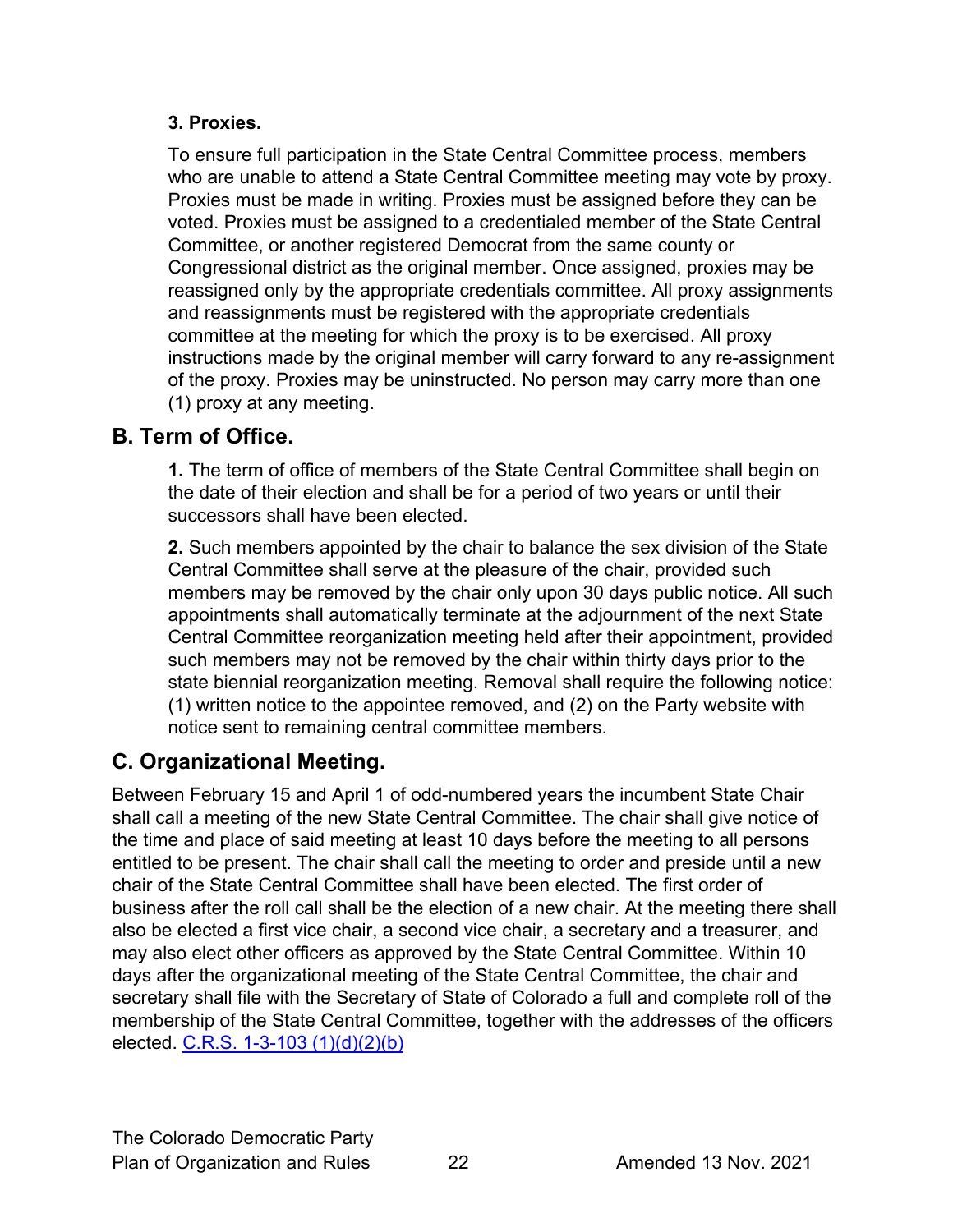#### <span id="page-22-0"></span>**D. Duties and Powers.**

#### **1. Authority.**

The State Central Committee shall have all the powers from time to time reposed in it by law or by these Rules and shall be the supreme governing body of the Party except during the sessions of the state assembly. The central committee may suspend the Rules for a specific purpose, except for removal of officers by a two-thirds vote of the members in attendance.

#### **2. Meetings.**

The State Central Committee shall meet at the call of the chair at least once a year. Upon the written request of ten percent or more of the members of the State Central Committee, filed with the chair, it shall be the duty of the chair within 15 days from the receipt of such request to issue a call for a meeting of the State Central Committee. The date of such a meeting shall be fixed by the chair not later than 30 days nor earlier than 15 days from the date of the call. The chair shall cause meetings of the state central and State Executive Committees to be rotated among the various sections of the state insofar as is practicable.

#### **3. Set Time and Place of Assemblies.**

The State Central Committee shall fix the time and place of the meetings of the state assemblies, and state conventions in presidential years, all in sufficient time to comply with election laws and these Rules. The State Central Committee may delegate its power to set the time and place for assemblies and conventions to the chair or the executive committee.

#### **4. Disputes.**

The State Central Committee shall decide all party disputes under its jurisdiction. [C.R.S. 1-3-106 \(1\)](https://codes.findlaw.com/co/title-1-elections/co-rev-st-sect-1-3-106.html)

#### **5. Delegate Selection Plans.**

The central committee shall adopt delegate selection requirements and procedures for all conventions, assemblies and conferences upon recommendation of the chair.

# <span id="page-22-1"></span>**E. Officers of the Central Committee.**

The chair, first vice chair, second vice chair, secretary, and treasurer of the Party shall be the chair, first vice chair, second vice chair, secretary, and treasurer of the State Central Committee. These officers and any other officers authorized by the State Central Committee shall be elected at the organizational meeting of the State Central Committee held between February 15 and April 1 of odd numbered years. Candidates seeking statewide party offices shall provide written notice to the State Party Chair and Secretary of their intent to seek office 21 days prior to the organizational meeting which will be held to elect such officers. Candidate information shall be made available to members of the State Central Committee, via the State Party web site or other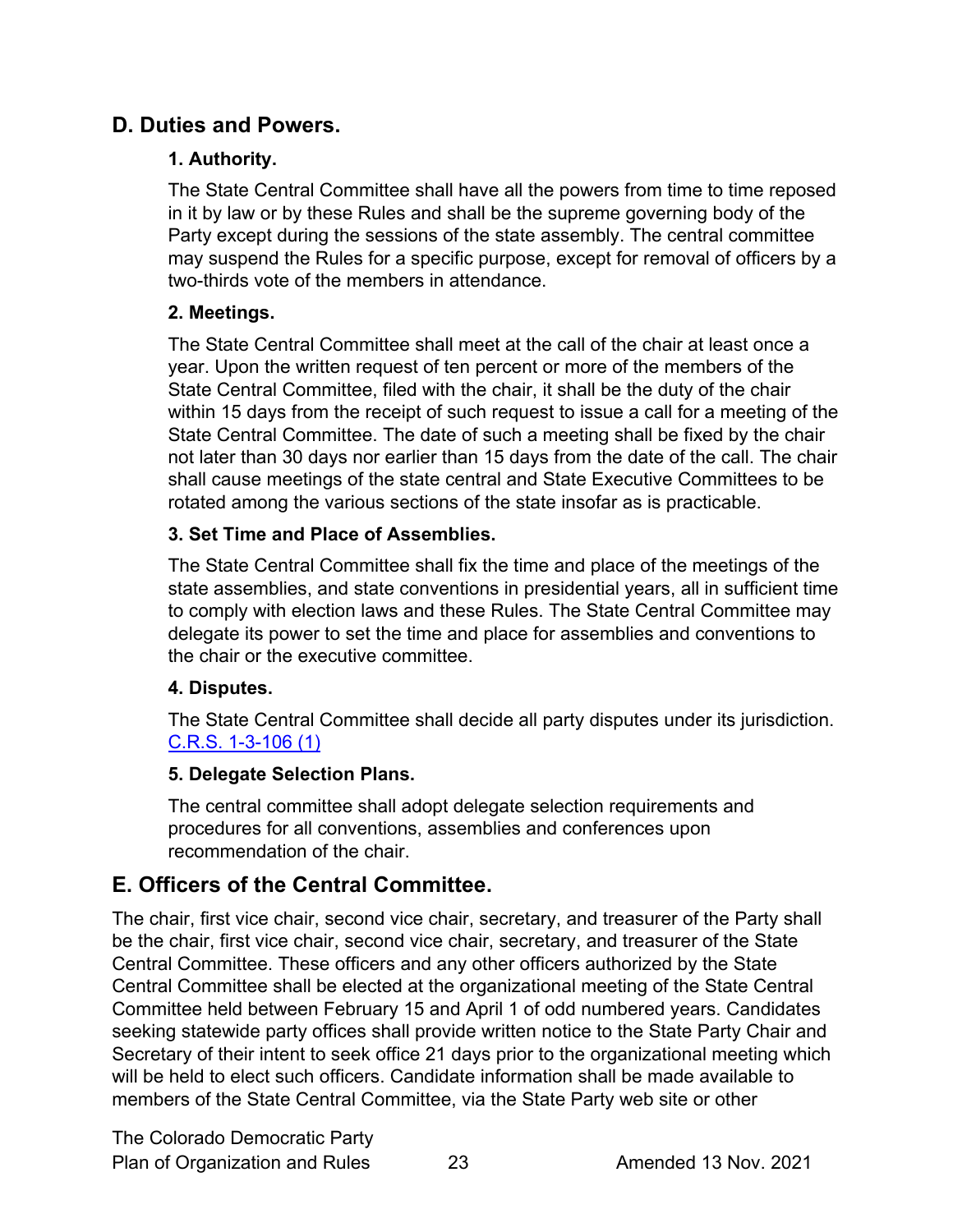appropriate media. Notwithstanding this rule, nominations for a statewide party office shall be accepted from the floor at the time of the elections at the organizational meeting.

#### **1. Chair.**

#### **a. Duties**

The chair shall be the chief executive officer of the State Party, and a member of the Democratic National Committee pursuant to its rules. The chair, after consultation with the first vice chair, may appoint an executive director and a finance director subject to confirmation by the executive committee. The chair may appoint other personnel to manage the business and financial affairs of the Party subject to confirmation by the executive committee. The chair shall have financial authority to administer the budget as approved by the executive committee. The chair may provide for employment of any office personnel deemed necessary.

#### **b. Meetings and Call**

The chair shall issue the call to all state central and executive committee meetings. There shall be at least two executive committee meetings and at least one State Central Committee meeting in each calendar year. The chair shall issue the call for all State Party assemblies and conventions.

#### **c. Presiding Officer**

The chair shall be the presiding officer of executive and central committee meetings and a member of all committees within the Party. The chair shall have the deciding vote in executive and State Central Committees in the event of a tie vote and shall not otherwise vote at any meeting of the state central or executive committees.

#### **d. Campaigns**

The chair, with the advice of the executive committee, shall oversee all state campaigns.

#### **2. First Vice Chair.**

The first vice chair shall do everything necessary to assist the chair in carrying out the duties of the chair. In addition, the first vice chair shall provide leadership for organizational activities and for political education. In the absence of the chair, the first vice chair shall preside over all meetings and exercise all authority of the chair. The first vice chair shall be of a different gender from the chair, and shall be a member of the Democratic National Committee, pursuant to the rules of the DNC.

#### **3. Second Vice Chair.**

The second vice chair shall do everything necessary to assist the chair in carrying out the duties of the chair. In the absence of the chair and first vice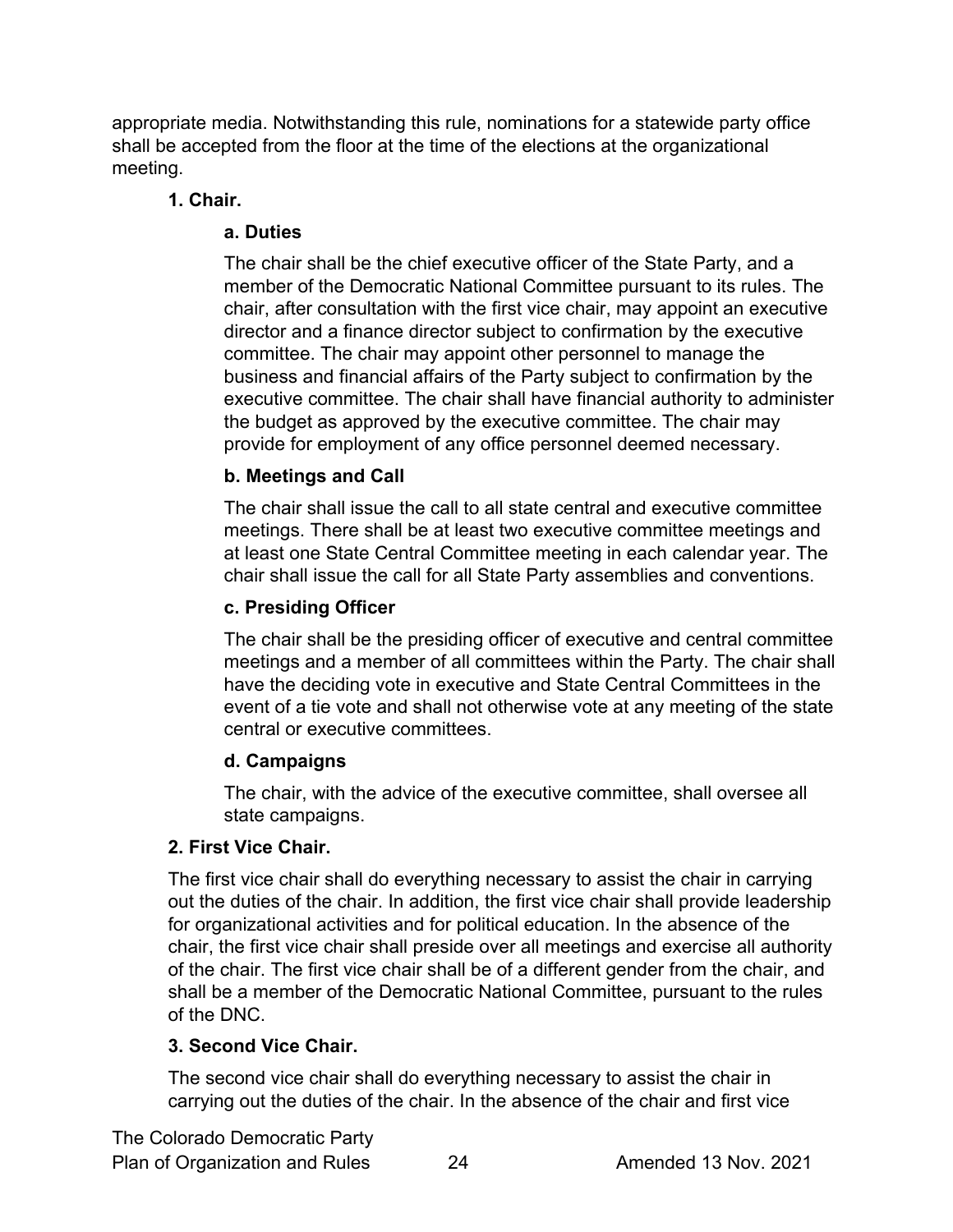chair, the second vice chair shall preside over all meetings and exercise all authority of the chair.

#### **4. Secretary.**

The secretary shall keep minutes of all meetings of the State Central Committee and State Executive Committee. The secretary shall keep all records sent to the State Central Committee by the county, district, and precinct committees. The secretary shall keep copies of the minutes supplied by any other committees of the State Central Committee. The secretary shall be responsible for keeping the official list of the current membership of the committees of the Party. The secretary shall perform such duties as requested by the chair of the State Central Committee, as well as such other duties as are usually associated with the office of the secretary. State headquarters staff shall assist the secretary.

#### **5. Treasurer.**

The treasurer shall have custody of the funds of the Party and shall render written accounts of receipts and disbursements to each meeting of the state central and executive committees. The treasurer shall also make a full report for the handling of Party funds and shall be under sufficient bond, the amount to be determined by the executive committee. An audit by a certified public accountant of all financial records and transactions of the Party shall be made at least once every two years, and at other times as may be requested by either the State Central Committee or executive committee. The treasurer shall prepare and file all financial reports as required by law.

# <span id="page-24-0"></span>**F. Membership on the Central Committee.**

Membership on the central committee is not a necessary qualification to serve on any executive committee, or as an officer of any committee or, as a lawful appointee to the central committee, although executive committee members, officers and appointees may serve as members on a central committee by virtue of their offices, if so provided, or by election.

# <span id="page-24-1"></span>**G. Member Removal.**

When a member has failed to attend three successive meetings of the State Central Committee without being excused, the chair may recommend to the State Central Committee that the member be dropped, and such seat declared vacant. If the central committee concurs by a majority vote, the seat shall be vacant.

# <span id="page-24-2"></span>**H. Executive Committee of the State Central Committee.**

The executive committee shall consist of the chair, first vice chair, second vice chair, secretary, the treasurer of the State Party, and any other officers authorized by the State Central Committee, national committee persons, the Congressional districts chairs and vice chairs, and members from counties and groups of counties whose representation shall be based on the vote cast in that county for the Party's candidate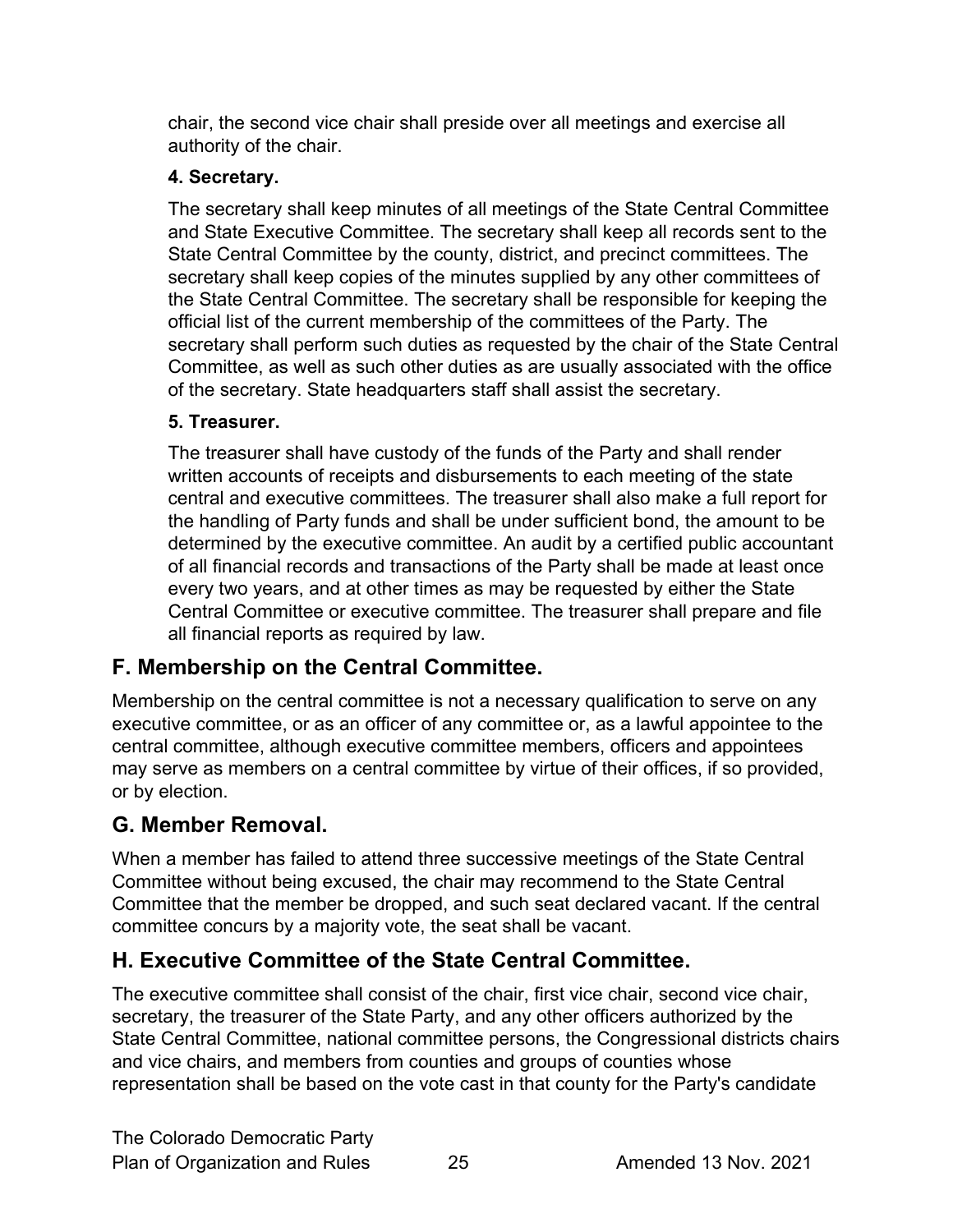<span id="page-25-0"></span>for president or governor in the last preceding general election. In addition, there will be a representative from each recognized initiative in good standing. [C.R.S. 1-3-105 \(2\)](https://codes.findlaw.com/co/title-1-elections/co-rev-st-sect-1-3-105.html)

#### **1. Automatic Members from county parties.**

A county that cast 5,001 or more votes for the Democratic candidate for governor or president at either of the last two general elections, whichever number is greater, shall be entitled to two votes and shall be represented by their county chairs and vice chairs or their authorized representatives.

#### **2. Bonus members.**

A county that cast 25,001 or more votes for the Democratic candidate for governor or president at either of the two most recent general elections, whichever number is greater, shall be entitled to one bonus member. The county will receive one additional bonus member for every 10,000 votes above 25,001. Bonus members shall be elected by the county's State Central Committee members, or by the county central committee, at or before the biennial organizational meeting of the State Central Committee.

#### **3. Regional groups.**

Counties which cast fewer than 5,001 votes for the Party's candidate for president or governor as determined in [CDP Rules 3.3.H.1](#page-25-0) shall be divided into six groups of counties: the southwest region, the southeast region, the central region, the south central region, the northeast region, and the northwest region. Groups of counties shall be entitled to two members on the State Executive Committee. Members of the State Executive Committee from those counties shall be elected by the members of the State Central Committee from those counties at the biennial organizational meeting of the State Central Committee.

#### **4. Honorary Members.**

The State Chair may appoint honorary, non-voting members to the executive committee with the concurrence of the executive committee.

#### **5. At-Large Members.**

The State Chair may appoint a maximum of six voting at-large members of the executive committee.

#### **6. Proxies.**

To ensure full participation in the Executive Committee of the State Central Committee, members who are unable to attend an Executive Committee of the State Central Committee meeting may vote by proxy. Proxies must be in writing. Proxies must be assigned before they can be voted. Proxies must be assigned to an accredited member of the Executive Committee of the State Central Committee, or other registered Democrat from the same county or Congressional district as the original member, and once assigned, proxies may be reassigned only by the appropriate credentials committee. All proxy assignments and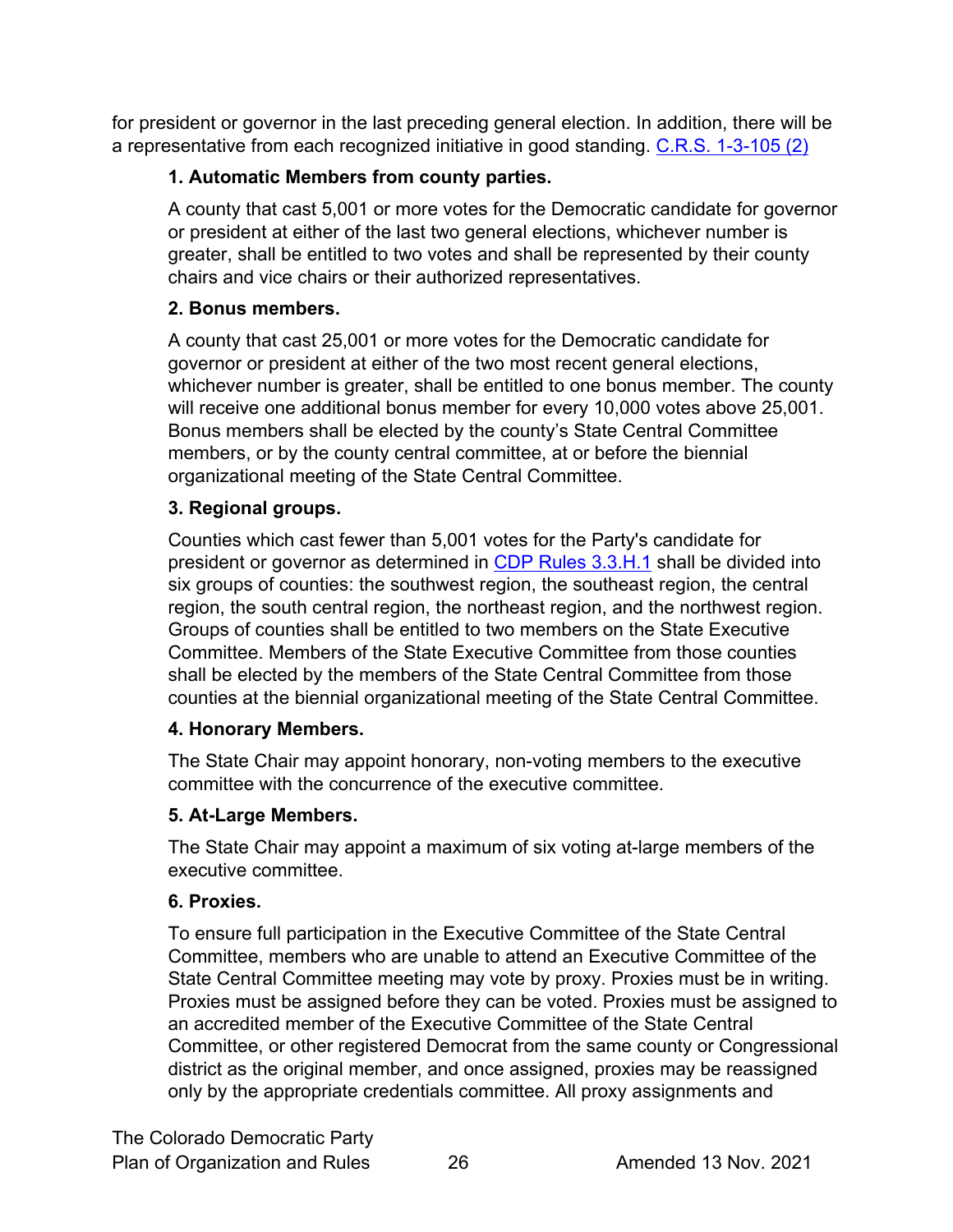reassignments must be registered with the appropriate credentials committee at the meeting for which the proxy is to be exercised. All proxy instructions made by the original member will carry forward to any re-assignment of the proxy. Proxies may be uninstructed. No person may carry more than one (1) proxy at any meeting.

# <span id="page-26-0"></span>**I. Term of Office.**

The term of office of the members of the executive committee shall be concurrent with the terms of the members of the State Central Committee.

#### <span id="page-26-1"></span>**J. Duties and Powers.**

The executive committee shall advise the State Chair and it shall exercise such other duties as may be conferred on it by law, by these rules, and as may be delegated to it by the central committee. The members of the executive committee shall advise and assist the county organizations, shall coordinate activities between the state organization and the county organizations and shall act in such capacity and in such matters as may be requested by the chair.

### <span id="page-26-2"></span>**K. Officers.**

The chair, first vice chair, second vice chair, secretary, and treasurer of the State Central Committee shall be the chair, first vice chair, second vice chair, secretary, treasurer of the executive committee. Other officers may be approved by the State Central Committee.

# <span id="page-26-3"></span>**L. State Executive Committee Member Removal.**

When a member has failed to attend three successive meetings of the State Executive Committee without being excused, the chair may recommend to the executive committee that the member be dropped, and the member's seat declared vacant. If the executive committee concurs by majority vote, the seat shall be vacant.

# <span id="page-26-5"></span><span id="page-26-4"></span>**M. Affiliated Committees of the Central Committee.**

#### **1. State Outreach Commission.**

#### **a. Membership**

The State Outreach Commission (SOC) shall be composed of voting members selected as follows:

**i.** Three members from each of the Congressional districts, elected at the biennial organizational meeting of the respective Congressional district central committee. In such an election, due consideration shall be given to the geographical composition of the Congressional district.

**ii.** Eight members, four appointed by the chair and two appointed by the  $1<sup>st</sup>$  vice chair and two appointed by the  $2<sup>nd</sup>$  vice chair. Such appointments shall be made within 30 days after the last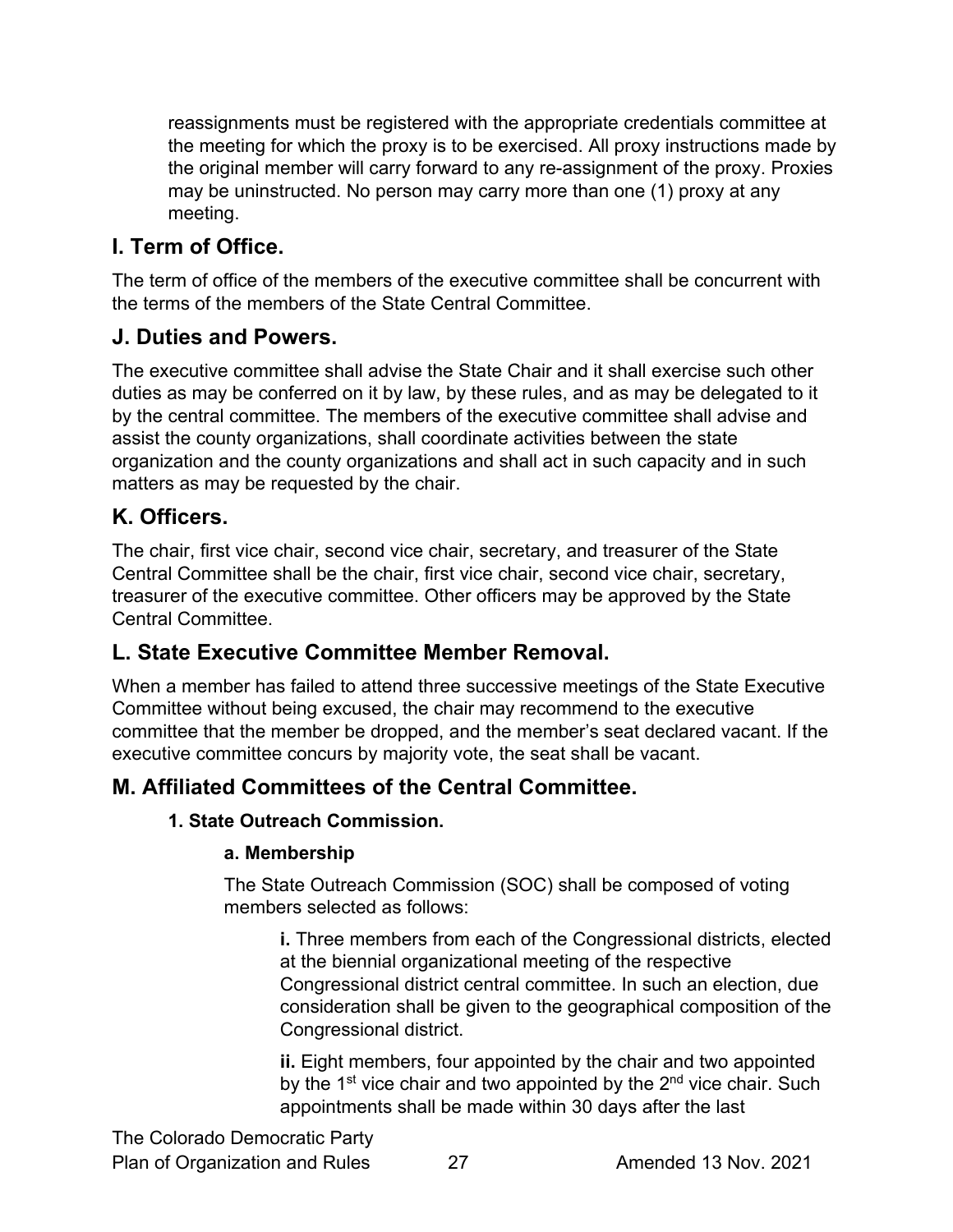Congressional district committee biennial organizational meeting. These appointments shall assure equitable composition of SOC and shall insure representation thereon of geographically and traditionally under-represented groups. A representative from each initiative sanctioned by the State Central Committee shall be a member.

**iii.** The chair shall appoint the director of SOC, with the consultation of the vice chairs and the approval of the executive committee. The director of SOC shall be the presiding officer of the commission. iv. The first meeting of SOC shall take place within 30 days of the selection of its members.

#### **b. Duties**

**i.** Establish a state model affirmative action/outreach plan to be used as a guideline for all county plans and to be used by the Party.

**ii.** Monitor the state and all county plans to ensure compliance with affirmative action/outreach plans. If the state or county is not in compliance, SOC shall notify the appropriate chair in writing. This notice shall set forth in detail the basis for the SOC conclusions. The chair shall have 30 days from the date of receipt of such notification to submit a corrective affirmative action/outreach plan to SOC or to remedy the noncompliance, with written notice thereof to SOC.

**iii.** If the state or county does not write or does not comply with its own affirmative action/outreach plan, the SOC shall: (1), mandate the use of the model state affirmative action/outreach plan; or (2), write a separate affirmative action/outreach plan and enforce it within the jurisdiction.

**iv.** Maintain copies of all affirmative action/outreach plans and record their compliance. This information shall be on file at state headquarters.

**v.** SOC may determine in what, if any, additional languages party literature should be distributed within the state or county.

#### **c. Enforcement of Affirmative Action/Outreach Plans.**

If a county is not in compliance, SOC has the following options:

**i.** During even-numbered years SOC may recommend that a county's credentials be withheld at assemblies and conventions. Such recommendation shall be made to the credentials committee of the state assembly.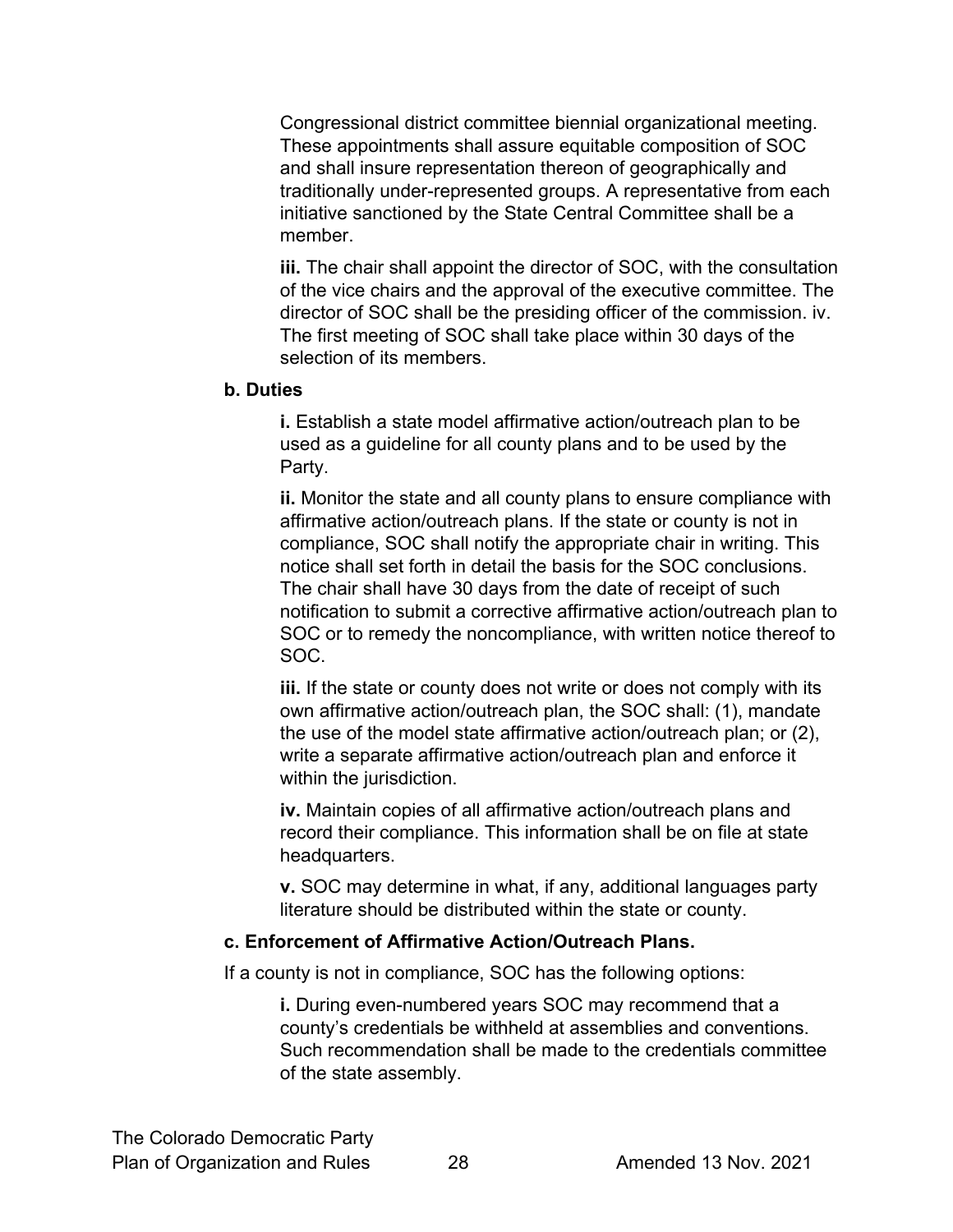**ii.** In other years, SOC may recommend that a county delegation not be seated on any committee of the Party, including but not limited to: State Central Committee, executive committee, rules, voter registration or any other standing or special committees. Such recommendation would be made to the respective committee for a vote to determine if the delegation should be seated.

**iii.** Removal of any or all county officers.

**iv.** Such other action as the State Central Committee shall deem appropriate.

#### **d. Responsibilities of the State Outreach Director**

The state outreach director shall serve as the executive director of the commission. The director shall be responsible to the state central and executive committees for reports on county compliance with affirmative action/outreach. The director shall have the authority, when the commission is not in session, to promote and enforce affirmative action/outreach within the state. This may be accomplished by use of subcommittees where necessary.

The State Chair shall appoint a finance committee and a finance chair that shall be responsible for the formulation of a State Party budget prior to December 1st of each year. The Treasurer shall be a member of the finance committee.

#### **2. Rules Committee.**

The chair shall, within 10 days after election, appoint a standing committee on rules. The rules committee may review the rules of the county parties, party initiatives or other subsidiary party organizations to determine compliance with State Party rules. When asked, the rules committee may offer interpretations of party rules and governing documents. All proposed amendments to these Rules shall be submitted to this committee for review at least 30 days prior to the meeting of the State Central Committee at which the proposed amendment is to be considered.

#### **3. Finance Committee.**

The State Chair shall appoint a finance committee and a finance chair that shall be responsible for the formulation of a State Party budget prior to December 1st of each year. The Treasurer shall be a member of the finance committee.

#### **a. Budget**

The State Chair shall submit to the State Executive Committee the proposed budget, which shall be approved with any adoptive amendments on or before December 15th of each year. The budget shall be for the Party's fiscal year, which shall be the same as the calendar year. Copies of the budget shall, immediately after approval, be sent to all county chairs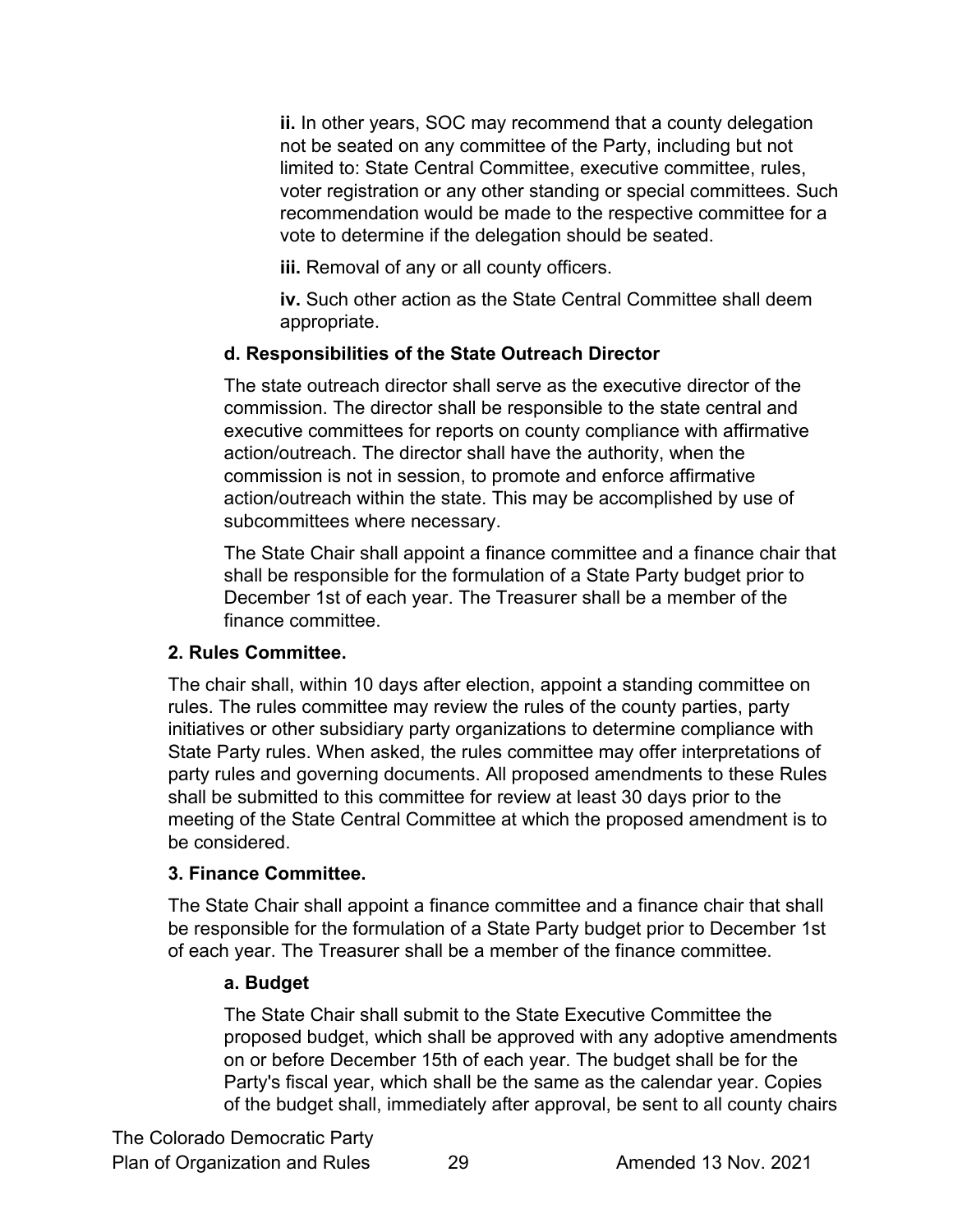and vice chairs. The chair's salary shall be broken out as a separate line item in the budget and any changes during a budget year shall be approved by the executive committee.

#### **b. Funds**

All State Party funds shall be deposited in Party accounts in either licensed state or national banks or credit unions. The Party officers permitted to draw on such party accounts shall be bonded with corporate surety in such reasonable amounts as may be determined by the State Chair, with the approval of the State Executive Committee.

#### **4. Resolutions Committee.**

The chair shall appoint the membership of a standing resolutions committee of the Party for the purpose of reviewing and recommending the adoption of any resolutions by the state central or executive committees during times when the state assembly is not in session, as provided in (a) below.

#### **a. Membership**

The standing resolutions committee shall be composed of the following: the State Chair and vice chairs and one member appointed from each Congressional district from the state platform committee. Democratic leaders of the State House and Senate, or their designees, and Colorado Democratic National Committee members shall also be members, but not counted for purposes of quorum. The State Chair may appoint a committee chair separate from the mandatory membership.

#### **b. Meeting**

The standing resolutions committee shall meet at a time and place designated by the State Chair or the chair's representative and shall consider any proposed resolutions which have been submitted to it in writing at least 30 days prior to the state central or executive committee meeting at which the proposed resolutions are to be considered.

#### **c. Adoption Procedure**

**i.** All resolutions approved by the committee shall be sent along with the agenda to the members of the state central or executive committee at least 10 days prior to the meeting at which the resolutions are to be considered.

**ii.** The report and recommendations of the standing resolutions committee shall be submitted to the state central or executive committee for its consideration. A majority vote of those present and voting shall be required for the passage by the standing resolutions committee of any resolution. Any minority report supported by 10% of the total membership of the standing resolutions committee shall also be presented.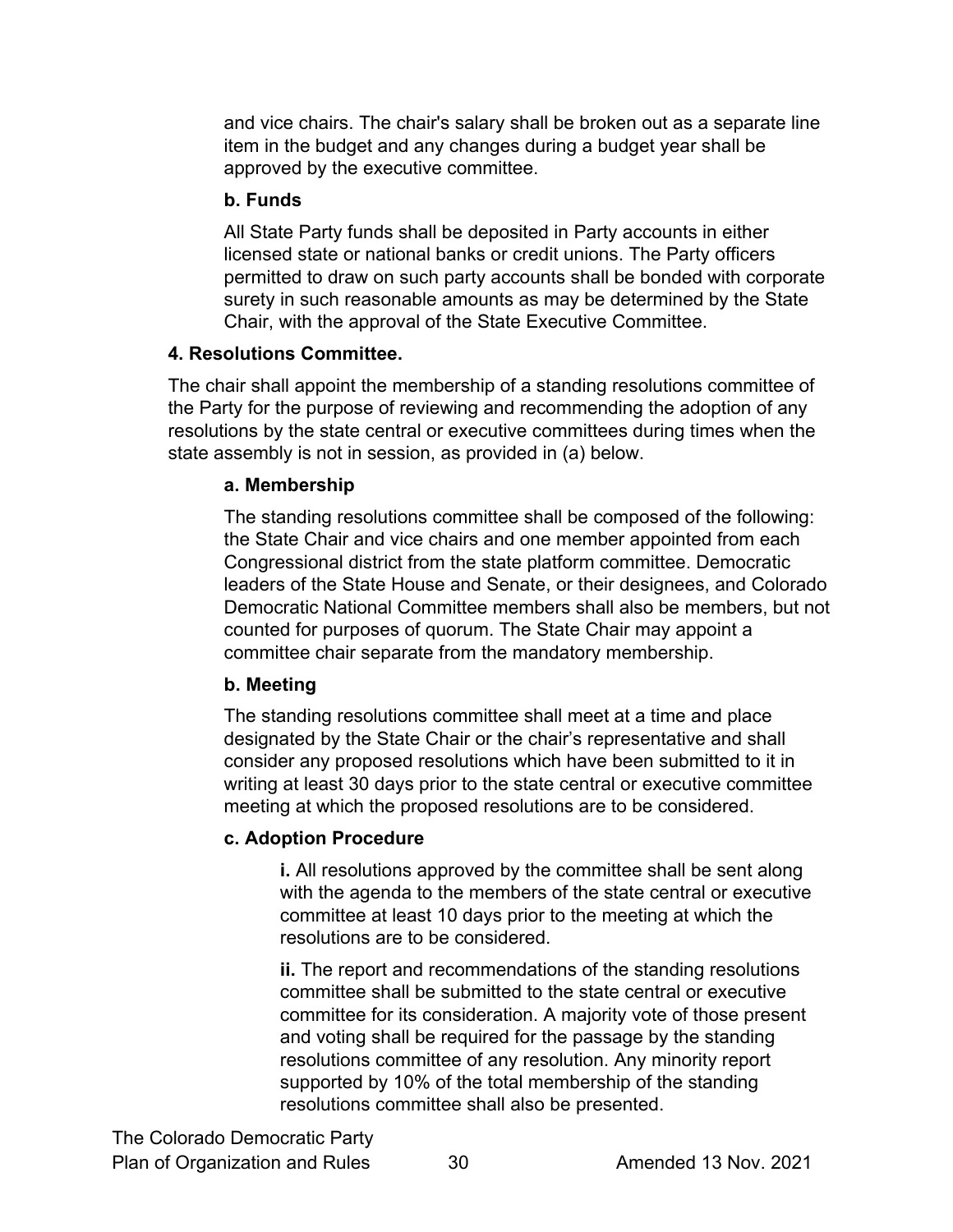#### **5. Appointments Committee.**

The chair may within 10 days after election, name a standing committee on appointments. Such committee shall:

**a.** Relay timely information to county chairs prior to appointments.

**b.** Submit reports listing all Democrats applying for positions and their qualifications to persons or agencies responsible for appointments.

**c.** Prepare a report to the State Central Committee at the beginning of each year on the results of the Party's efforts in securing appointments for Democrats.

#### **6. Legislation Committee.**

The chair may, within 10 days after election, appoint a standing committee on legislation. The committee shall consist of two (2) members from each Congressional district, plus a chair appointed by the Party chair. The legislation committee shall propose legislation when needed, in response to the duties and policies of the Party. It shall maintain a listing of all pending legislation that is of a major concern to the Party, and keep a record of the vote by Democratic Party legislators on such items.

#### **7. Executive Operations Committee.**

The purpose of the Executive Operations Committee is to advise and assist the Chair on various operational matters of the Party. The composition of this committee shall be as follows: Chair, First-Vice Chair, 2nd Vice Chair, all other Vice Chairs, Secretary, Treasurer, any other officers authorized by the State Central Committee, Executive Director, Chair of the Rules Committee, Chair of the Platform Committee, and Chair of the Credentials Committee of the Colorado Democratic Party. The Chair shall hold meetings with the Executive Operations Committee at least once per month. The Chair may assign duties as necessary to the members of the Executive Operations Committee. The chair shall seek the advice and assistance of the Committee on operational matters including the following:

**a.** The composition and expenditures of the Party budget.

**b.** Preparation for the state central, state executive, state assembly, state convention and other party meetings.

**c.** Fundraising.

**d.** Issues brought before it by the Chair.

#### **8. Standing Credentials Committee.**

The Chair shall, within thirty (30) days after election, name a standing committee on credentials and balloting as outlined below. The committee is charged with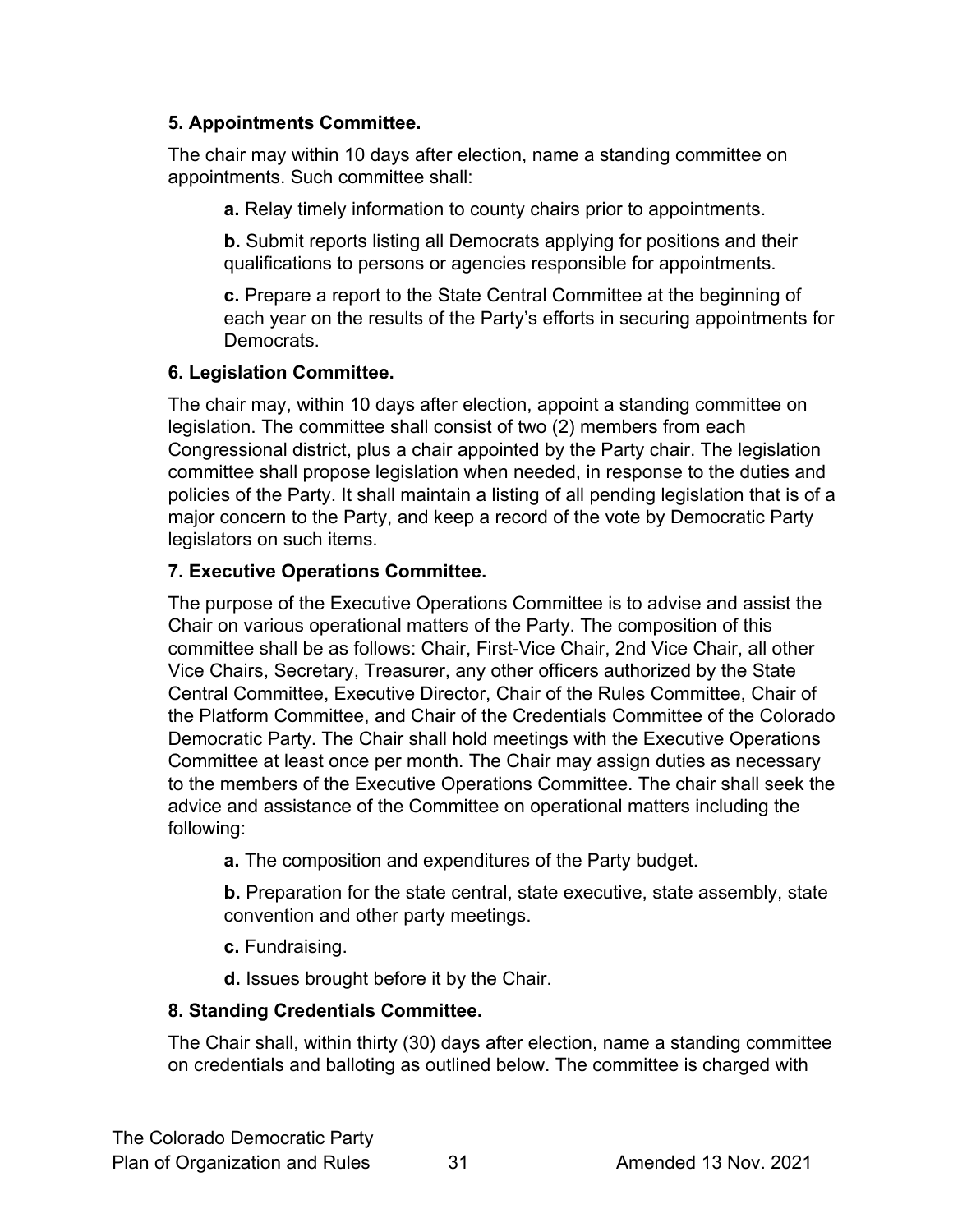approving the credentials and presenting a list of qualified members for meetings of state central and executive committee meetings.

#### **a. Composition**

This committee shall be appointed by the Party Chair and have one member from each Congressional district, plus a committee chair at-large if needed to maintain an odd number of members.

#### **b. State Convention and Assembly**

All members shall be appointed by the State Chair to the state convention and assembly Credentials Committee.

#### **c. Term of Service**

This committee shall serve until after the biennial State Party reorganization meeting is concluded and new appointments are made by the State Chair.

#### **d. Officers**

The State Party Chair shall appoint a Chair from the committee's members, and the members shall elect a Vice-Chair and Secretary.

#### **e. Duties**

The committee shall provide oversight and/or administer sign-ins for the Central and Executive Committee meetings. The Credentials Committee shall receive and consider all challenges to credentials, where they have oversight including resolving any contest or objection in the member selection process. This committee shall have oversight for balloting activity. The committee may establish or modify credential and balloting operational recommendations. The committee will provide a written report of its decisions to the State Party Chair, which will be made available when requested by any member of the affected body. The committee may consult with any political subdivision of the State Party.

#### **9. Other Committees.**

The chair may appoint other committees, as may be necessary from time to time, including, but not limited to, Legislative Candidates, Registration and Get Out The Vote, and Fair Campaign Practices committees.

#### <span id="page-31-0"></span>**N. Other Jurisdictions.**

The chairs of the various districts and county organizations may appoint such committees as are necessary to carry out the effective organization of the Party in their districts and counties.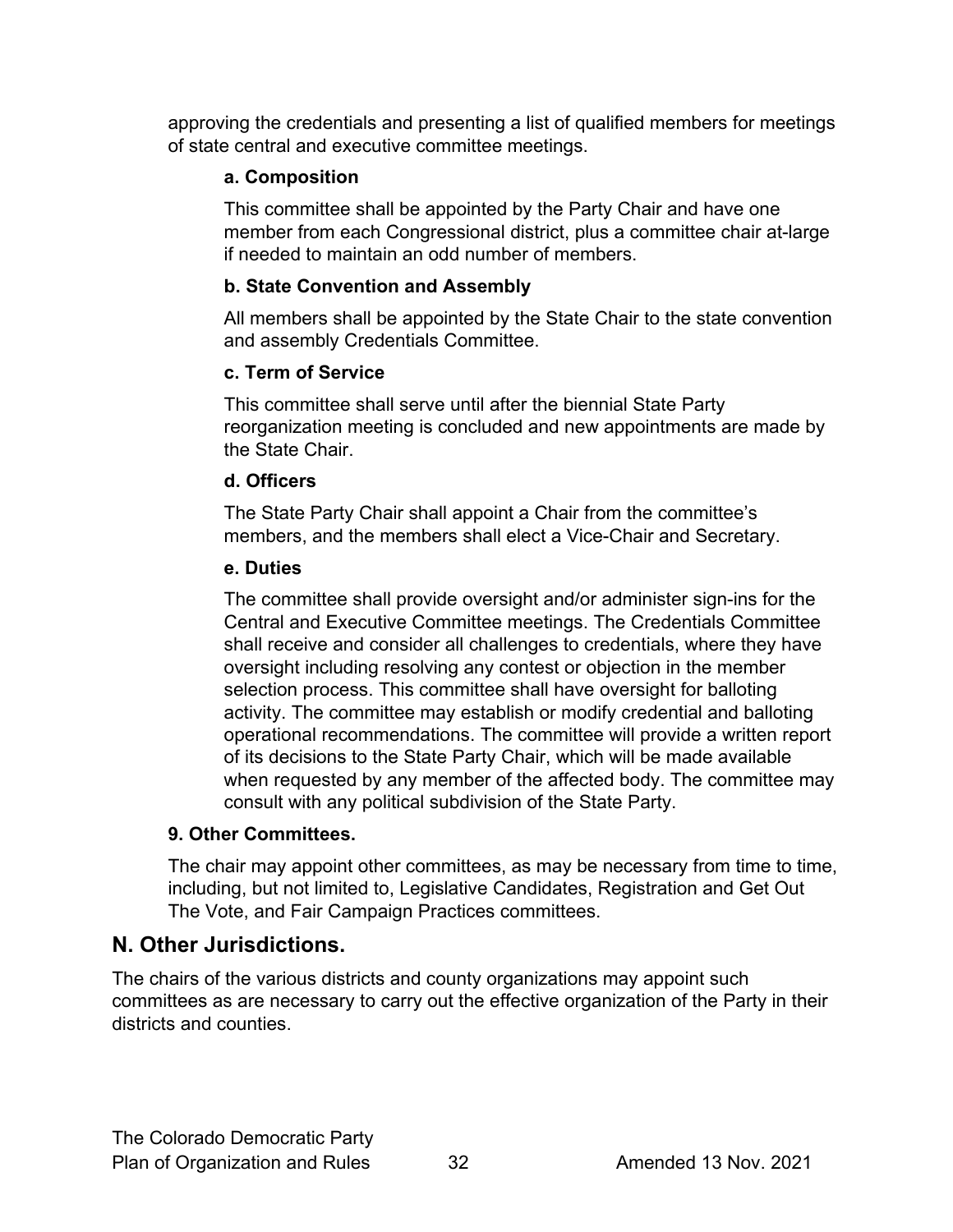# <span id="page-32-0"></span>**O. Notice to all Officers.**

The officers of the Party shall be informed on a timely basis of all meetings of standing committees of the State Central Committee system.

# <span id="page-32-1"></span>**P. Vacancies.**

A vacancy shall be declared to exist when any incumbent shall resign, move from their jurisdiction, disaffiliate from the Democratic Party, die, or be removed from their position, or if the seat was not filled at the last party election.

#### **1. Central Committee.**

A vacancy shall be filled within 30 days after its occurrence by the county central committee of the county jurisdiction where the vacancy occurred. The call shall be issued within 10 days of the occurrence of the vacancy. If the central committee made specific provisions at the reorganization meeting, an elected alternate shall automatically fill a vacancy when it occurs.

#### **2. Executive Committee.**

All vacancies shall be filled by appointment by the unit, which originally elected the member.

#### **3. Chair.**

A vacancy shall be filled within 30 days by the State Central Committee on the call of the first vice chair, or in the absence of the first vice chair, by the second vice chair, or in the absence of both, by the secretary. The call shall be issued within 10 days of the occurrence of the vacancy.

#### **4. Other Officers.**

A vacancy shall be filled by the executive committee as an interim appointment until the next State Central Committee meeting after the vacancy occurs.

# <span id="page-32-2"></span>**3.4 – PRECINCT CAUCUS**

# <span id="page-32-3"></span>**A. Qualifications for Participation in Caucuses.**

**1.** In order to vote at any precinct caucus, assembly, or convention of a political party, the elector shall be a resident of the precinct for twenty-two days, shall have registered or pre-registered to vote no later than twenty-two days before the caucus, assembly, or convention, and shall be affiliated with the Democratic Party holding the caucus, assembly, or convention for at least twenty-two days as shown in the statewide voter registration system; except that any registered elector who has attained the age of eighteen years or who has become a naturalized citizen during the twenty-two days immediately preceding the meeting may vote at any caucus, assembly, or convention even though the elector has been affiliated with the political party for less than twenty-two days.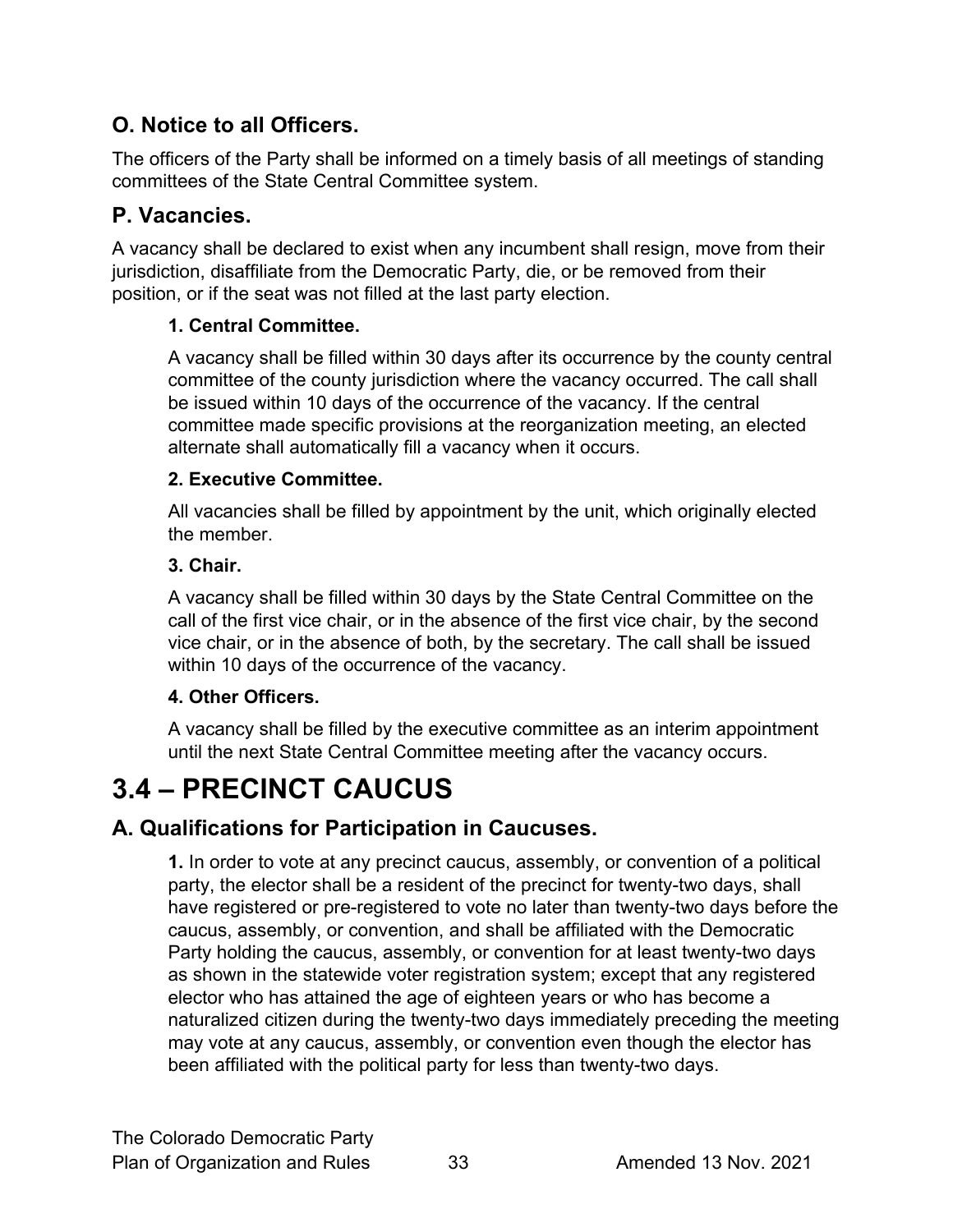**2.** The Democratic Party of Colorado allows a pre-registrant, 16 years of age or older, to vote at any Democratic Party caucus, assembly, or convention if the pre-registrant has been a resident of the precinct for twenty-two days before the caucus, assembly, or convention, and has been affiliated with the Democratic Party for at least twenty-two days as shown in the statewide voter registration system, except that a pre-registrant who pre-registered within the twenty-two days immediately preceding the meeting may vote at any caucus, assembly, or convention even though the pre-registrant has been affiliated with the Democratic Party for less than twenty-two days.

**3.** An elector who moves from the precinct where registered during the twentyone days prior to any caucus may participate in and vote at the caucus in the precinct of the elector's former residence but shall not be eligible for election as a delegate or for nomination as a precinct committee person (hereinafter referred to as precinct organizer) in the former precinct.  $C.R.S. 1-3-101$  (1),  $C.R.S. 1-3-101$ [101 \(2\)](https://codes.findlaw.com/co/title-1-elections/co-rev-st-sect-1-3-106.html)

# <span id="page-33-0"></span>**B. Call to Order.**

At the time and place set by the county central committee for the holding of the precinct caucuses, one of the incumbent precinct organizers shall call the caucus to order. The precinct organizers shall decide which of them shall call the caucus to order by agreement or by lot. If no precinct organizer is present, any Democratic elector eligible to vote at the caucus may call the meeting to order.

# <span id="page-33-1"></span>**C. Reading of Rules.**

The person calling the caucus to order shall read and/or distribute a clear and concise statement of precinct caucus rules, procedures and requirements for participation in precinct caucuses and in the assembly and convention processes, including the election of alternate delegates to the county assembly/convention if the county central committee has decided to allow for alternate delegates, and shall have available those copies of the statements, rules and procedures for the duration of the caucus. They shall include the appropriate sections of the principles of affirmative action and fair reflection in these Rules.

# <span id="page-33-2"></span>**D. Elections.**

The caucus shall then select a chair and a secretary and proceed to elect the allotted number of delegates to the county assembly, and to elect two precinct organizers.

# <span id="page-33-3"></span>**E. Certification.**

The officers of the caucus shall prepare a certified list of the names of the delegates to the county assembly and the precinct organizers from the precinct on the forms supplied by the county chair and shall submit them to the county chair within 24 hours after the caucuses meet.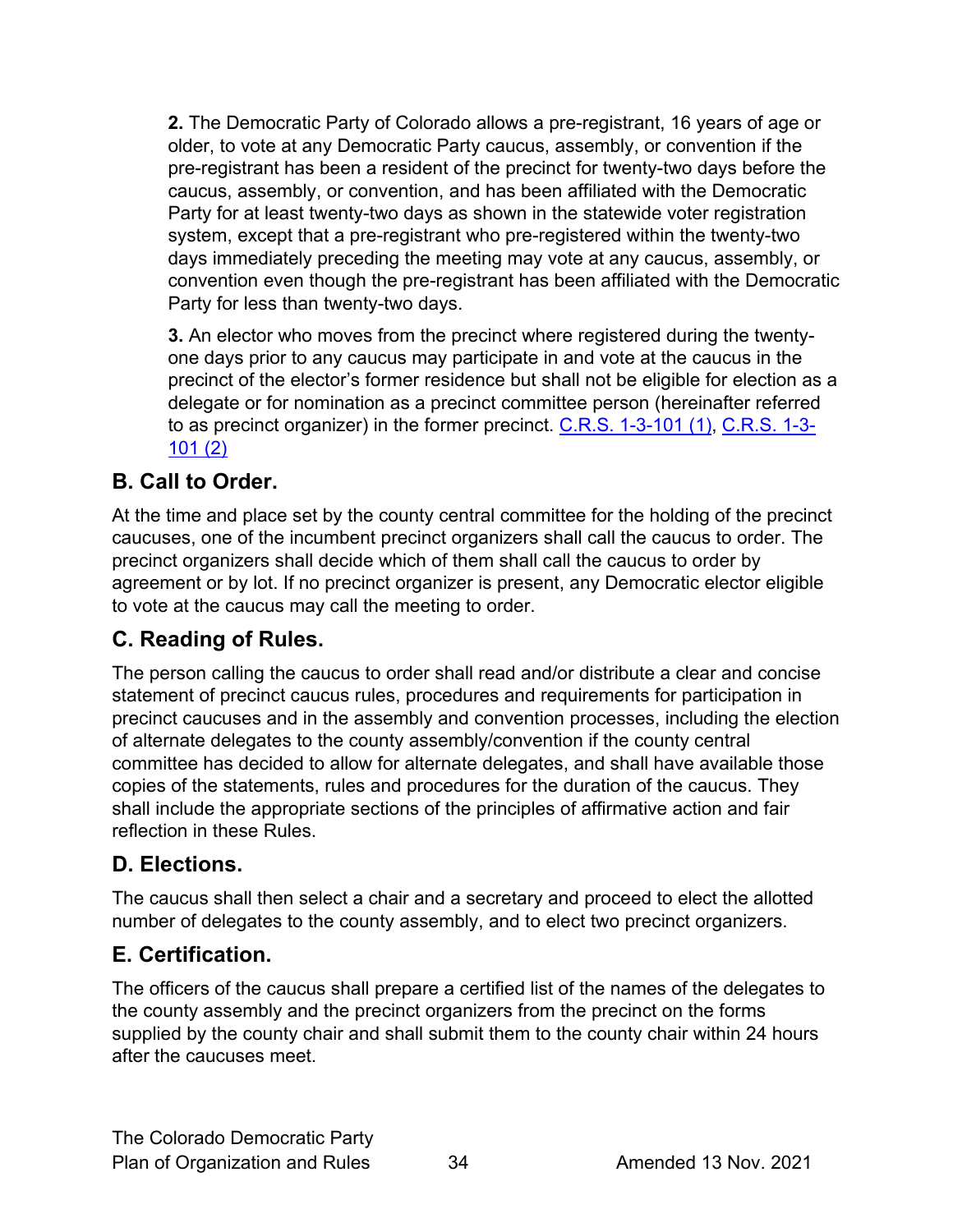# <span id="page-34-0"></span>**3.5 – PRECINCT ORGANIZATION**

# <span id="page-34-1"></span>**A. Meetings.**

The precinct caucuses must be held on a date no earlier than the first Tuesday in March and no later than the first Saturday after the first Tuesday in March. The county central committee shall notify the State Party, the Secretary of State, and the County Clerk and Recorder of the precinct caucus date on or before January 2 of the year in which the election is held. The State Party shall keep a list of the dates of the precinct caucus for every county. [C.R.S. 1-3-102 \(1\)](https://codes.findlaw.com/co/title-1-elections/co-rev-st-sect-1-3-102.html)

# <span id="page-34-2"></span>**B. Election of Precinct Committee People (Precinct Organizers).**

The persons referred to as Precinct Committee People in state statutes shall be known as Precinct Organizers in these rules.

#### **1. Procedure.**

The precinct caucuses shall elect precinct organizers. The two persons receiving the highest numbers of votes at the precinct caucus shall be elected. If two or more candidates for precinct organizer receive an equal and the second highest number of votes, or if three or more candidates receive an equal and the highest number of votes, the election shall be determined by lot. [C.R.S. 1-3-102 \(2\)\(a\)](https://codes.findlaw.com/co/title-1-elections/co-rev-st-sect-1-3-102.html)

#### **2. Qualifications.**

Any person qualified to vote at a precinct caucus (see [CDP Rules 3.4.A\)](#page-32-3) may be elected as a precinct organizer.

#### **3. Certification.**

The officers of the precinct caucus shall certify the names of the precinct organizers to the county assembly.

#### **4. Disputes.**

The county assembly credentials committee shall determine all disputes as to the qualifications or election of any candidate for precinct organizer and shall include its findings in its report to the county assembly. [C.R.S. 1-3-102 \(2\)\(a\)](https://codes.findlaw.com/co/title-1-elections/co-rev-st-sect-1-3-102.html)

#### **5. Term of Office.**

The person elected at the precinct caucus shall assume the office immediately, serving for two years unless they move or resign. If the precinct organizer is successfully challenged the new precinct organizer shall assume office immediately after certification by the county assembly. [C.R.S.1-3-102 \(2\)\(d\)](https://codes.findlaw.com/co/title-1-elections/co-rev-st-sect-1-3-102.html)

#### **6. Vacancies.**

**a.** A vacancy shall be declared to exist when any incumbent precinct organizer shall resign, move from their jurisdiction, disaffiliate from the Colorado Democratic Party, die, be removed from their position, or if the precinct organizer position was not filled at the last party election.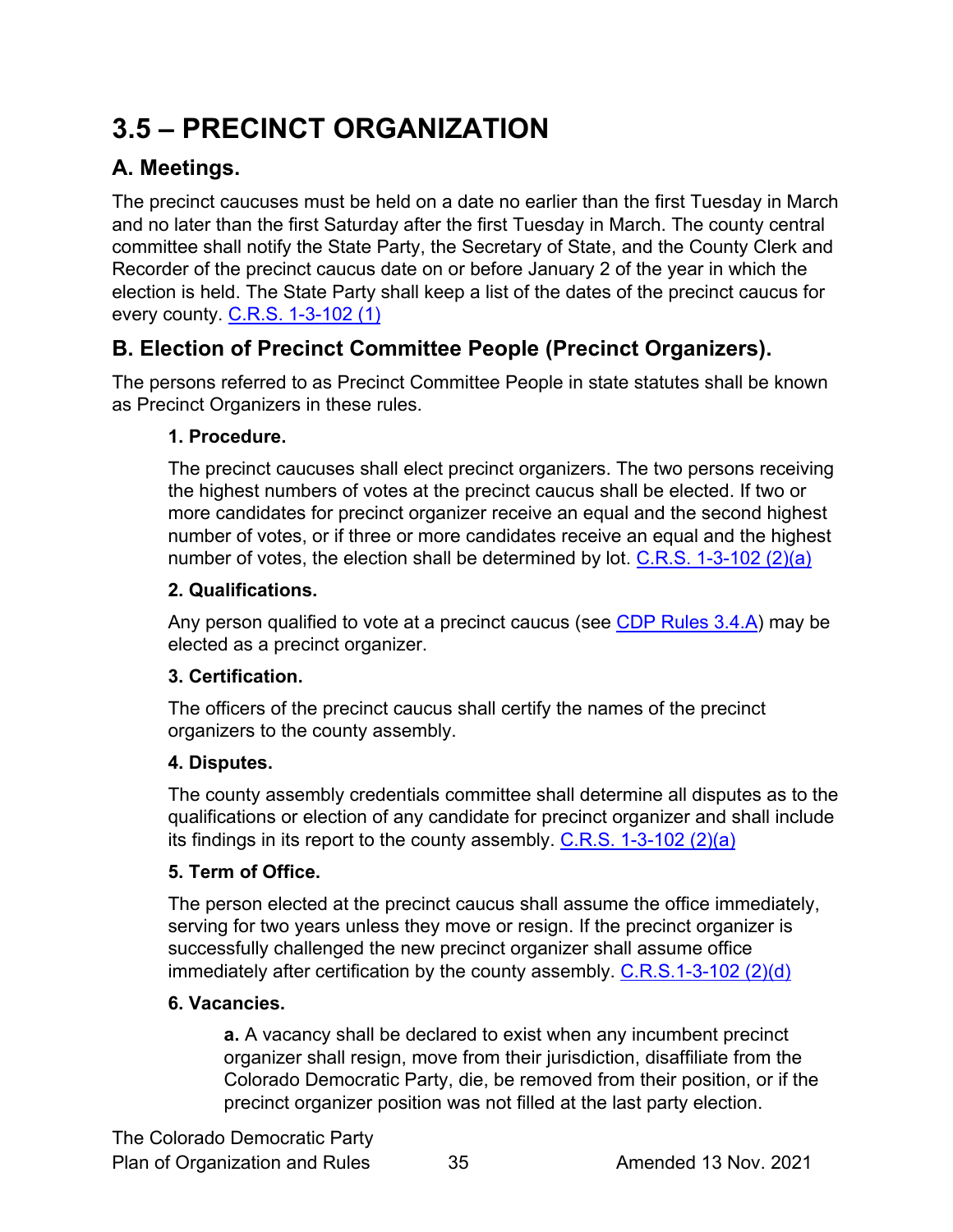**b.** Vacancies in precinct organizers shall be filled by appointment by the vacancy committee of the county central committee, or (where delegated) by the county chair, and in accordance with county party rules as applicable, as soon as practicable. [C.R.S. 1-3-103 \(1\)\(a\)](https://codes.findlaw.com/co/title-1-elections/co-rev-st-sect-1-3-103.html)

**c.** If the county central committee vacancy committee or the county rules process does not fill the vacancy within thirty days of the vacancy occurring, the vacancy may be filled by the recommendation of the county chair, subject to ratification by the county central committee at its next meeting. The county chair shall certify the new precinct organizers to the State Party secretary within thirty days of filling a vacancy.

**d.** If the county chair does not fill the vacancy within sixty days of the vacancy occurring, the vacancy may be filled by recommendation of the State Chair, subject to ratification by the county central committee at its next meeting.

**e.** The precinct organizer may assume full duties and privileges upon initial appointment but will be removed from office if the county central committee votes to reject.

#### **7. Filing.**

The county party shall file a list of the names and addresses, by precinct, of those persons elected as precinct organizers with the county clerk and recorder within four days after the date of the county assembly. [C.R.S. 1-3-102 \(2\)\(a\)](https://codes.findlaw.com/co/title-1-elections/co-rev-st-sect-1-3-102.html)

# <span id="page-35-0"></span>**C. Duties of Precinct Organizers.**

#### **1. Representatives of the Party.**

Precinct organizers are the representatives of the Party within their precincts and have the right and privilege of representing the Democrats residing within their precinct at all meetings of the county central committee held during their term of office.

#### **2. Responsibilities.**

Such rights and privileges carry with them equivalent responsibilities, including the obligation of performing the following duties while holding the office:

**a.** Attend all meetings of the county central committee unless properly excused.

**b.** Recruit party workers in the precinct, supervise and direct their activities within the precinct.

**c.** Distribute and/or supervise the distribution of the literature of the Party within the precinct.

**d.** Conduct and or cause to be conducted within the precinct such registration drives, fund drives and canvasses as shall be required by rule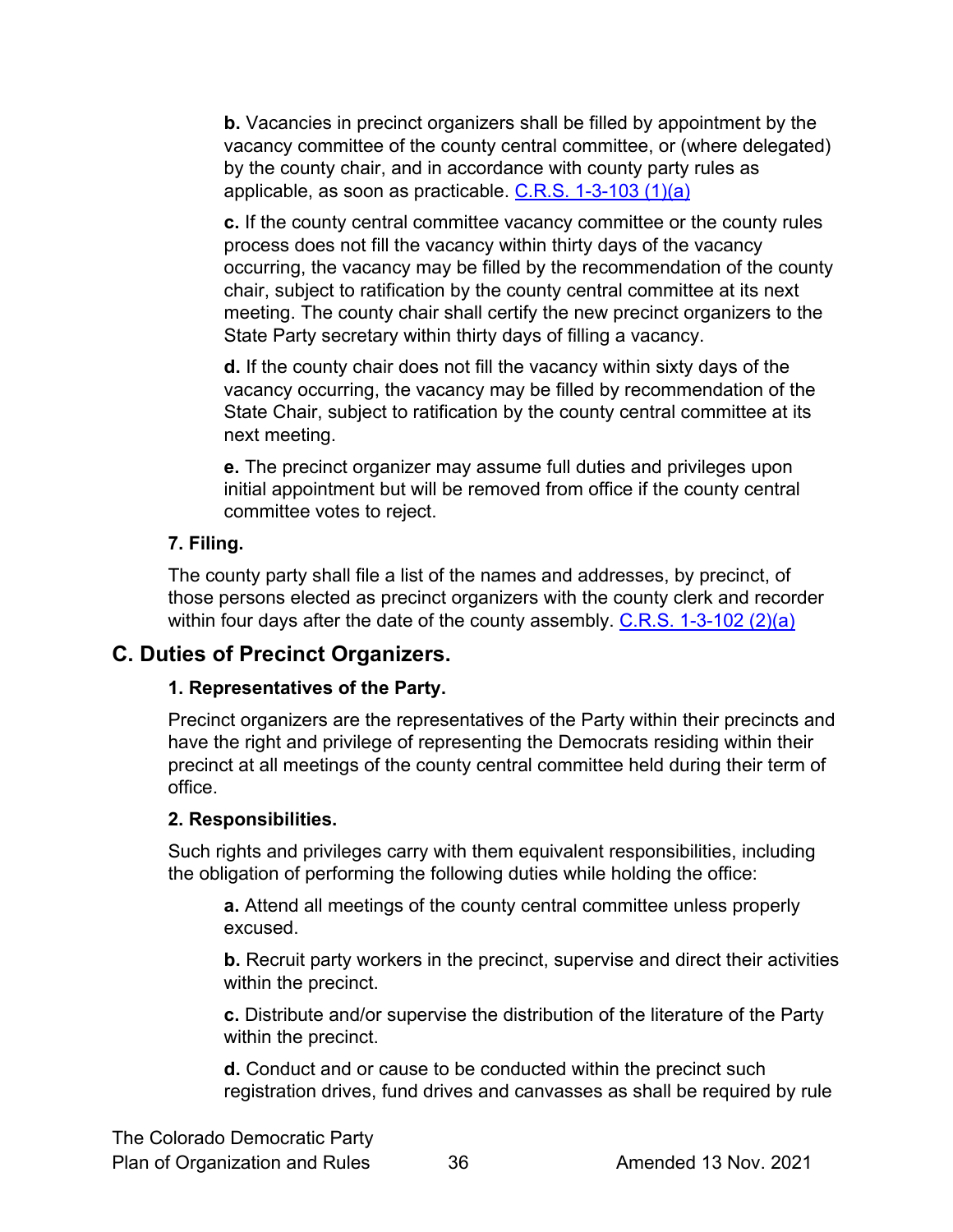or resolution of the State Central Committee, the county central committee or by the duly authorized representatives of said committees.

**e.** Notify registered Democrats in the precinct of the time and place of the caucus.

**f.** Support the nominees of the Party, with the exception that financial support not be required under the prohibition against assessments.

**g**. Convene their Precinct caucus, and acquire the information necessary to run their precinct caucus meeting in even-numbered years.

# <span id="page-36-0"></span>**D. Removal of Precinct Organizers.**

Failure of any precinct organizer to fulfill their responsibilities, or to perform effectively the functions of the office, shall constitute grounds for removal from such office by the county chair and the county executive committee, or county central committee, upon a 2/3 vote of such executive or central committee, unless otherwise provided by county rules.

# <span id="page-36-1"></span>**3.6 – COUNTY CENTRAL COMMITTEE**

# <span id="page-36-2"></span>**A. Composition.**

All of the precinct organizers of the political party in the county, all of the district captains and co-captains, if any, of the political party in the county, and the county party officers, together with the elected county public officials, the United States President or Vice President, senators and representatives, the state senators and representatives, the elected state public officials, and the district attorney, who are members of the Party and who reside within the county, shall constitute the membership of the county central committee, but multiple offices shall not entitle a person to more than one vote, excluding proxies. [C.R.S. 1-3-103 \(1\)\(b\)\(I\)](https://codes.findlaw.com/co/title-1-elections/co-rev-st-sect-1-3-103.html)

# <span id="page-36-3"></span>**B. Term of Office.**

The term of office of each member of the county central committee shall be two years. [C.R.S. 1-3-103 \(1\)\(a\)](https://codes.findlaw.com/co/title-1-elections/co-rev-st-sect-1-3-103.html)

# <span id="page-36-4"></span>**C. Organization Meeting.**

Between the 1st day of February and the 15th day of February of odd-numbered years, the county central committee shall meet at the call of the chair. The chair shall give at least 10 days' notice of the time and place of this meeting to all persons entitled to be present. The incumbent chair shall call the meeting to order and preside until a new chair shall have been elected. At the meeting, there shall be elected a chair, vice chair, secretary, and treasurer. Any Democratic elector of the county shall be eligible for election to those offices. Each county may select any other officers provided for in the county rules. Each county shall establish a vacancy committee for vacancies in countywide elected offices. If a county fails to establish a vacancy committee, then the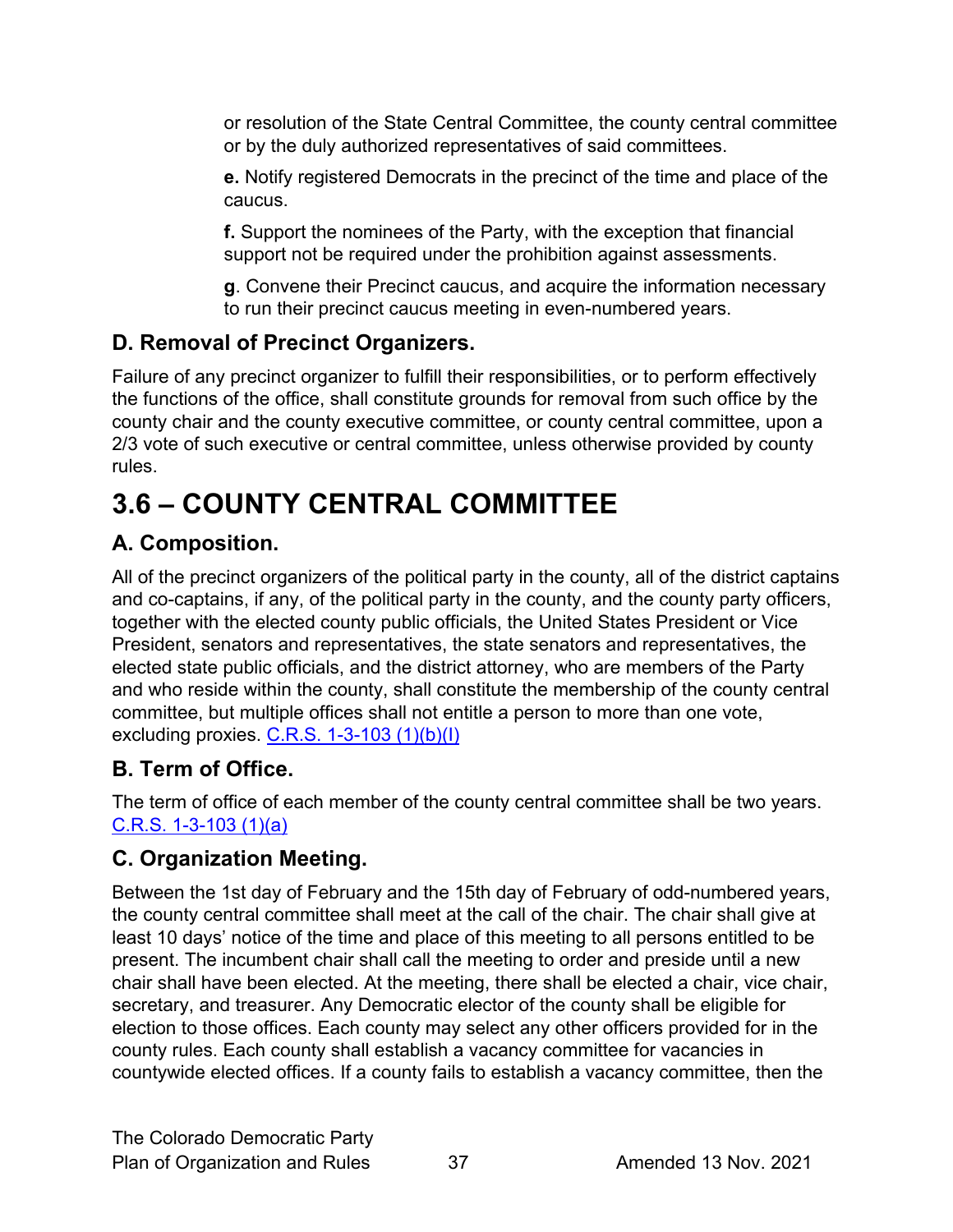central committee of the county shall be the vacancy committee.  $C.R.S. 1-3-103 (1)(c)$ , [1-3-102](https://codes.findlaw.com/co/title-1-elections/co-rev-st-sect-1-3-102.html) (12)

# <span id="page-37-0"></span>**D. Powers and Duties.**

The county central committee shall be the governing body of the Party in each county and shall be vested with all the power and authority of the Party, except that vested in the county assembly. Officers shall exercise powers and duties as provided in these Rules for state officers.

# <span id="page-37-1"></span>**E. Removal for Absence.**

Any central committee member who fails to attend any three successive meetings of the county central committee, after having been given due notice of the time and place of such meeting, may be dropped from membership, unless a satisfactory excuse is provided and accepted by a majority vote of the full committee.

# <span id="page-37-2"></span>**F. County Executive Committee Composition.**

County central committees shall establish executive committees, which shall consist of the chair, vice chair, secretary, and treasurer and such members as are provided for in this Section F. [C.R.S. 1-3-105 \(2\)](https://codes.findlaw.com/co/title-1-elections/co-rev-st-sect-1-3-105.html)

#### **1. Subdivision for Election of Members.**

A county central committee may by resolution provide for suitable subdivision of the county into districts for purposes of administering party activities, such districts to be recognized for purposes of representation on county executive committees.

**a.** In counties so subdivided, the county executive committee shall include for each district at least one Democratic elector to be known as "Captain" and may include an additional Democratic elector to be known as "Co-Captain" who shall be elected by the precinct organizers from each district at the biennial organizational meeting of the county central committee, or as provided for in county rules.

**b.** At such time as any county shall be subdivided as herein provided, the central committee shall provide for the immediate election, by the precinct organizers from each district, or as provided for in county rules, of members of a newly constituted executive committee, who shall replace any theretofore selected executive committee members.

# **2. Counties Not Subdivided.**

In counties not subdivided into districts, the executive committee shall be elected by the county central committee at its organizational meeting and shall include no fewer than five Democratic electors of the county in addition to the chair, vice chair, secretary and treasurer.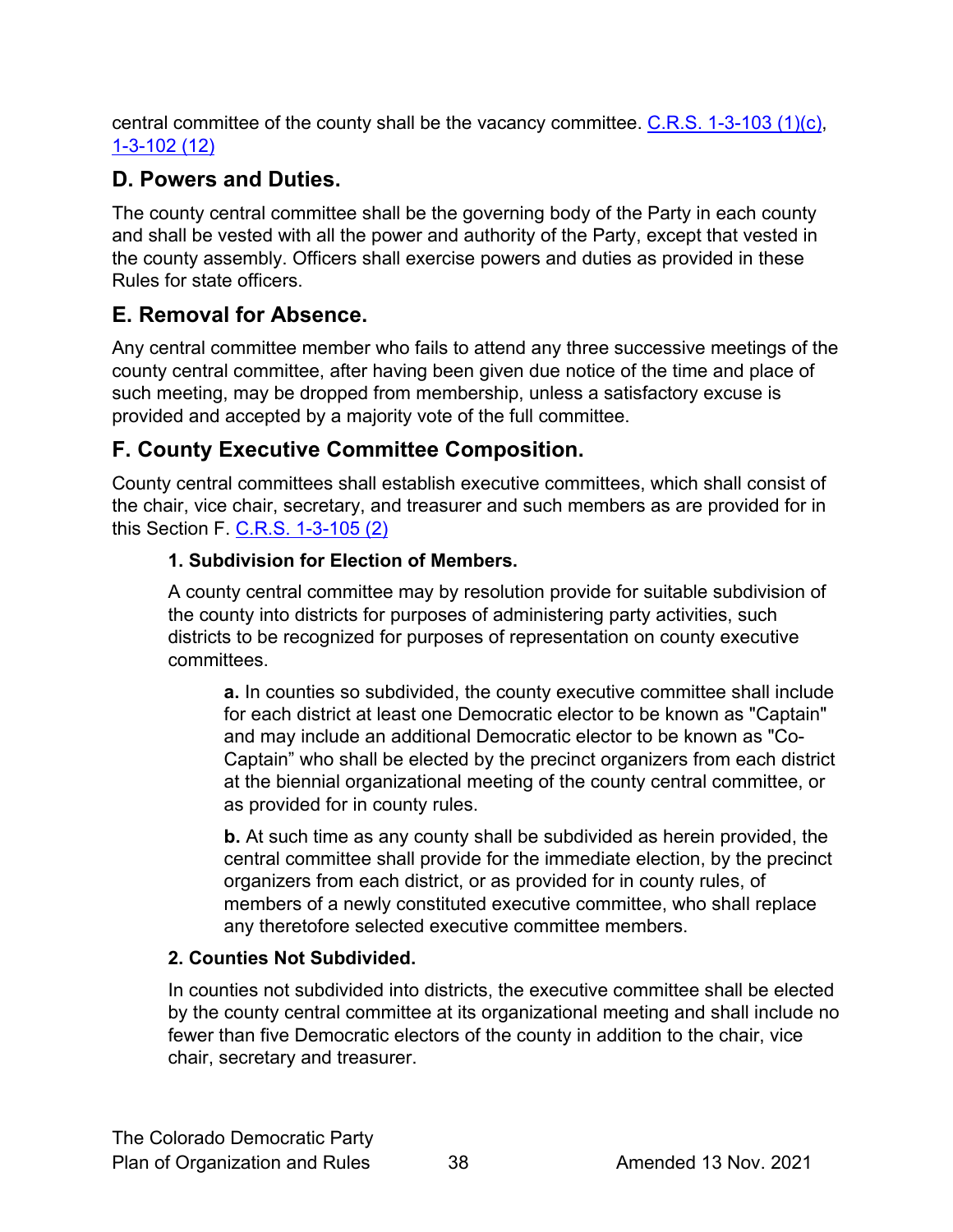#### **3. Additional Members.**

A county central committee may by resolution designate additional members to the county executive committee, and each county central committee may provide for additional qualifications for its executive committee members. The term of office of members of the county executive committee shall be commensurate with the term of office of county central committee officers.

#### **4. Chair May Appoint.**

The chair of the county central committee may appoint no more than twelve additional county executive committee members at large who shall serve under and be responsible to the chair, so long as the appointed members shall not constitute more than 40% of the county executive committee.

#### <span id="page-38-0"></span>**G. County Executive Committee Powers and Duties.**

#### **1. Organization and Campaigns.**

The executive committee shall assist the chair in the control and management of the political campaigns of the Party in the county. The executive committee members shall be responsible for the organization of the Party in their respective districts, and for the registration of voters, and to act as advisors to the chair in all matters pertaining to the campaigns in their respective districts. In counties containing no election districts the executive committee members shall possess such power in the management of political campaigns as may be delegated to them by the county central committee.

#### **2. Assist Other Officers.**

In counties having captains and co-captains of districts, the co-captains shall assist the captain in the performance of their duties. In the absence of the captain, or their refusal or inability to act, the co-captain shall act as captain. Precinct organizers shall be responsible to such district captains and co-captains and to the county chair and vice chair for the management of campaigns in their precinct.

#### **3. Meetings.**

It shall be the duty of the chair of the central committee to call all meetings of the executive committee, and to give ample notice of the time and place of such meetings.

#### **4. Removal for Absence.**

Any executive committee member who fails to attend any two successive meetings of the executive committee, after having been given due notice of the time and place of such meeting, may be dropped from membership, unless a satisfactory excuse is provided and accepted by a majority vote of the full committee.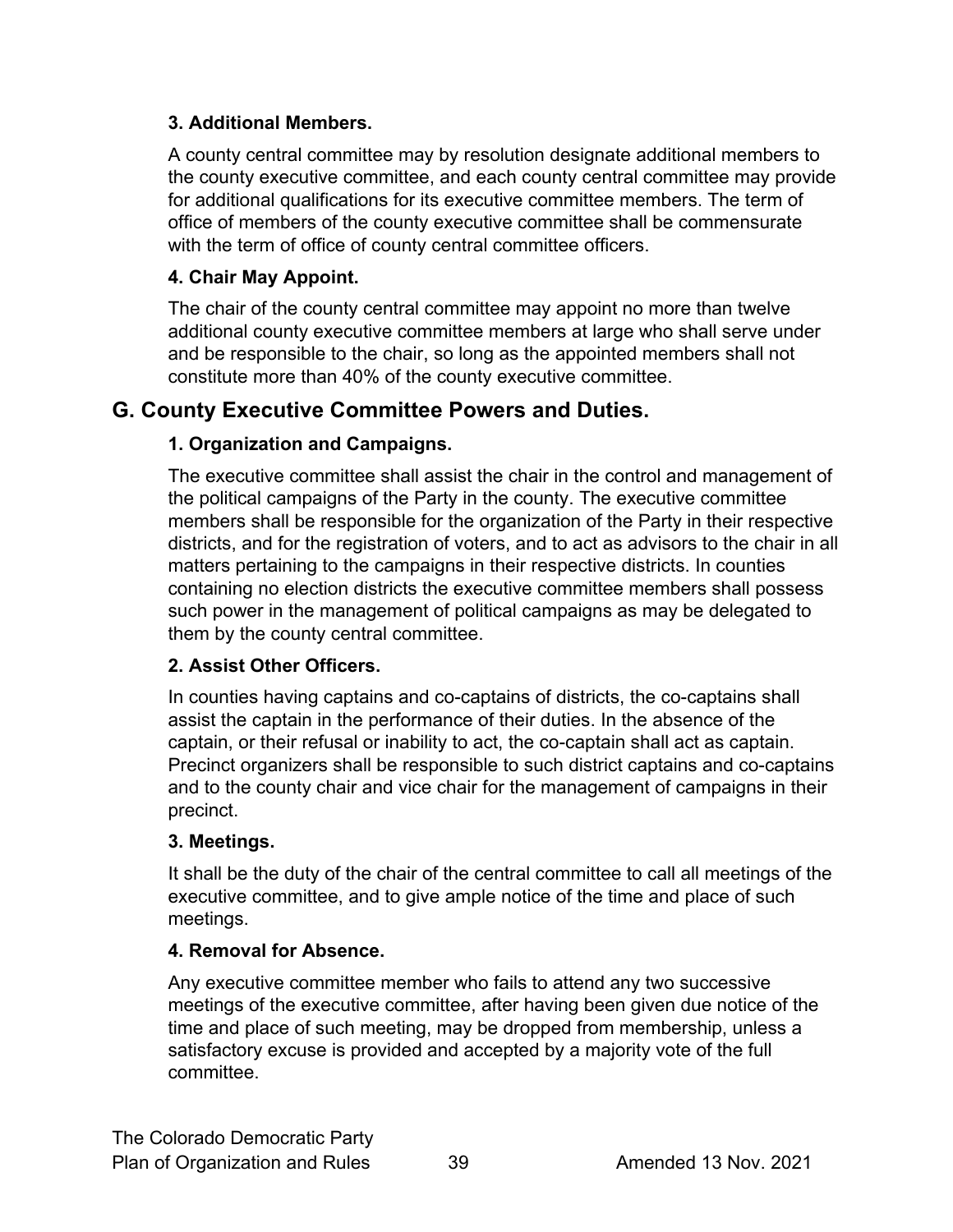# <span id="page-39-0"></span>**H. Other Jurisdictions.**

The chairs of the various district and county organizations may appoint such committees as are necessary to carry out the effective organization of the Party in their districts and counties.

# <span id="page-39-1"></span>**I. Vacancies.**

A vacancy shall be declared to exist when any incumbent shall resign, move from their jurisdiction, die, disaffiliate from the Party, or be removed from their position, or if the seat was not filled in the last party election.

#### **1. Central Committee.**

A vacancy shall be filled within thirty days of its occurrence by the remaining members of the central committee. The chair of the county central committee may be authorized to fill vacancies by proper resolution. The person selected to fill the vacancy shall be a resident of the precinct in which the vacancy occurred. [C.R.S. 1-3-103 \(1\)\(a\)](https://codes.findlaw.com/co/title-1-elections/co-rev-st-sect-1-3-103.html)

#### **2. Executive Committee.**

All vacancies of elected members shall be filled by the county central committee, if in session. If it is not in session, the county chair with the approval of the executive committee shall appoint a person to fill the vacancy who shall hold office until the next organizational meeting of the county central committee.

#### **3. Chair Vacancy.**

A vacancy in the Chair shall be filled within 30 days by the county central committee on the call of the vice chair, or in the absence of the vice chair, by the secretary. The call shall be issued within 10 days of the occurrence of the vacancy.

#### **4. Other Officers.**

**a. Interim Appointment.** A vacancy shall be filled by the county executive committee as an interim appointment until the next county central committee meeting after the vacancy occurs.

**b. After 30 days.** If vacancies in the offices for county or other central committees exist for more than 30 days, the State Chair may fill the offices.

# <span id="page-39-2"></span>**J. Membership on the Central Committee.**

Membership on a central committee is not a necessary qualification to serve on an executive committee, as an officer of any central committee, or as a lawful appointee to the central committee, although executive committee members, officers and appointees may serve as members on a central committee by virtue of their offices, if so provided, or by election. All officers of a central committee shall have a vote except that the chair shall be only allowed to vote in case of a tie.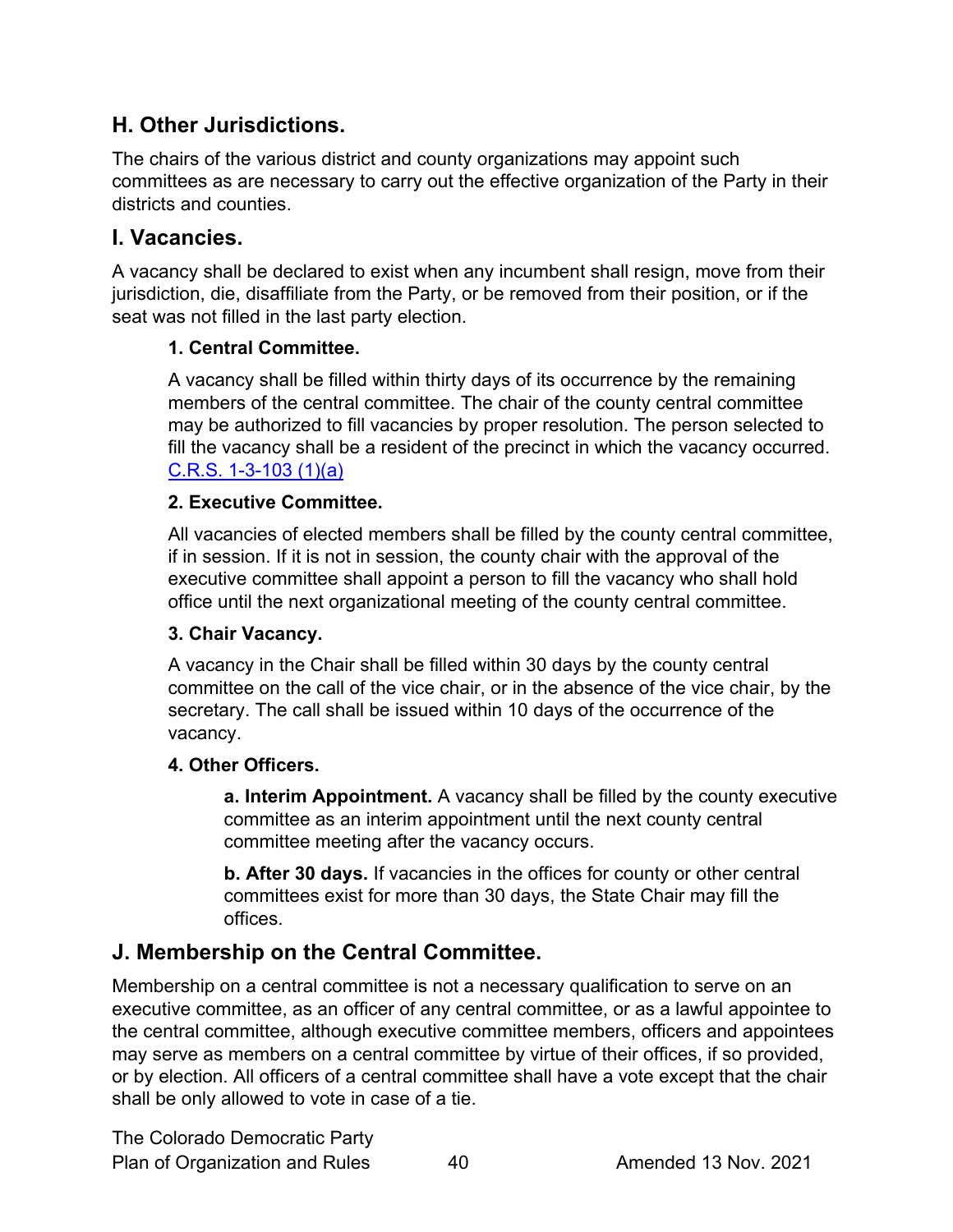# <span id="page-40-0"></span>**K. Rules and Procedures.**

A county central committee may implement additional rules governing the Democratic Party within the county provided that such rules do not conflict with State Party rules, the charter and by-laws of the Democratic National Committee or any applicable state or federal statutes. The county shall file a copy of current rules with the State Party rules committee. County rules cannot be amended after the first Monday in February of even numbered years. Any procedure which is not prescribed in or governed by these rules or county rules shall be governed by the current edition of Robert's Rules of Order Newly Revised.

# <span id="page-40-1"></span>**3.7 – CENTRAL COMMITTEES OF OTHER JURISDICTIONS**

# <span id="page-40-2"></span>**A. Congressional Districts Composition.**

The chair and vice chair of the several party county central committees entirely or partially within each Congressional district together with the elected congressperson, the elected state board of education member of the Party for the Congressional district, the elected board of regents member of the Party the for the Congressional district, the state senators and representatives of the Party, the members of the Democratic National Committee, and the officers of the Congressional district, all of whom reside within the district, shall constitute the Congressional central committee. If the county chair or vice chair do not reside within the Congressional district, they shall appoint a registered Democratic elector residing within the district to serve in their stead. Two bonus members shall be allowed from each county for every 10,000 votes or major fraction thereof cast in each county for the Democratic candidate for Governor or President of the United States, whichever number is greater, at either of the last two general elections in the county, or the portion of the county within the Congressional district. If, due to redistricting and reapportionment, it is impossible to determine the votes cast in the portion of a county within the Congressional district for the previous two general elections, the bonus members shall be allocated based only upon the immediately preceding election, or on any fair basis approved by the State Central Committee. The bonus members shall reside within the Congressional district and shall be elected by those members of the county central committee who reside within the Congressional district at its organizational meeting in a manner provided for by the county central committee. Such bonus members shall be as equally divided as possible between male and female. C.R.S.  $1-3-103$   $(3)(a)$ , (b)

# <span id="page-40-3"></span>**B. State Senatorial Districts Composition.**

#### **1. Multi-county.**

In a state Senatorial district that is comprised of two or more whole counties or part of one county and all or a part of one or more counties, the central committee shall be composed of its officers, the chairs, vice chairs, and secretaries of the county central committees within the district, and the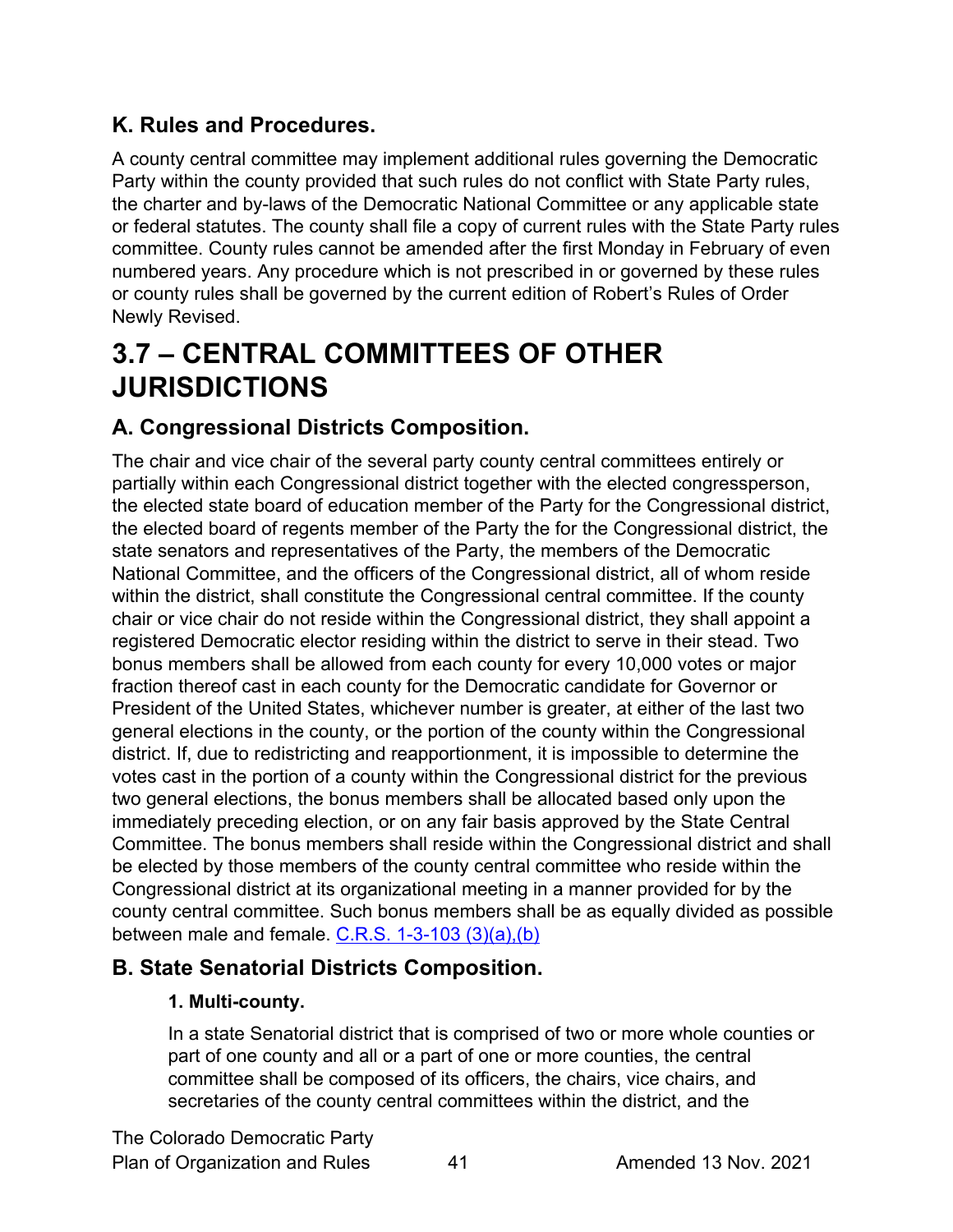Democratic members of the Colorado General Assembly who reside within the district. If any of the county party officers do not reside in the district, such officers shall designate replacements who live in the district. County chairs shall provide to the chair of the district the name and contact information of the replacement for any county officer. The replacement will be considered permanent until further notice to the district chair by the county chair. One bonus member, who lives in the district, shall be allowed from each county in the district for every four thousand (4,000) votes or major fraction thereof cast for the Democratic candidate (if any) for the district in the last general election where an election was held for the district. Bonus members shall reside within the district and shall be elected by members of the county central committee who reside within the district at its organizational meeting, in a manner provided by the county central committee. [C.R.S. 1-3-103 \(5\)\(a\)](https://codes.findlaw.com/co/title-1-elections/co-rev-st-sect-1-3-103.html)

#### **2. Single-county.**

In a state Senatorial district comprising a portion of one county the central committee shall be composed of its officers, and the chair, vice chair and secretary of the county central committee, in addition to the precinct organizers and Democratic members of the Colorado General Assembly all of whom reside in the district. [C.R.S. 1-3-103 \(5\)\(b\)](https://codes.findlaw.com/co/title-1-elections/co-rev-st-sect-1-3-103.html)

### <span id="page-41-0"></span>**C. State Representative Districts Composition.**

#### **1. Multi-county.**

In a state representative district comprising two or more whole counties or a part of one county and all or a part of one or more other counties, the central committee shall be comprised of its officers, the chairs, vice chairs, and secretaries of the county central committees within the district and Democratic members of the Colorado General Assembly who reside within the district. If any of the county party officers do not reside in the district, such officers shall designate replacements who live in the district. County chairs shall provide to the chair of the district the name and contact information of the replacement for any county officer. The replacement will be considered permanent until further notice to the district chair by the county chair. One bonus member, who lives in the district, shall be allowed from each county in the district for every two thousand (2,000) votes or major fraction thereof cast for the Democratic candidate (if any) for the district in the last general election where an election was held for the district. Bonus members shall reside within the district and shall be elected by members of the county central committee who reside within the district at its organizational meeting, in a manner provided by the county central committee.  $C.R.S.$  1-3-103 (6)(a)

#### **2. Single-county.**

In a state representative district comprising a portion of one county, the central committee shall be composed of its officers and the chair, vice chair, and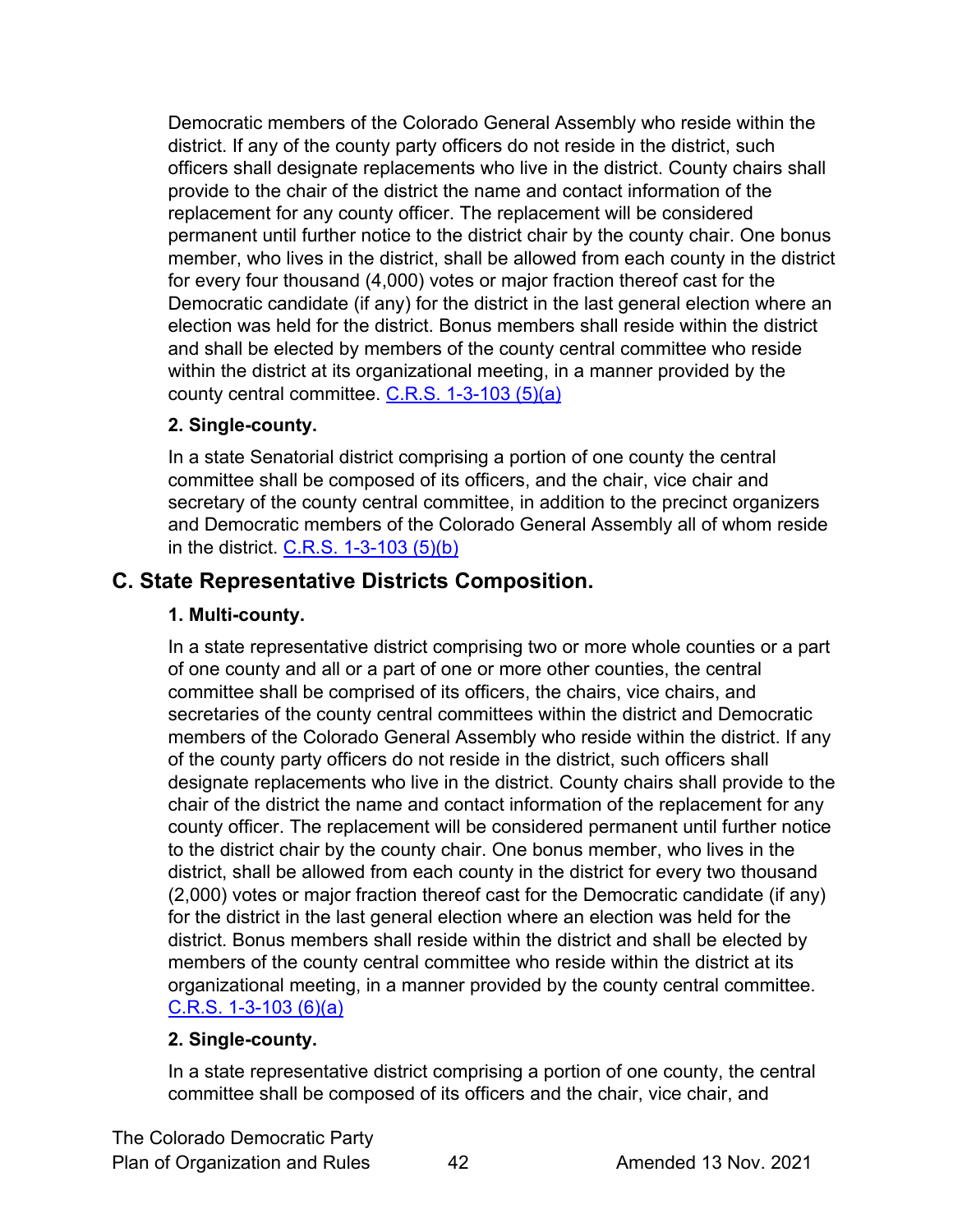secretary of the county central committee, in addition to the precinct organizers and Democratic members of the Colorado General Assembly all of whom reside in the district.  $C.R.S.$  1-3-103  $(6)(b)$ 

# <span id="page-42-0"></span>**D. Judicial Districts Composition.**

#### **1. Single-county.**

In districts comprising one county or a portion of one county, the central committee shall be composed of precinct organizers, the elected Democratic district attorney, and the chair, vice chair, and secretary of the county central committee, all of whom reside within the district. [C.R.S. 1-3-103 \(4\)\(d\)](https://codes.findlaw.com/co/title-1-elections/co-rev-st-sect-1-3-103.html)

#### **2. Multi-county.**

In districts comprising more than one county the central committee shall be composed of the chairs and vice chairs of the county central committees and the elected Democratic district attorney of the judicial district.  $C.R.S. 1-3-103 (4)(a)$ 

#### **3. Bonus members.**

In districts comprising more than one county, two bonus members shall be allowed from each county for every 10,000 votes or major fraction thereof cast in each county for the Democratic candidate for governor or president, whichever number is greater, at either of the last two general elections in the county, or the portion of the county within the judicial district. Bonus members shall be elected by the county central committee at its organization meeting in a manner provided by the county central committee. Such bonus members shall be as equally divided as possible between male and female.  $C.R.S. 1-3-103 (4)(b)$ 

# <span id="page-42-1"></span>**E. County Commissioner District Central Committee Composition.**

In counties which have adopted a five commissioner board or county home rule, any county commissioner central committee shall be constituted of all the precinct committee people from precincts in the county commissioner district, together with the officers selected by this central committee on the same date and in the same manner as the county central committee, the state senators and representatives and the district attorney who are Democrats and who reside within the district. [C.R.S. 1-3-103 \(1\)\(b\)\(II\)](https://codes.findlaw.com/co/title-1-elections/co-rev-st-sect-1-3-103.html)

# <span id="page-42-2"></span>**F. All Jurisdictions Executive Committee.**

Central committees in any district may elect executive committees to carry out responsibilities delegated to the executive committee by the central committee. C.R.S. [1-3-105 \(2\)](https://codes.findlaw.com/co/title-1-elections/co-rev-st-sect-1-3-105.html)

# <span id="page-42-3"></span>**G. Officers of Central Committees.**

#### **1. Officers.**

Each district central committee shall elect a chair, vice chair and secretary. [C.R.S. 1-3-103 \(1\)\(d\), \(4\)\(e\), \(5\)\(a\), \(5\)\(b\), \(6\)\(a\), \(6\)\(b\)](https://codes.findlaw.com/co/title-1-elections/co-rev-st-sect-1-3-103.html)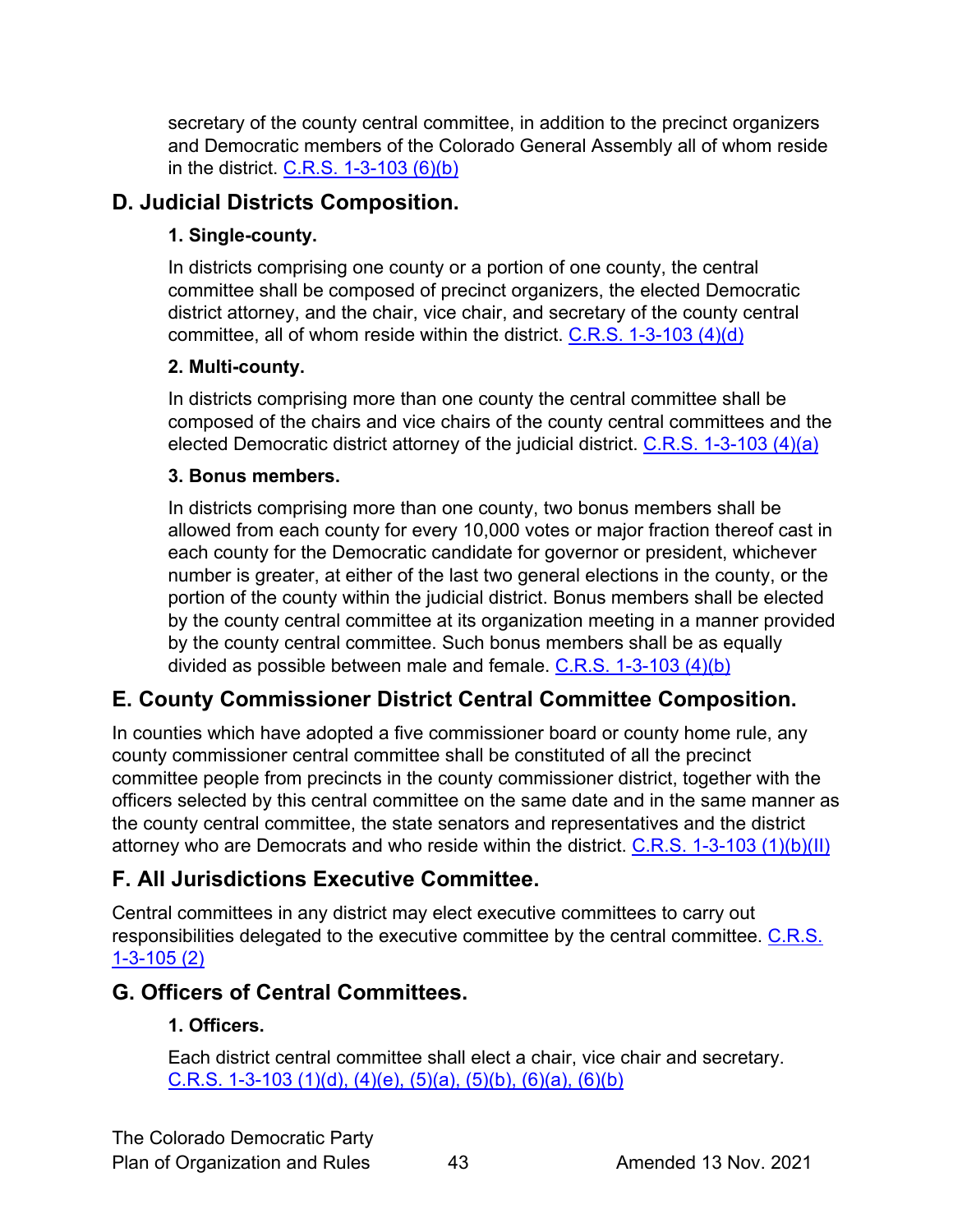#### **2. Powers.**

Officers shall exercise powers and duties as provided for in these Rules for state officers. The district chair shall oversee the campaigns of nominees from their districts, except that in judicial, Senatorial, and representative districts composed of but one county or part of one county, the campaign shall be overseen by the county chair and county executive committee.

# <span id="page-43-0"></span>**H. Rules and procedures.**

Multi-county districts are governed by these State Party rules; the district central committee may adopt additional rules, provided that such rules do not conflict with State Party rules, the charter and by-laws of the Democratic National Committee, or any applicable state or federal statutes. A single county district is governed by rules adopted by a county central committee in addition to these State Party rules; the district central committee may adopt additional rules, provided that such rules do not conflict with State Party rules, the charter and by-laws of the Democratic National Committee, or any applicable state or federal statutes. Any procedure which is not prescribed in or governed by these rules shall be governed by the current edition of Robert's Rules of Order Newly Revised. [C.R.S. 1-3-103 \(9\)\(a\), 1-3-103 \(3\)\(d\), 1-3-103 \(4\)\(e\), 1-3-](https://codes.findlaw.com/co/title-1-elections/co-rev-st-sect-1-3-103.html) [103\(10\)\(a\),](https://codes.findlaw.com/co/title-1-elections/co-rev-st-sect-1-3-103.html) [1-3-105 \(1\).](https://codes.findlaw.com/co/title-1-elections/co-rev-st-sect-1-3-105.html)

# <span id="page-43-1"></span>**I. Committees.**

The chairs of the various districts and county organizations may appoint such committees as are necessary to carry out the effective organization of the Party in their districts and counties.

# <span id="page-43-2"></span>**J. Membership on a Central Committee.**

Membership on a central committee is not a necessary qualification to serve on an executive committee; as an officer of any central committee or, as a lawful appointee to the central committee, although executive committee members, officers and appointees may serve as members on a central committee by virtue of their offices, if so provided, or by election. All officers of a central committee shall have a vote except that the chair shall be only allowed to vote in case of a tie.

# <span id="page-43-3"></span>**3.8 – VACANCIES**

# <span id="page-43-4"></span>**A. Definition.**

A vacancy shall exist when any incumbent shall resign, move from his or her jurisdiction, die, or be removed from his or her position, or if the seat was not filled at the last Party election.

# <span id="page-43-5"></span>**B. Members of the Democratic National Committee.**

A vacancy shall be filled by the Democratic National Committee upon recommendation of the State Central Committee. The person recommended to fill the unexpired term shall be a Democratic elector. Notice of the meeting of the State Central Committee for

The Colorado Democratic Party Plan of Organization and Rules 44 Amended 13 Nov. 2021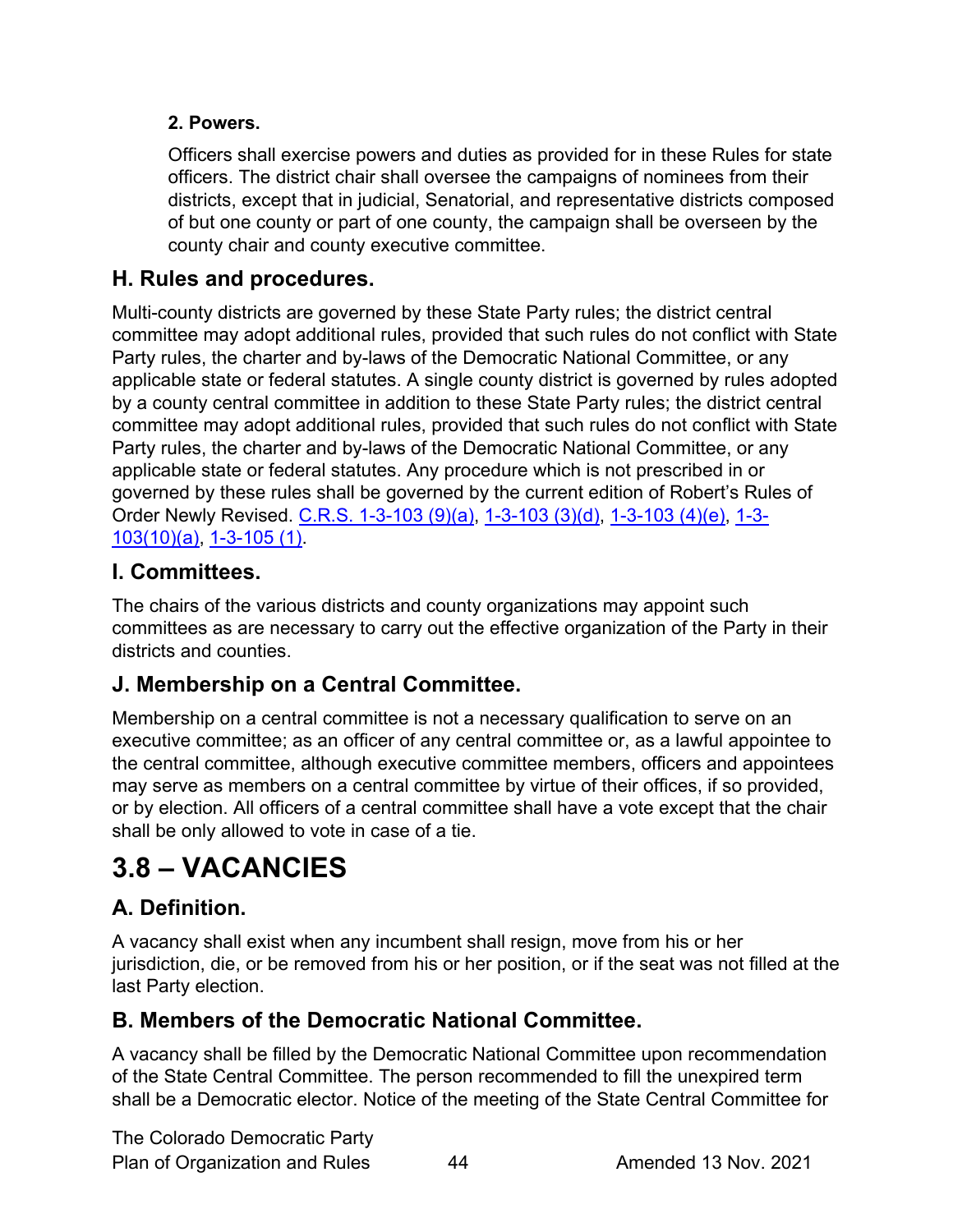the purpose of making the recommendation shall be in writing to each member of the committee at least ten (10) days in advance of the meeting and contain the time, purpose, and place of the meeting.

# <span id="page-44-0"></span>**3.9 – RESIGNATIONS**

When any person who is a member of any central committee resigns before the end of the regular term of office, the resignation must be presented in writing to the chair of the committee of which the person is a member. If a chair of any central committee resigns before the end of the regular term, the resignation must be presented in writing to the State Chair. A vacancy shall be declared to exist when these written notifications of resignation are accepted, and the vacancy shall then be filled in accordance with the provisions in these rules. When any person has made an oral statement of resignation, that person shall be requested, by a member of the appropriate central or executive committee, to submit a written statement of resignation. If a written resignation is not submitted, nor the intention to resign denied in writing within ten (10) days after this request, the chair shall declare a vacancy to exist.

# <span id="page-44-1"></span>**3.10 – REMOVAL OF OFFICERS**

# <span id="page-44-2"></span>**A. Reasons for Removal.**

Officers of any central committee may be removed for any of the following reasons, with cause for removal not limited to these reasons:

- **1.** Willful and intentional conduct in violation of these Rules.
- **2.** Aiding or supporting any political party other than the Democratic Party.

**3.** Aiding or supporting any political candidate opposing a nominee of the Democratic Party.

**4.** Conviction of a felony or a crime of moral turpitude.

# <span id="page-44-3"></span>**B. Procedure for Removal.**

**1.** At least 1/4 of the members of an executive committee or 1/5 of the members of a central committee must sign and submit a written petition containing a Statement of Charges to the highest-ranking central committee officer who is not named in the petition and Statement of Charges. The Statement of Charges shall contain the grounds for removal.

**2.** Upon receipt of the Statement of Charges, the officer in receipt shall send to the accused officer(s), by registered mail, a copy of the Statement of Charges and a letter stating that the accused officer may either resign or have a hearing, by way of motion for removal, at the next regularly scheduled meeting of the appropriate central committee, or at a meeting scheduled specifically for the hearing.

**3.** If the accused officer does not resign, the officer in receipt of the Statement of Charges shall send a copy of the Statement of Charges to all the members of the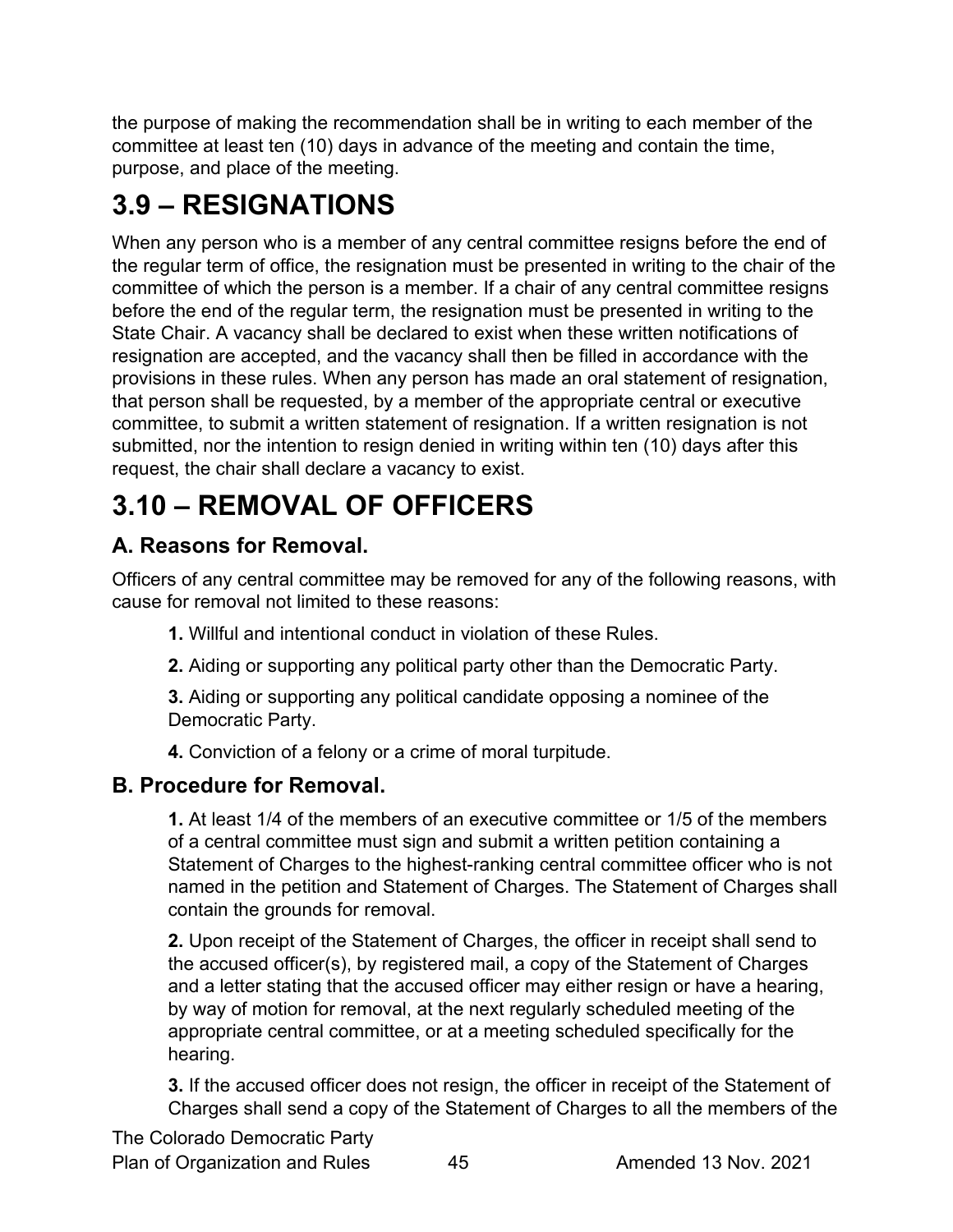central committee, along with a notice of the central committee meeting. Such a meeting shall be called no later than 30 days from delivery of a request for a hearing by the accused officer.

**4.** At the meeting of the central committee the accused officer shall be afforded an opportunity to respond to the Statement of Charges. After such hearing, upon a motion for removal made by one of the signatories to the Statement of Charges, the accused officer shall be removed by a majority vote of the entire membership of the central committee.

**5.** Any officer may appeal their removal at the next meeting of the central committee. A majority vote of the entire membership of the central committee is required to reinstate the officer(s). Any reinstated officer shall resume their office at the conclusion of the voting.

**6.** If an officer is removed, the office shall be declared vacant and filled in the manner provided for in these rules.

# <span id="page-45-0"></span>**PART FOUR – NOMINATING SYSTEM**

# <span id="page-45-1"></span>**4.1 – POLITICAL DIVISIONS OF THE STATE**

The Party shall be divided into the following levels: the State as a whole, Counties, Congressional Districts, Judicial Districts, State Senatorial and State Representative Districts, precincts and election districts which shall be geographically the same as such political units which are now or may be established by law.

# <span id="page-45-2"></span>**4.2 – MEETINGS OF COUNTY ASSEMBLIES AND CONVENTIONS**

# <span id="page-45-3"></span>**A. County Assemblies.**

#### **1. Purpose.**

Assemblies shall be held in each even-numbered year in order to designate candidates for public office and conduct such other business as determined by these rules and the call. Candidates shall be designated for the following offices: Board of County Commissioners, County Clerk, Sheriff, Coroner, Treasurer, Surveyor, Assessor, provided an election for any such office is being held in such year. [C.R.S. 1-4-205,](https://codes.findlaw.com/co/title-1-elections/co-rev-st-sect-1-4-205.html) [C.R.S. 1-4-206](https://codes.findlaw.com/co/title-1-elections/co-rev-st-sect-1-4-206.html)

#### **2. Fixing the Date, Time, and Place.**

**a.** County central committees shall have the power to fix the date, time, and place for assemblies within their jurisdiction in accordance with the applicable state statutes and these rules. Central committees may delegate their powers to executive committees or to any other committees of their choosing. County assemblies shall be held no later than twentyone days after precinct caucuses. [C.R.S. 1-4-602 \(1\)](https://codes.findlaw.com/co/title-1-elections/co-rev-st-sect-1-4-602.html)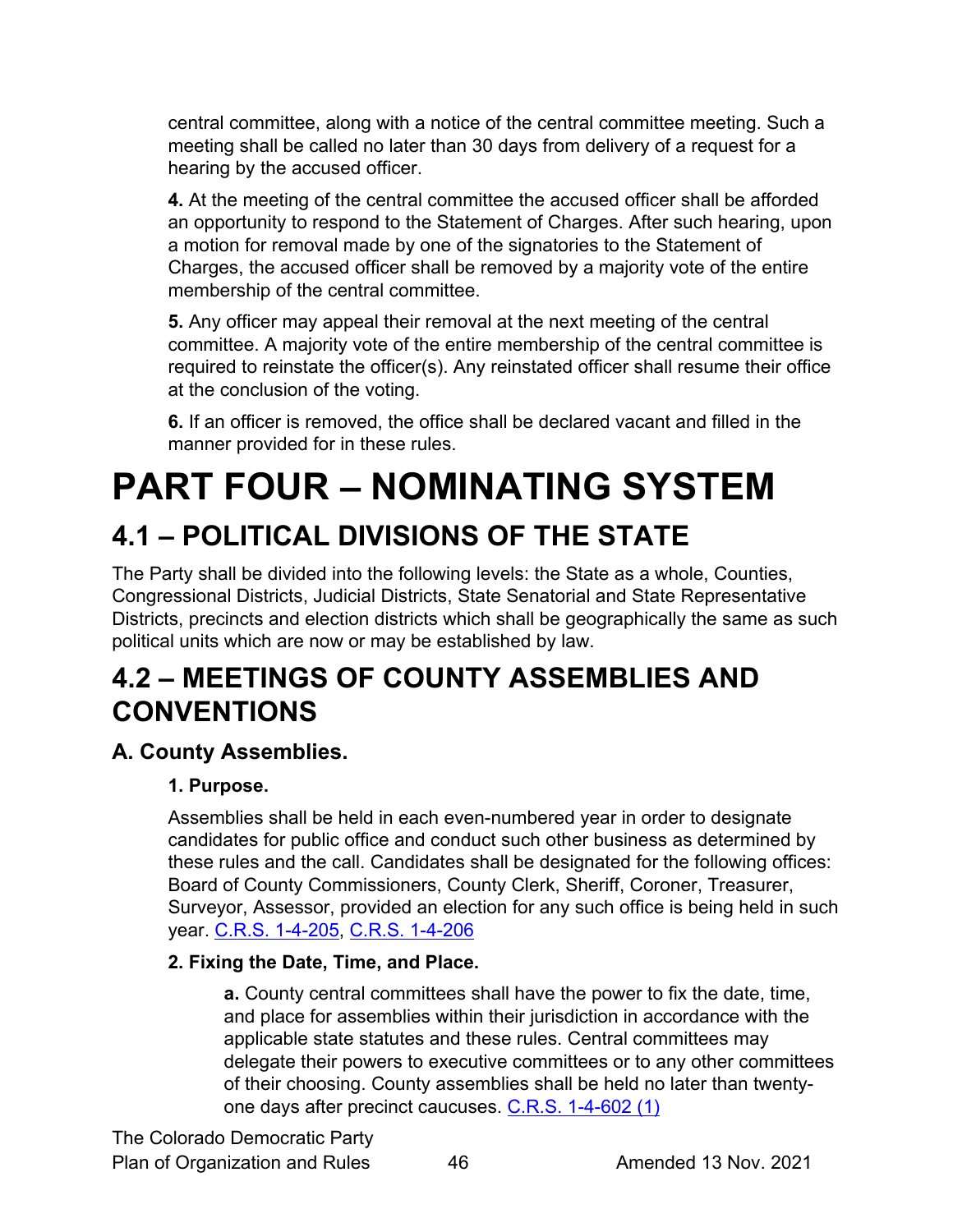**b.** The county party central committee or executive committee may choose to hold the county assembly and convention on the same date as the precinct caucus, and must notify the State Party, secretary of state, and the county clerk and recorder of the date of the county assembly and convention on or before January 2 of the election year. [C.R.S. 1-4-602](https://codes.findlaw.com/co/title-1-elections/co-rev-st-sect-1-4-602.html) (1) [\(a\) \(IV\)](https://codes.findlaw.com/co/title-1-elections/co-rev-st-sect-1-4-602.html)

#### **3. Call.**

It shall be the duty of the county chair to issue the call at least ten days prior to the assembly. (See [CDP Rules 2.2.B.2.](#page-11-3))

#### **4. Method of Designating Candidates.**

An assembly shall take no more than two ballots upon candidates for each office within the jurisdiction of the assembly to be filled at the ensuing general election. Every candidate receiving thirty (30) percent or more of the votes cast shall be certified by the presiding officer and secretary of the assembly. If no candidate receives thirty (30) percent or more of the votes, there shall be a second ballot cast on all the candidates for that office. If on the second ballot no candidate receives thirty (30) percent or more of the votes cast, the two candidates receiving the highest number of votes shall be certified as candidates for that office by that assembly. [C.R.S. 1-4-601 \(2\)](https://codes.findlaw.com/co/title-1-elections/co-rev-st-sect-1-4-601.html)

#### **a. Tied Votes.**

If two or more candidates receiving designation under these provisions have received an equal number of votes, the order of certification of designation shall be determined by lot by such candidates. C.R.S. 1-4-601 [\(2\)](https://codes.findlaw.com/co/title-1-elections/co-rev-st-sect-1-4-601.html)

#### **b. Certification.**

The chair and secretary of the assembly shall make such certification of designation for direct primary elections and other certificates as are required by law. They shall be responsible for filing the certificates in the office of the Secretary of State or other official as required by law. C.R.S. [1-4-601 \(2\), \(3\)](https://codes.findlaw.com/co/title-1-elections/co-rev-st-sect-1-4-601.html)

#### **5. Vacancies.**

#### (See [CDP Rules 4.7\)](#page-60-0)

# <span id="page-46-0"></span>**B. County Conventions.**

County conventions shall be held in presidential years to select delegates to other political conventions. County conventions may be held in association with assemblies. The procedure for fixing the time, date, and place for the issuance of the call for conventions shall be the same as for assemblies.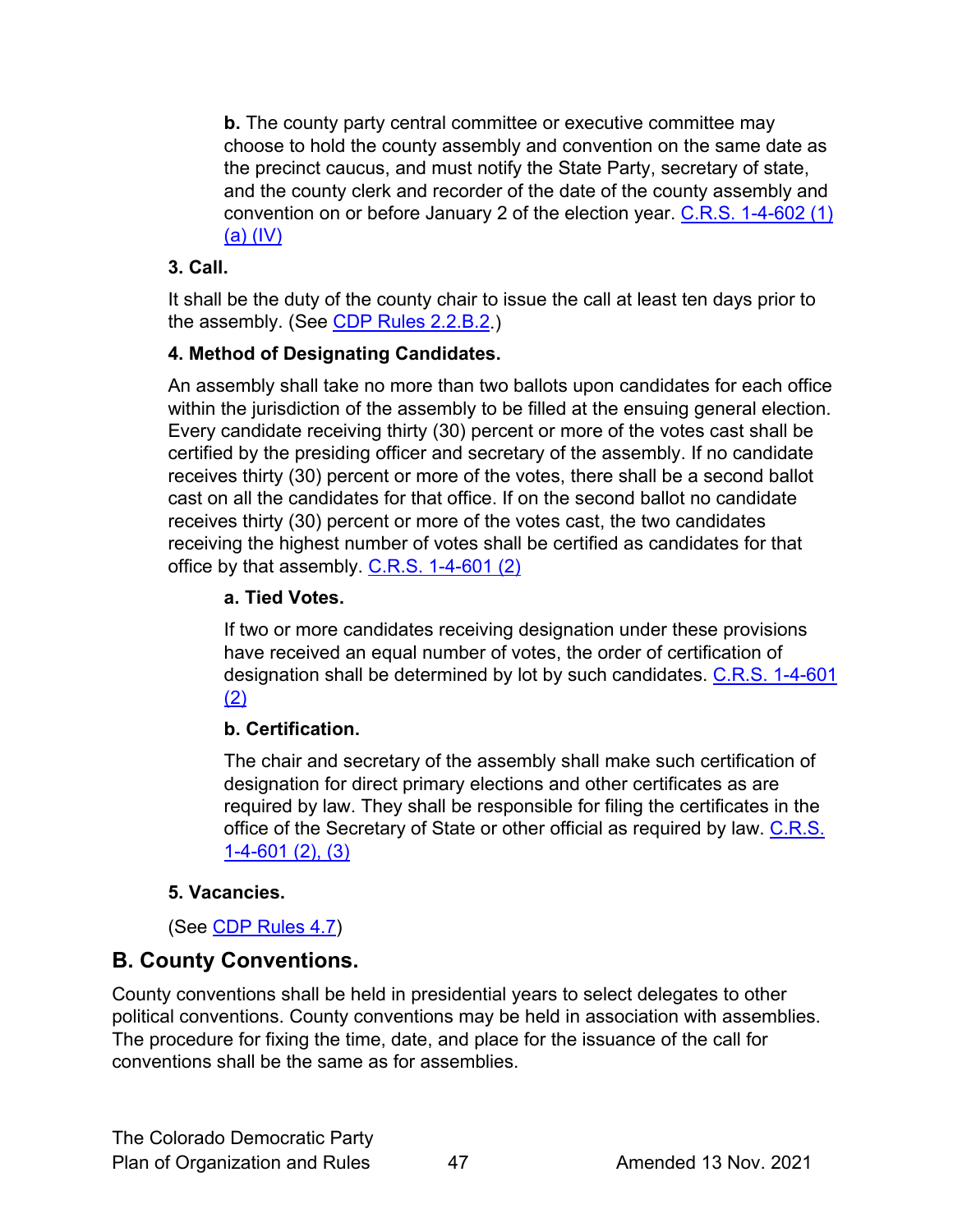# <span id="page-47-0"></span>**C. Qualifications for Voting.**

(See [CDP Rules](#page-32-3) 3.4.A)

# <span id="page-47-1"></span>**D. Number of Delegates.**

Counties shall determine before precinct caucuses whether they will elect alternate delegates to county assembly and convention. The number of delegates to assemblies and/or conventions shall be determined by the appropriate central committee using as criteria Democratic voting strength and any other factors the central committee considers appropriate. The formula used must conform to national and state delegate and affirmative action plans. Central committees may delegate their powers to executive committees. Counties shall make the determination before precinct caucuses are held. The numbers shall be announced at the precinct caucuses. [C.R.S. 1-3-103 \(9\)\(a\)](https://codes.findlaw.com/co/title-1-elections/co-rev-st-sect-1-3-103.html)

# <span id="page-47-2"></span>**E. Delegate Selection.**

The assembly and/or convention shall consist of delegates and, if applicable, alternates selected by the Democratic electors at precinct caucus. The persons receiving the highest number of votes at the precinct caucus shall be the delegates to the county assembly from the precinct. If two or more candidates receive an equal number of votes for the last available place in the election of delegates to county assemblies at the precinct caucuses, the delegate shall be determined by lot by the candidates. [C.R.S. 1-](https://codes.findlaw.com/co/title-1-elections/co-rev-st-sect-1-4-602.html) [4-602 \(1\)\(a\)\(I\)](https://codes.findlaw.com/co/title-1-elections/co-rev-st-sect-1-4-602.html)

# <span id="page-47-3"></span>**F. Nomination of Delegates.**

In counties, which nominate delegates to Congressional district or state conventions and/or assemblies at precinct caucuses, the requirement for fair reflection (See [CDP](#page-9-2)  [Rules 1.3.F\)](#page-9-2) shall be enforced at the county assembly and/or convention in the process of ratifying the precinct designees. Persons nominated at the precinct caucus, as delegates to the Congressional district assembly and/or convention shall declare on caucus night their candidate preferences, provided that uncommitted shall be an acceptable preference. Such declaration shall be made in a written statement and shall be delivered to the county chair along with other caucus materials. The County chair shall total the candidate preferences of delegates nominated at the caucus level and announce such total at the beginning of the county assembly and/or convention.

The assembly and/or convention shall determine and announce the number of votes each candidate should receive from the total county delegation. Any at-large delegate positions shall be used to adjust the total county delegation to fulfill the requirements of fair reflection. (See [CDP Rules 1.3.F.](#page-9-2))

When required by the Democratic National Committee Rules or the National Delegate Selection Plan, fair reflection shall be determined by the appropriate DNC rule or delegate selection plan. All at-large delegates who are elected to balance the requirements of candidate preference shall be chosen by the delegates of the assembly and/or convention committed to that candidate or who are uncommitted.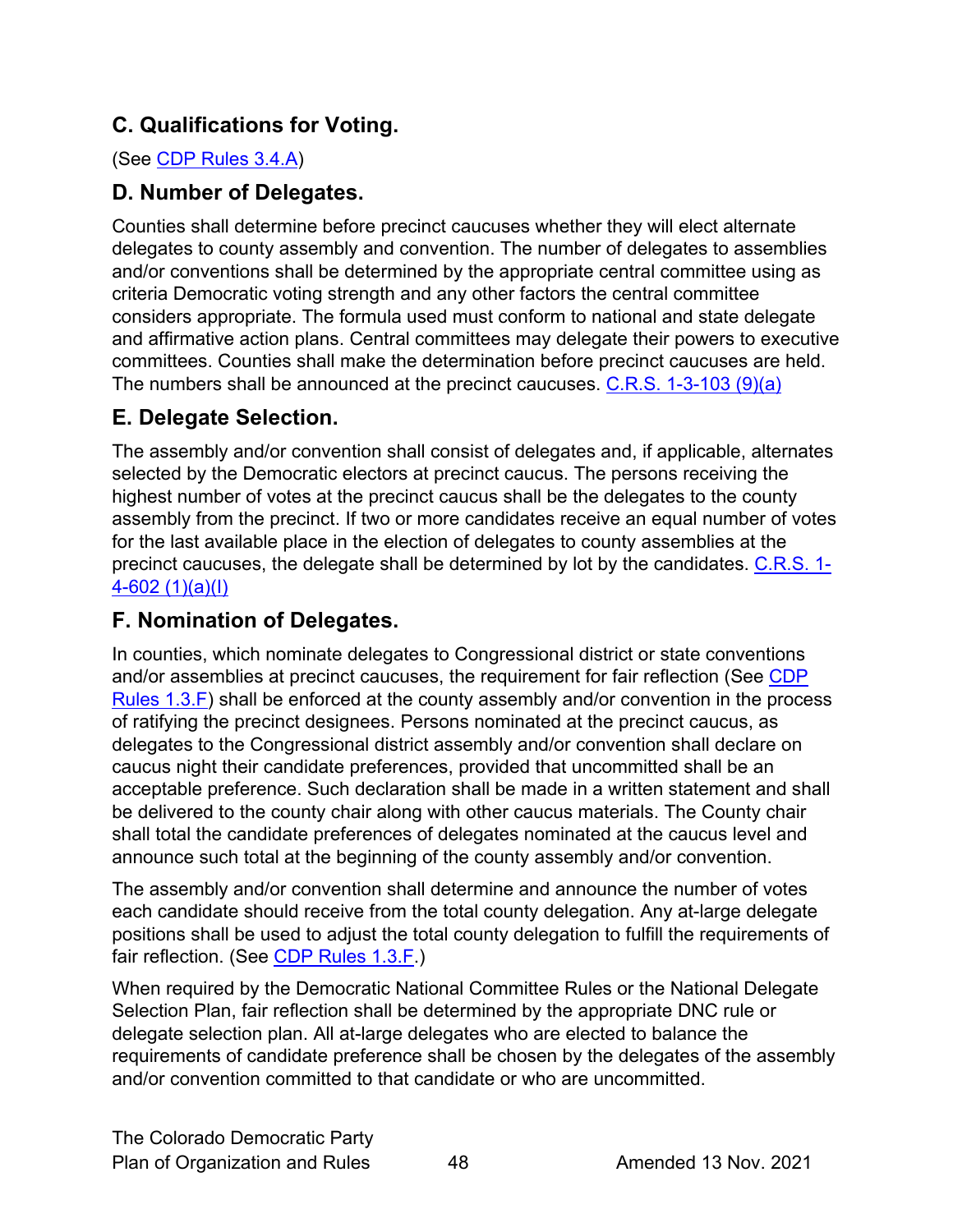# <span id="page-48-0"></span>**G. Certification of Delegates.**

**1.** Following assemblies and/or conventions the county chairs shall ensure that delegate information is entered into the CDP database and a certified list of delegates is provided to the chairs of any subsequent assembly or convention, of the central committee of the state or Congressional district assembly and/or convention (whichever is appropriate), at least ten (10) days before the subsequent meeting. The list of delegates shall be presented by the chair of the subsequent meeting to the credentials committee of that meeting. If the officers fail, neglect or refuse to comply, the jurisdiction may not be entitled to have its delegates participate in the subsequent assembly and/or convention.

**2.** Final certification is upon a vote of a majority of the assembly and/or convention.

#### <span id="page-48-1"></span>**H. Alternates.**

Alternate delegates will not be elected to the Congressional district and state assemblies/conventions. Counties, at their option, may decide to elect an alternate for each delegate elected at the precinct caucus to attend county assembly and/or convention, provided that not more than one alternate shall be elected for each delegate. The order of procedure for selecting alternates is established in the state delegate selection plan.

# <span id="page-48-2"></span>**I. Proxy Voting.**

To ensure full participation in the delegate selection process, counties may allow for members who are unable to attend county assemblies/conventions to vote by proxy pursuant to county rule. Any such county rule must not conflict with [CDP Rules](#page-51-0) 4.3.H.

# <span id="page-48-3"></span>**J. Delegate Selection Plan.**

All procedures used for delegate selection at all levels of the Party shall be in accordance with the Delegate Selection Plan adopted by the State Central Committee for each election year.

# <span id="page-48-4"></span>**4.3 – MEETINGS OF THE STATE ASSEMBLIES AND CONVENTIONS**

# <span id="page-48-5"></span>**A. State Assemblies.**

#### **1. Purpose.**

Assemblies shall be held in each even-numbered year. Candidates shall be designated for the following offices (provided an election for such office is being held in such year): U.S. Senate, Governor, Attorney General, Secretary of State, Treasurer, At-Large members of the University of Colorado Board of Regents, At-Large State Board of Education. [C.R.S. 1-4-502 \(1\)](https://codes.findlaw.com/co/title-1-elections/co-rev-st-sect-1-4-502.html)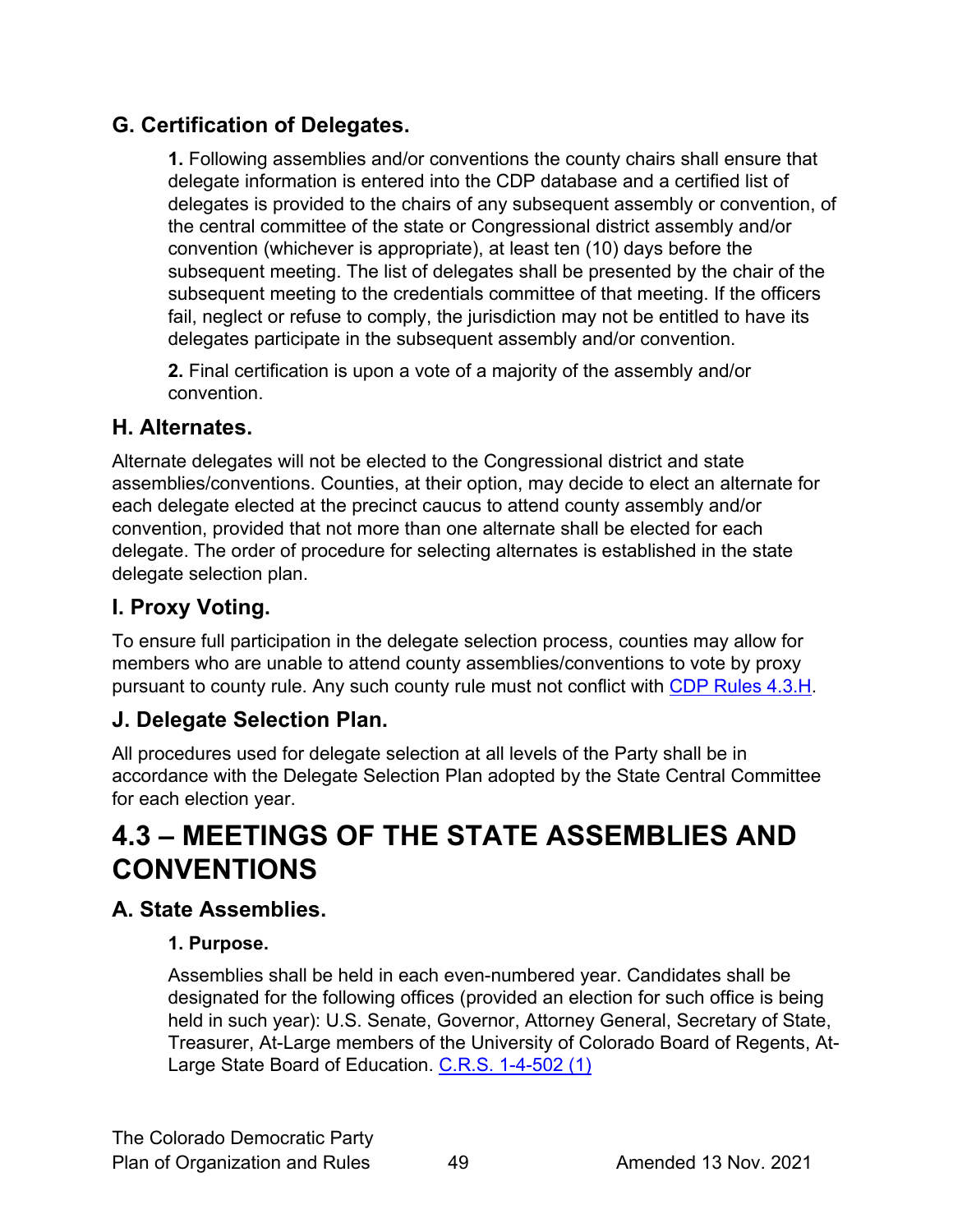#### **2. Fixing the Date, Time, and Place.**

Central committees shall have the power to fix the date, time, and place for assemblies in accordance with the applicable state statutes and these Rules. Central committees may delegate their powers to executive committees or to any other committees of their choosing. The state assembly shall be held no later than seventy-three days preceding the primary election. [C.R.S. 1-4-601 \(1\)](https://codes.findlaw.com/co/title-1-elections/co-rev-st-sect-1-4-601.html)

#### **3. Call.**

It shall be the duty of the State Chair to issue the call for the assembly.

### <span id="page-49-0"></span>**B. State Conventions.**

#### **1. Purpose.**

In every presidential year conventions shall be held to select delegates to other political conventions, including national conventions, to nominate presidential electors, and to elect the Democratic national committee persons allocated to Colorado. In every presidential year conventions shall be held in counties, Congressional districts, and the state for the purpose of selecting delegates to the national convention. [C.R.S. 1-4-701 \(1\),](https://codes.findlaw.com/co/title-1-elections/co-rev-st-sect-1-4-701.html) [CDP Rules 4.4.B](#page-52-0)

#### **2. Procedure.**

Conventions may be held in association with assemblies. The procedure for fixing the time, place and date of the issuance or the call for conventions shall be the same as for assemblies.

#### **3. National Committee Members.**

At each state convention in presidential election years the delegates shall elect the Democratic national committee persons allocated to Colorado. Such persons shall be divided as equally as possible between men and women. The members shall serve for a term of four years beginning at the close of the Democratic National Convention of the year in which they are elected. Each person so elected must receive a majority of the votes cast. National committee persons need not be members of any central committee but may be members by virtue of their offices, if so provided, or by election.

#### **4. Electors.**

Two electors at-large shall be nominated by the state convention. If a congressional district fails to nominate its elector, then the state convention shall nominate such elector or may determine in what manner such elector shall be nominated.

# <span id="page-49-1"></span>**C. Qualifications for Voting.**

(See [CDP Rules 3.4.A.](#page-32-3))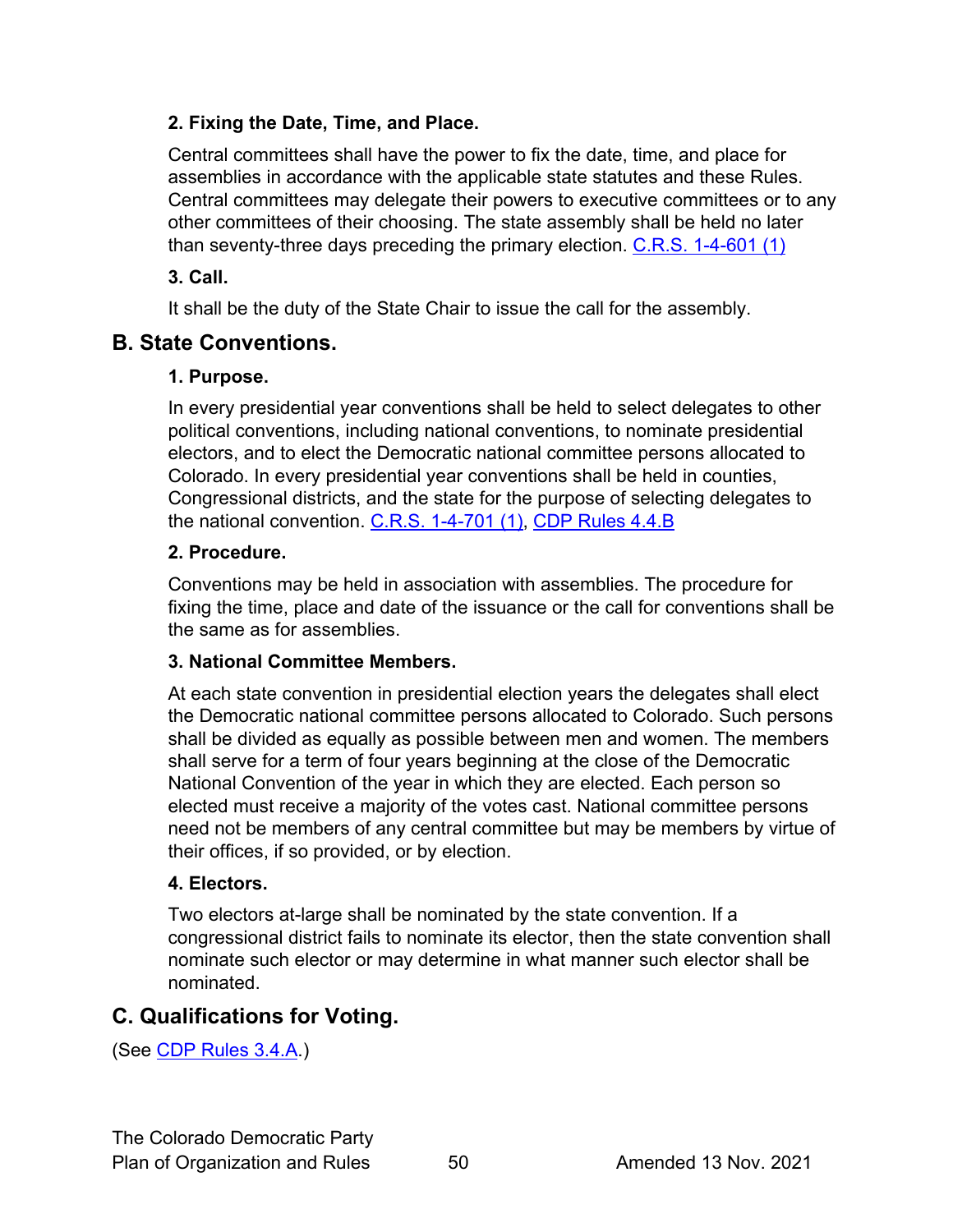# <span id="page-50-0"></span>**D. Number of Delegates.**

The number of delegates to assemblies and/or conventions shall be determined by the appropriate central committee using as criteria population and Democratic voting strength. The formula used must conform to national and state delegate selection and affirmative action plans. The state committee shall make the determination before precinct caucuses and the State Chair shall announce the number in its call for the state assembly and convention.

### <span id="page-50-1"></span>**E. Delegate Selection.**

The assembly or convention shall consist of delegates elected by the members of county assemblies or conventions from among the members of such assemblies or conventions.

**1.** In counties having election districts, the delegates from each such district may elect their pro-rata share of state assembly delegates by a procedure established by the county central committee. [C.R.S. 1-4-602](https://codes.findlaw.com/co/title-1-elections/co-rev-st-sect-1-4-602.html)

**2.** If authorized by the county central committee, delegates to the state and Congressional district assemblies and conventions may be provisionally elected at precinct caucus, subject to the approval of the county assembly and/or convention.

**3.** The requirements for fair reflection will be met in the selection of delegates to conventions and assemblies. (See [CDP Rules 1.3.F.](#page-9-2))

# <span id="page-50-2"></span>**F. Certification of Delegates.**

**1.** At Assemblies and Conventions the officers of assemblies and conventions shall give to the chair of the credentials committee of the state or Congressional district, whichever is appropriate, at least three days before the meeting of any state or Congressional district assembly or convention, a certified list of the delegates to that assembly and/or convention.

**2.** Final certification of the delegates to any assembly or convention is upon majority vote.

# <span id="page-50-3"></span>**G. Alternates.**

Alternate delegates will not be elected for multi-county judicial district, multi-county House district, multi-county Senate district, Congressional district, or state assemblies/conventions. Counties, at their option, may decide to elect an alternate for each delegate elected at the precinct caucus to attend county assembly and/or convention, provided that not more than one alternate shall be elected for each delegate. The order of procedure for selecting alternates is established in the state delegate selection plan.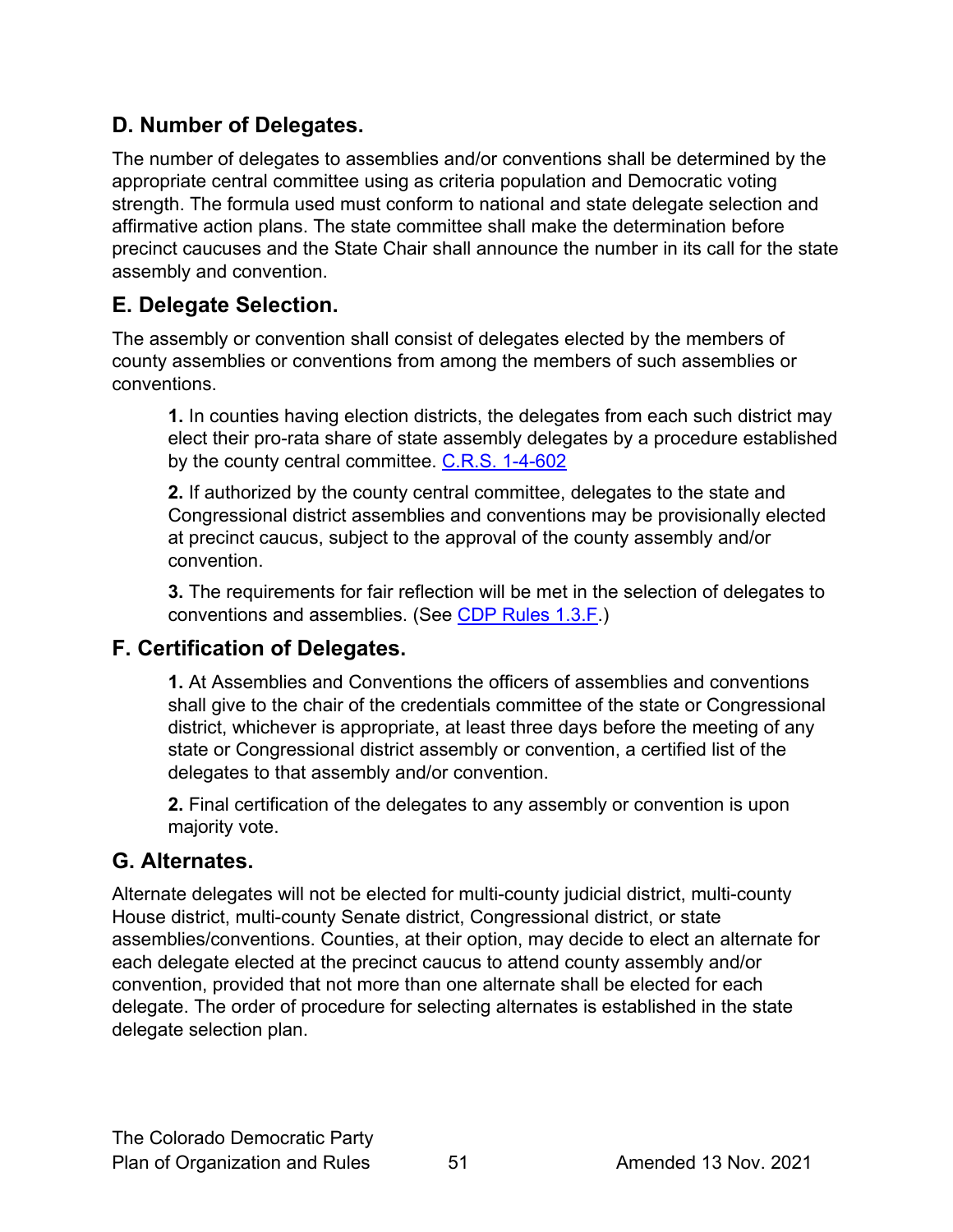# <span id="page-51-0"></span>**H. Proxy Voting.**

To ensure full participation in the delegate selection process, members who are unable to attend Congressional district and the state assemblies/conventions, or who must leave a meeting early, may vote by proxy. Proxies must be assigned either by the original issuer to a Democrat eligible to serve as a delegate to the assembly/convention; or by the appropriate credentials committee to an accredited participant in a Congressional district or state assembly/convention. Once assigned, a proxy can only be reassigned by the appropriate credentials committee if the person to whom it was assigned is unable to carry it or is absent. The proxy must identify the candidate preference group of the proxy issuer for the assembly and/or the convention and can only be assigned to a person with the same candidate preferences. Although the proxy holder may participate in all business of the assembly or convention, ballots can only be voted as instructed. No person may carry more than one (1) proxy at a time.

# <span id="page-51-1"></span>**I. Delegate Selection Plan.**

All procedures used for delegate selection at all levels of the Party shall be in accord with the delegate selection plan adopted by the State Central Committee for each election year. If, in order to comply with DNC rules, the delegate selection plan for presidential election years contains provisions in conflict with these rules, the delegate selection plan shall prevail.

# <span id="page-51-2"></span>**4.4 – MEETINGS OF ASSEMBLIES AND CONVENTIONS OF OTHER JURISDICTIONS**

# <span id="page-51-3"></span>**A. Congressional District Assemblies.**

#### **1. Purpose.**

Assemblies shall be held in each even-numbered year, in order to designate candidates for public office and to conduct such other business as determined by these rules and the call. Candidates shall be designated for the following offices: U.S. House of Representatives, University of Colorado Board of Regents, and the State Board of Education.

#### **2. Fixing the Date, Time, and Place.**

The district chairs shall fix the date, time, and place for assemblies within their jurisdictions in coordination with the State Party chair and in accordance with the applicable state statutes and these rules. [C.R.S. 1-3-103 \(10\)\(b\)](https://codes.findlaw.com/co/title-1-elections/co-rev-st-sect-1-3-103.html)

#### **3. Call.**

The chair of the central committee shall ensure that the call for the assemblies in their jurisdiction is issued.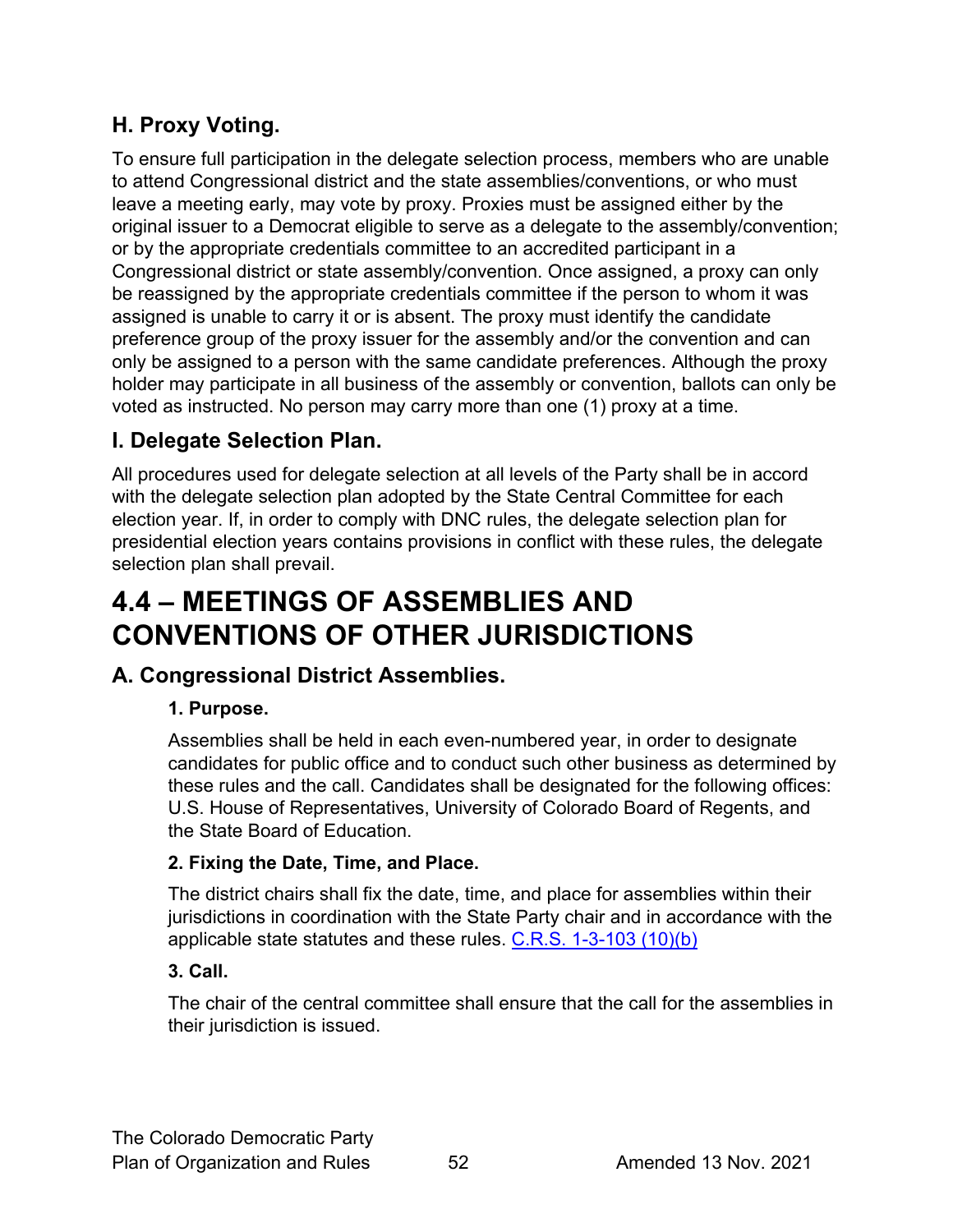# <span id="page-52-0"></span>**B. Congressional District Conventions.**

#### **1. Purpose.**

Conventions shall be held to select delegates to other political conventions, including national conventions, to nominate presidential electors, and to nominate candidates to fill vacancies in unexpired terms in the U.S. House. In every presidential year conventions shall be held in congressional districts to select delegates to the national convention. [C.R.S. 1-4-402.](https://codes.findlaw.com/co/title-1-elections/co-rev-st-sect-1-4-402.html)

#### **2. Procedures.**

Conventions may be held in association with assemblies. The procedure for fixing the time, date, and place and for the issuance of the call for conventions shall be the same as for assemblies.

#### **3. Presidential Electors.**

In each presidential year, one elector of the President and Vice President of the United States shall be nominated by each congressional district convention. If a congressional district fails to nominate its elector, then the state convention shall nominate such elector or may determine in what manner such elector shall be nominated. The presidential electors so nominated shall pledge to vote for the Democratic Party candidate for President and Vice President when they cast their vote at the Electoral College and shall so bind themselves with their vote and acceptance of the nomination. The certificate of nomination of said electors filed with the Secretary of State as provided by law shall contain the names of the Democratic candidates for the President and Vice President and a statement that if the electors are elected in the general election they will vote for such candidates as provided by law.  $C.R.S.$  1-4-502 (2)

# <span id="page-52-1"></span>**C. Judicial, State Senate, State Representative, District Assemblies.**

#### **1. Purpose.**

Assemblies shall be held in all jurisdictions as required in order to designate candidates for public office and to conduct such other business as determined by these rules and the call. Candidates shall be designated for the following offices: Judicial Districts: District Attorney; State Senate District: State Senator; State Representative District: State Representative. [C.R.S. 1-4-602](https://codes.findlaw.com/co/title-1-elections/co-rev-st-sect-1-4-1002.html)

#### **2. Fixing the Date, Time and Place.**

The district chairs shall fix the date, time, and place for assemblies within their jurisdictions in coordination with the County Party and State Party chairs and in accordance with the applicable state statutes and these rules. [C.R.S. 1-3-103](https://codes.findlaw.com/co/title-1-elections/co-rev-st-sect-1-3-103.html)  [\(4\), 1-3-103 \(10\)](https://codes.findlaw.com/co/title-1-elections/co-rev-st-sect-1-3-103.html)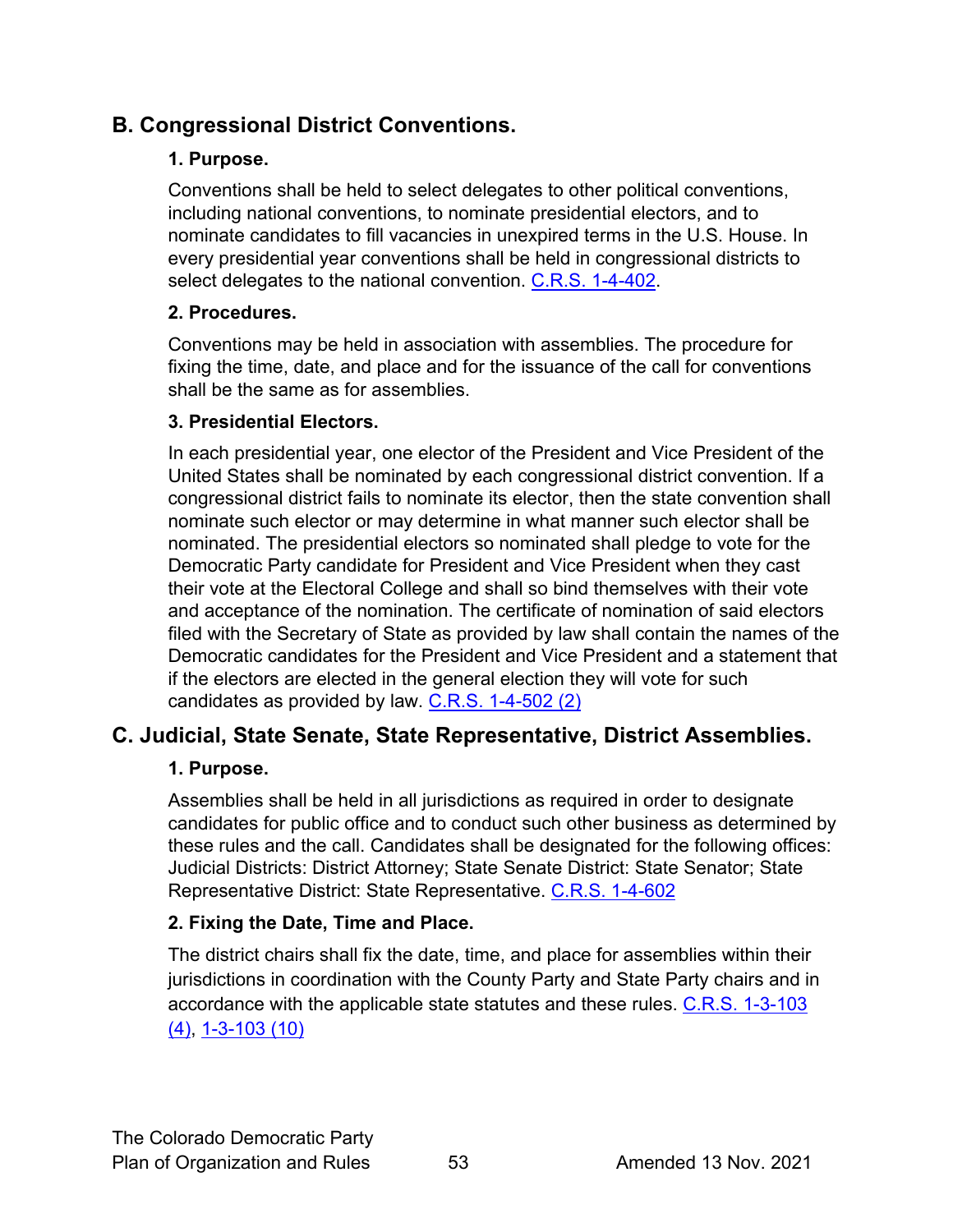#### **3. Call.**

The chair of the central committee shall ensure that the call for the assembly in their jurisdiction is issued.

#### **4. Multi-County Districts.**

In districts composed of one or more whole counties and a portion of one or more counties or composed of portions of two or more counties, assemblies and conventions shall be composed of Democratic electors who reside in the district, and who are selected either by precinct caucuses or by the members of Democratic county assemblies or conventions in each county in the district. [C.R.S. 1-4-602 \(2\)\(b\)](https://codes.findlaw.com/co/title-1-elections/co-rev-st-sect-1-4-602.html)

#### **5. Single County Districts.**

In districts comprised of a part of one county, assemblies and conventions shall be composed of delegates to the county assembly from precincts within the district. [C.R.S. 1-4-602 \(2\)\(a\)](https://codes.findlaw.com/co/title-1-elections/co-rev-st-sect-1-4-602.html)

#### **6. Multi-County Representation.**

In districts comprised of one or more whole counties and a portion of one or more counties or comprised of portions of two or more counties, the number of delegates to the senatorial and representative district assemblies shall be apportioned among the counties according to the vote in the county for the party's candidate for governor or president in the last general election. The State Party shall make the allocations and provide the numbers to the district and county chairs. [C.R.S. 1-4-602 \(2\)\(b\)](https://codes.findlaw.com/co/title-1-elections/co-rev-st-sect-1-4-602.html)

#### **7. Reapportionment.**

In the first election year after boundaries are changed by statute, if the district central committee has not been organized prior to thirty days before the date of precinct caucuses, the Party shall apportion the number of delegates. The chair of the most populous county after due consultation with the chairs of the other counties having precincts within the district, shall issue the call for the district assembly and preside over its meeting.

# <span id="page-53-0"></span>**D. Alternates.**

Alternates will not be elected to any multi-county judicial district, multi-county House district, multi-county Senate district, or Congressional district.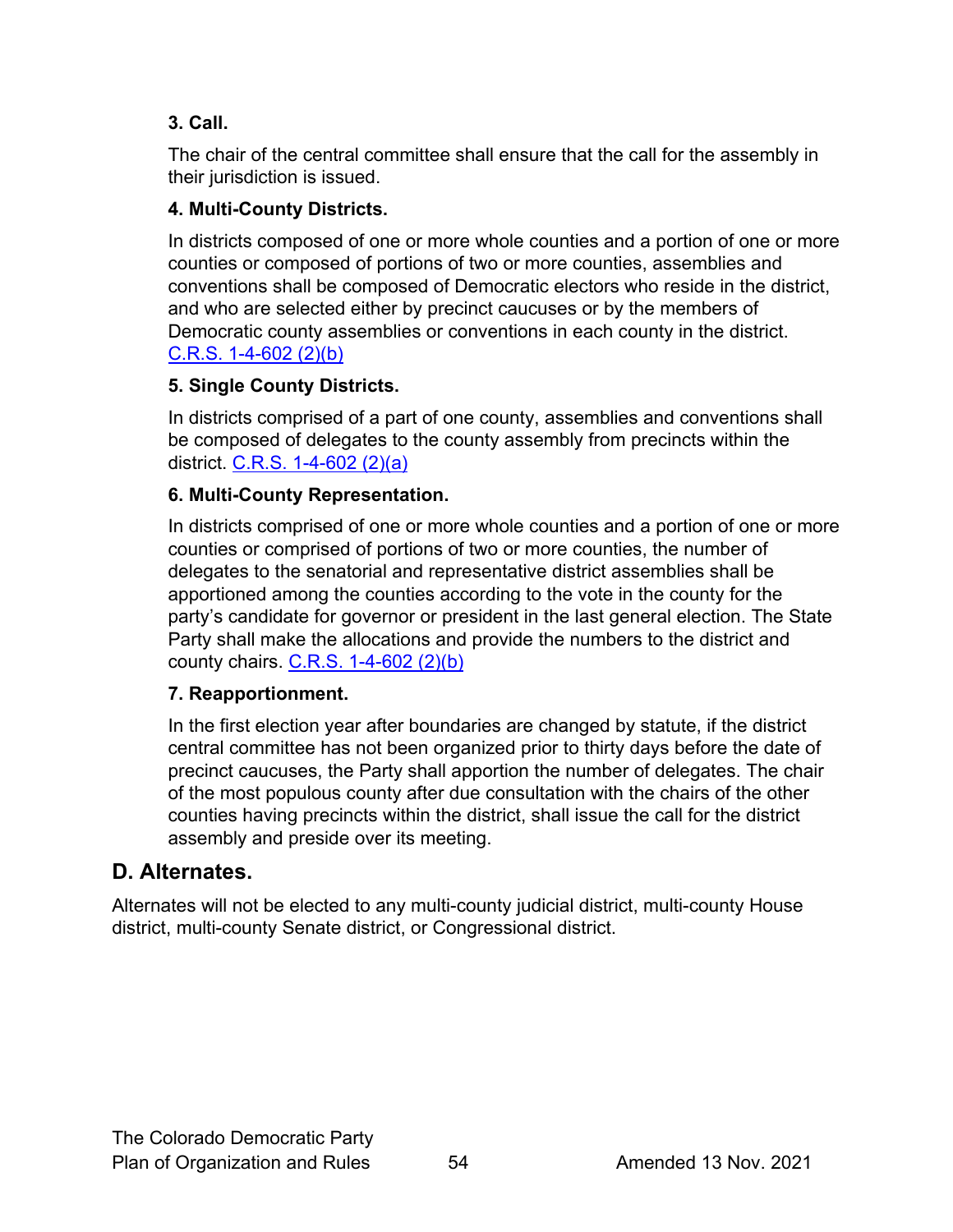# <span id="page-54-0"></span>**4.5 – COMMITTEES OF ASSEMBLIES AND CONVENTIONS**

### <span id="page-54-1"></span>**A. Permanent Organization.**

#### **1. Duties.**

The permanent organization committee shall recommend to the assembly or convention an agenda and the order and time schedule of business. The committee shall submit a list of the permanent officers of the assembly or convention for action by the body. The agenda shall include the conduct of the preference poll if such a poll is required in the delegate selection plan.

#### <span id="page-54-2"></span>**2. Composition.**

**a.** State and Congressional District committees shall consist of one member from each county in the jurisdiction. Counties with more than 50,000 votes at the last general election for the Democratic candidate for either governor or President of the United States shall be entitled to one bonus member for each additional 50,000 votes cast, or major portion thereof.

**b.** County committees shall consist of one member from each election district or ward. In counties without official election districts or wards, the membership shall consist of not fewer than 5, nor more than 15, members, no more than one of whom shall be from the same election precinct. The number of members of these committees at county conventions and assemblies shall be determined by the county party organization as it sees fit. The members so chosen shall, to the extent reasonably possible, reflect the different communities of interest within the county.

**c.** For other multi-county districts, the committee shall consist of at least one member from each county, and bonus members may be allocated to counties based on a factor that reflects Democratic voting strength.

#### **3. Selection.**

#### **a. Selection of Members for County Committees**

The county chair shall appoint the members of the county committees, each of whom shall be a resident of the county who was eligible to participate in a Democratic precinct caucus in the state.

Appointments shall be made in sufficient time for the committee to conduct its business prior to the convening of the county assembly or assembly and convention.

**i.** A county assembly may, by separate motion, or permanent organization report, delegate to the county chair the authority to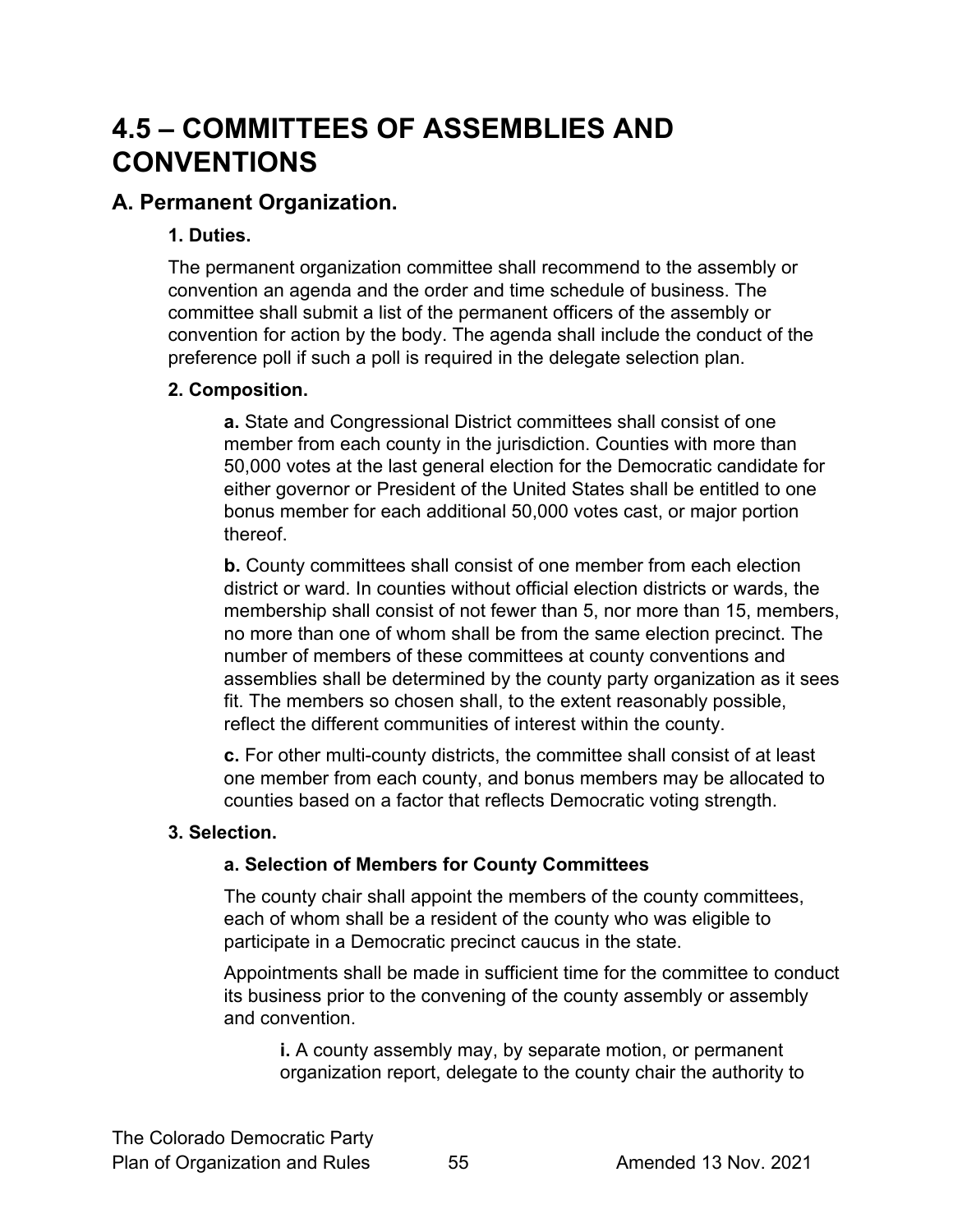appoint members to the credentials and/or permanent organization committees of subsequent assemblies.

**ii.** Unless otherwise provided by county rules or the county assembly permanent organization report, a county chair may appoint a replacement for a credentials or permanent organization committee member who has resigned or become ineligible to serve.

#### **b. Selection of Members for Other Committees**

Members of such committees for multi-county legislative, judicial, or Congressional districts and for the state shall be elected by the delegates to the county assembly or assembly and convention who reside within the district involved.

#### **c. Committee Chairs**

The chairs of such committees shall be appointed by the chair of the district involved.

### <span id="page-55-0"></span>**B. Credentials Committee.**

#### **1. Duties.**

The credentials committee shall have the authority and responsibility for general direction of the credentialing and registration process for an assembly or convention, although administrative and clerical functions may be carried out by party staff or volunteers. Duties include:

**a.** Reviewing the list of delegates submitted by the chair of its central committee;

**b.** Resolving any contest or objection in the delegate selection process;

**c.** Reporting to the assembly or convention the count of delegates and alternates who have been registered and providing supplementary reports of changes in the registration roll, as needed;

**d.** Recommending the certification of delegates and seated alternates which shall become the official roll of voting members of the assembly, subject to changes through later reports.

**e.** County assembly credentials committees shall also be responsible for recommending ratification of precinct organizers.

#### **2. Composition.**

The members of the credentials committees shall be chosen in the same manner as members of the permanent organization committee. (See [CDP Rules 4.5.A.2\)](#page-54-2). Additionally, the members of the standing credentials committee shall be members of the credentials committee for the state assembly and convention. None of the members of the credentials committee shall wear or display any campaign advertisements.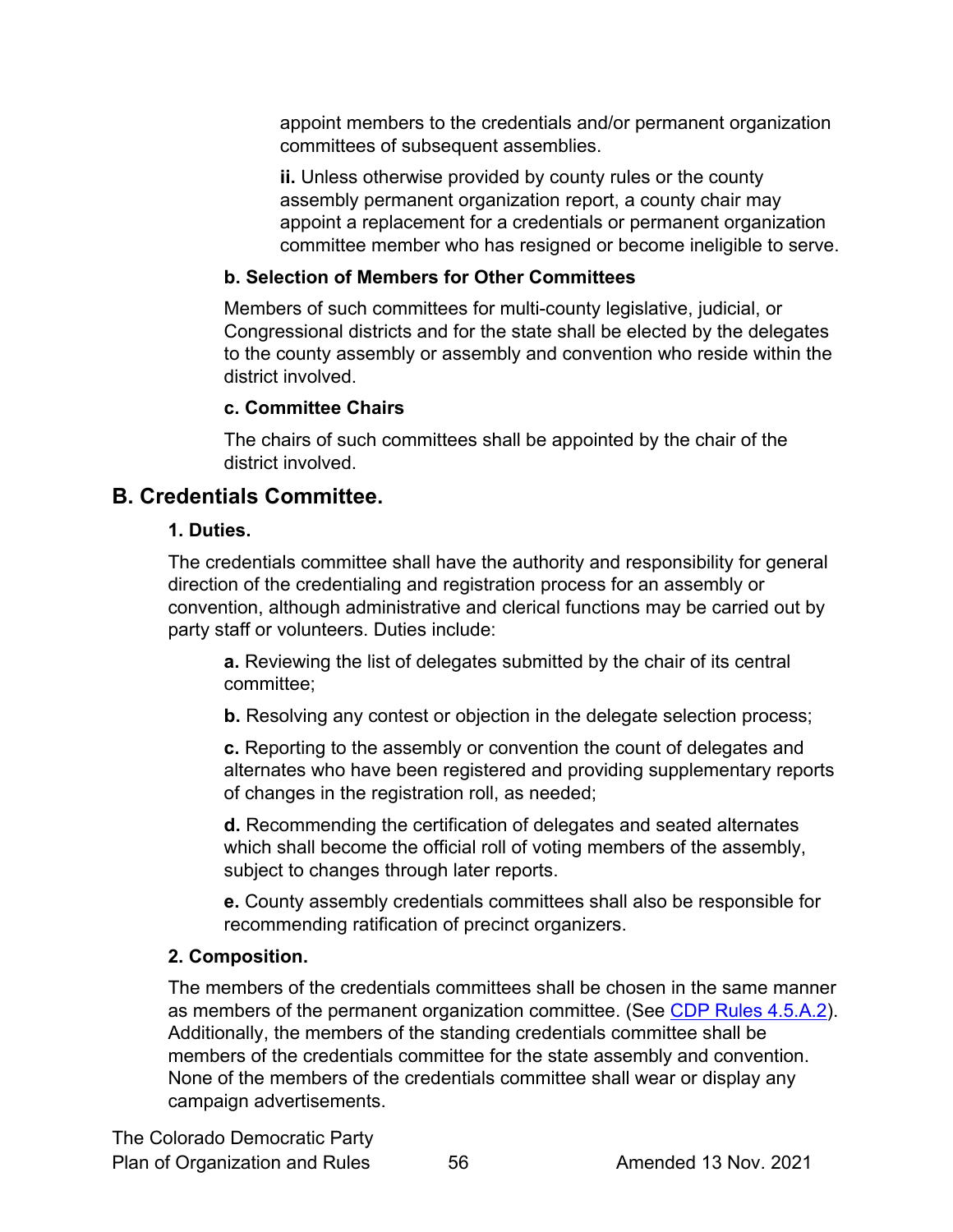#### **3. Procedure.**

#### **a. Unchallenged delegates**

When no objections are raised to the list of delegates and/or candidates for precinct offices submitted to the credentials committee, the committee shall recommend certification.

#### **b. Challenges**

#### **i. State**

Every person desiring to contest the seat of a delegate chosen by a county assembly or convention shall be required to give notice in writing of such intention, together with the grounds of the contest to the State Chair and to the person whose seat is contested within ten days after the date of the county convention or assembly and at least three days before the state assembly or convention meets. Such person shall be accorded an opportunity to have his or her claim heard by the credentials committee.

#### **ii. County**

Every person desiring to contest or dispute the qualifications of any delegate, or the conduct or result of any precinct caucus shall file a protest with the county chair within seven days following the caucus. Such person shall be accorded an opportunity to have his or her claim heard by the credentials committee.  $C.R.S.$  1-4-602 (3)

#### **iii. Other Assemblies**

Every person desiring to contest or dispute the qualifications of any delegate to any other assembly or convention shall file a protest with the chair of the district's central committee within ten days of the election of that delegate, and at least three days before the district assembly. Such person shall be accorded an opportunity to have his or her claim heard by the credentials committee. [C.R.S. 1-](https://codes.findlaw.com/co/title-1-elections/co-rev-st-sect-1-4-602.html) [4-602 \(3\)](https://codes.findlaw.com/co/title-1-elections/co-rev-st-sect-1-4-602.html)

#### **iv. Late Challenges**

By majority vote of the credentials committee, under extenuating circumstances, the committee may consider challenges filed after the established challenge period.

#### **c. Resolution of Disputes**

#### **i. Hearing**

The committee may schedule a hearing at which interested people may present their views.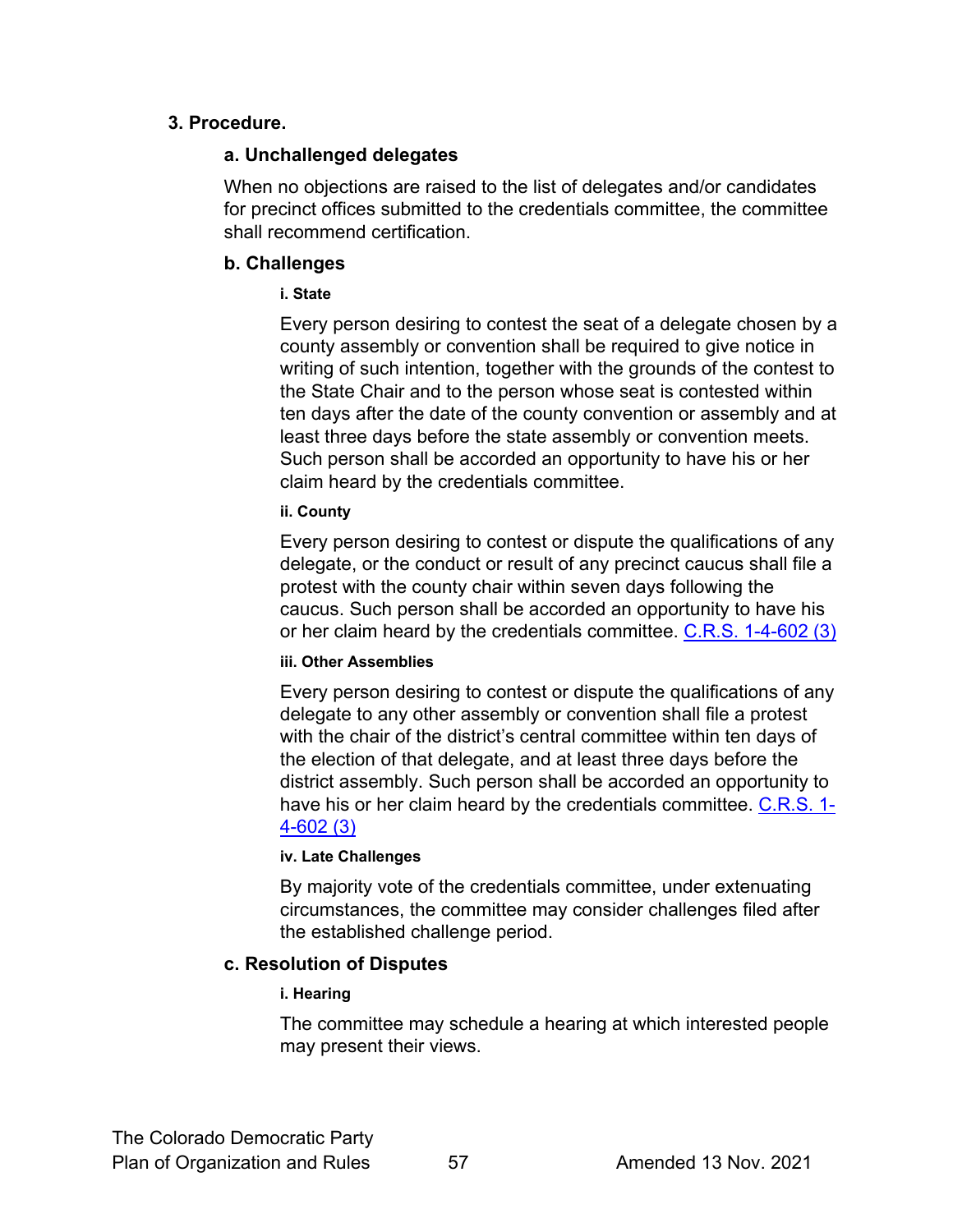#### **ii. Options for action**

The committee may, upon determination of a valid challenge, take any one or more of the following actions:

(a) Deny certification to the challenged delegate or delegates;

- (b) Require a new list from the appropriate chair;
- (c) Reallocate votes among unchallenged delegates;
- (d) Certify alternate delegates or delegations;
- (e) Certify an alternate delegation;
- (f) Allocate fractional votes; and/or

(g) Any other action which ensures fair representation of the members of the unit from which the delegate or delegates were selected.

#### **iii. Report**

The committee shall make its report public as soon as possible and the report shall be made public prior to the opening of the assembly or convention. This provision shall not be interpreted to require distribution of a printed or emailed copy of the credentials report to all delegates.

#### **d. Certification of Precinct Organizer**

**i.** The credentials committee of the county assembly shall hear and resolve all disputes regarding the election of precinct organizers. [C.R.S. 1-3-102 \(2\)\(a\)](https://codes.findlaw.com/co/title-1-elections/co-rev-st-sect-1-3-102.html)

**ii.** The credentials committee may remove a precinct organizer for reasons including, but not limited to, the person's not meeting the qualifications. [C.R.S. 1-3-102 \(2\)\(d\)\(I\)](https://codes.findlaw.com/co/title-1-elections/co-rev-st-sect-1-3-102.html)

**iii.** Approval by the county assembly of the credentials committee report shall ratify the appointment of precinct organizers between caucus and assembly.

# <span id="page-57-0"></span>**C. Platform Committee**

#### **1. State.**

#### **a. Composition**

**i.** The chair of the platform committee shall be appointed by the State Party Chair. Each state representative district central committee and each Congressional district central committee at its organizational meeting shall designate and certify to the State Chair one member to serve on the platform committee of the state assembly, such designation to be subject to change or ratification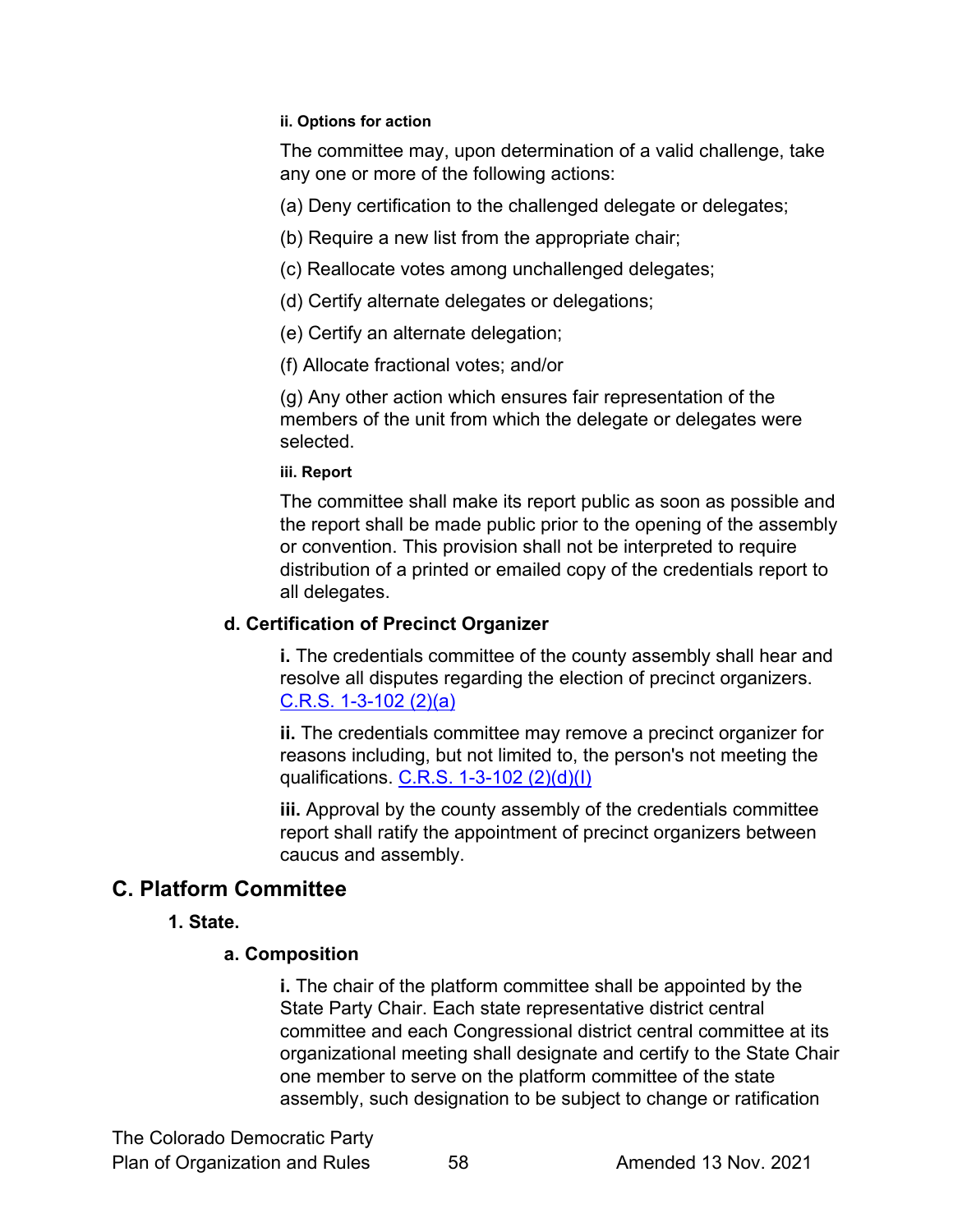at any subsequent central committee meeting or assembly of the particular representative or Congressional district held prior to deliberations of the platform committee of the state assembly. Each Initiative may appoint one member to the state Platform Committee. In addition, the incumbent Democratic statewide elected officials, state and federal senators and representatives, together with the chair, 1st vice chair, 2nd vice chair, secretary and treasurer of the State Central Committee, and the national committee persons shall be members of the platform committee.

**ii.** Vacancies in elected committee membership shall be filled in accordance with Party rules, and where none, by appointment by the vacancy committee of the district central committee. If the district vacancy committee does not fill the vacancy within thirty days of the vacancy occurring, the vacancy may be filled by the recommendation of the district chair. The district chair shall certify the new member to the State Party Chair within thirty days of filling a vacancy. If the district chair does not fill the vacancy within sixty days of the vacancy occurring, the vacancy may be filled by recommendation of the State Chair.

#### **b. Meetings**

The platform committee shall meet at a time and place to be designated by the State Chair as early as possible preceding the convening of the state assembly or convention for the purpose of receiving, considering and drafting resolutions for adoption. At least 60 days prior to the state assembly, the state platform committee shall be convened by the State Chair for the purpose of drafting suggested resolutions for the use of the platform committee, such draft resolutions to be sent to all members of the platform committee at least 10 days prior to the state assembly or convention.

#### **c. Duties**

The platform committee shall combine submitted statements, policies and resolutions from a variety of Colorado Democratic Party sources. The committee shall aggregate them into a written platform document of guiding principles and policies to inform and advise candidates, and the public, of the beliefs and goals that broadly outline the State Party's agenda.

The chair of the platform committee shall transmit to the State Chair a copy of all proposed platform language passed by the committee. The State Chair shall cause it to be reproduced and submit a copy of the proposed language to the delegates with the call. Copies of the proposed language shall be available at the state assembly.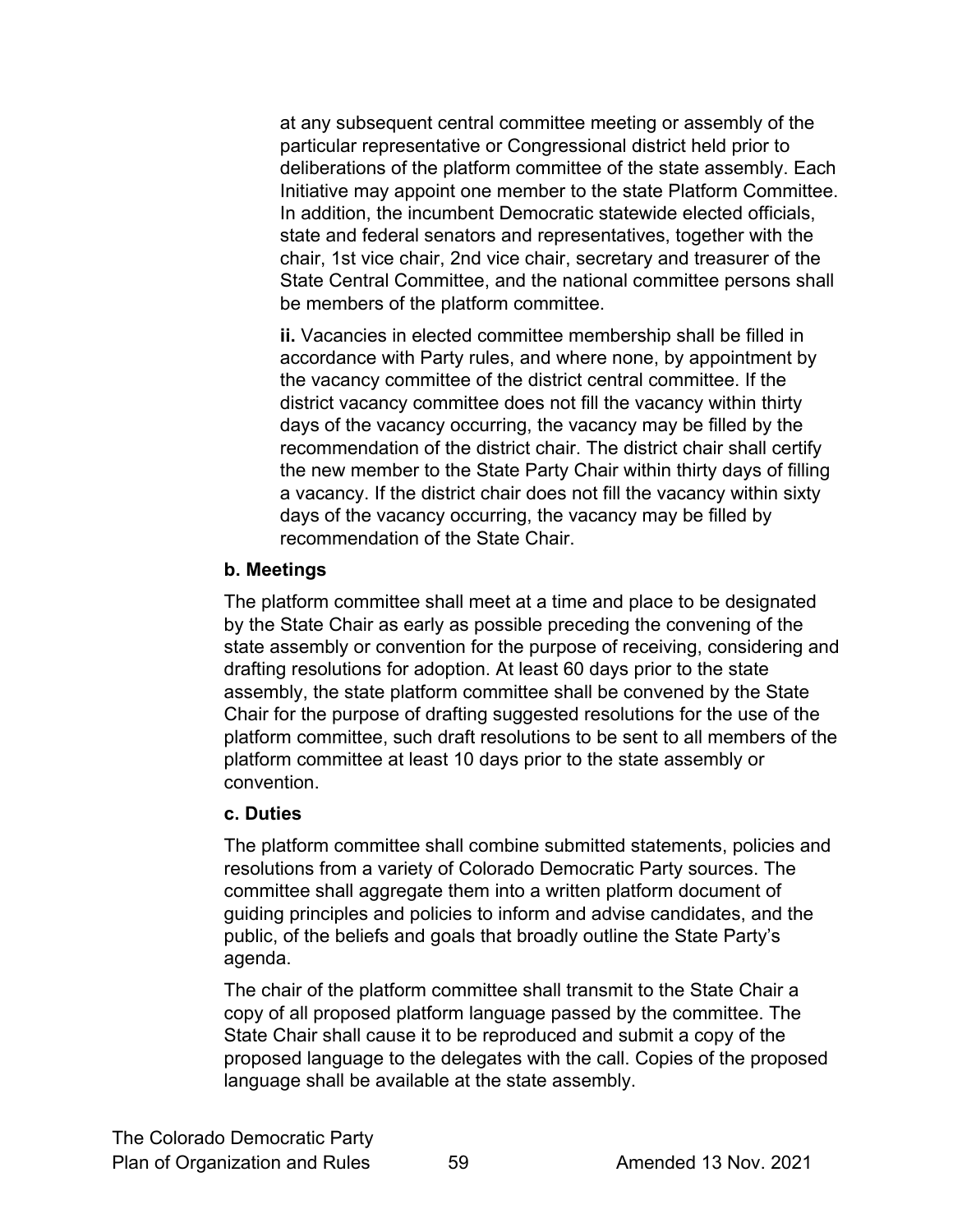#### **d. Adoption Procedure**

The report of the state platform committee shall be submitted to the state assembly or convention, and shall be adopted by a majority of delegates present and voting. Minority reports of the state platform committee offered by ten percent (10%) of the total membership of the committee shall be offered on a petition describing the minority report. Such minority report shall be submitted to the chair of the state platform committee and the state party chair prior to the convening of the state assembly. Debate on the platform at the state assembly shall consist of debate on any minority report(s). Amendments to the platform shall be made only by minority report(s), and must be approved by a two-thirds (2/3) majority of delegates present and voting at the state assembly or convention, to be included in the platform of the Party.

# **2. Other Jurisdictions.**

Other jurisdictions shall provide for committees and procedures not inconsistent with those prescribed for state assemblies and conventions, when applicable.

# <span id="page-59-0"></span>**4.6 – AGENDA FOR ASSEMBLIES AND CONVENTIONS**

The assembly or convention shall require a specific time for the conduct of preference polls if such poll is mandated by the delegate selection plan. This shall be a part of the report of the committee on permanent organization. The following items must be included on the formal agenda of all assemblies and conventions; however, the order of such business shall be recommended by the committee on permanent organization, subject to the approval of the assembly or convention.

- 1. Call to order by the chair of the central committee and reading of the call to order
- 2. Presentation and adoption of report of the committee on credentials
- 3. Presentation and adoption of report of the committee on permanent organization.
- 4. Election of permanent chair, secretary, and other officers (if not covered by the report of the committee on permanent organization).
- 5. Designation of candidates for direct primary election
- 6. Selection of delegates to subsequent assemblies and conventions
- 7. Selection of credentials and permanent organization committee members to subsequent assemblies and conventions
- 8. Establishment of a committee fill vacancies in nomination for public office
- 9. Report of committee on platform resolutions, if any
- 10.Other business
- 11.Adjournment

The assembly or convention may, by two-thirds (2/3) vote, change or suspend the order of business at any session.

The Colorado Democratic Party Plan of Organization and Rules 60 60 Amended 13 Nov. 2021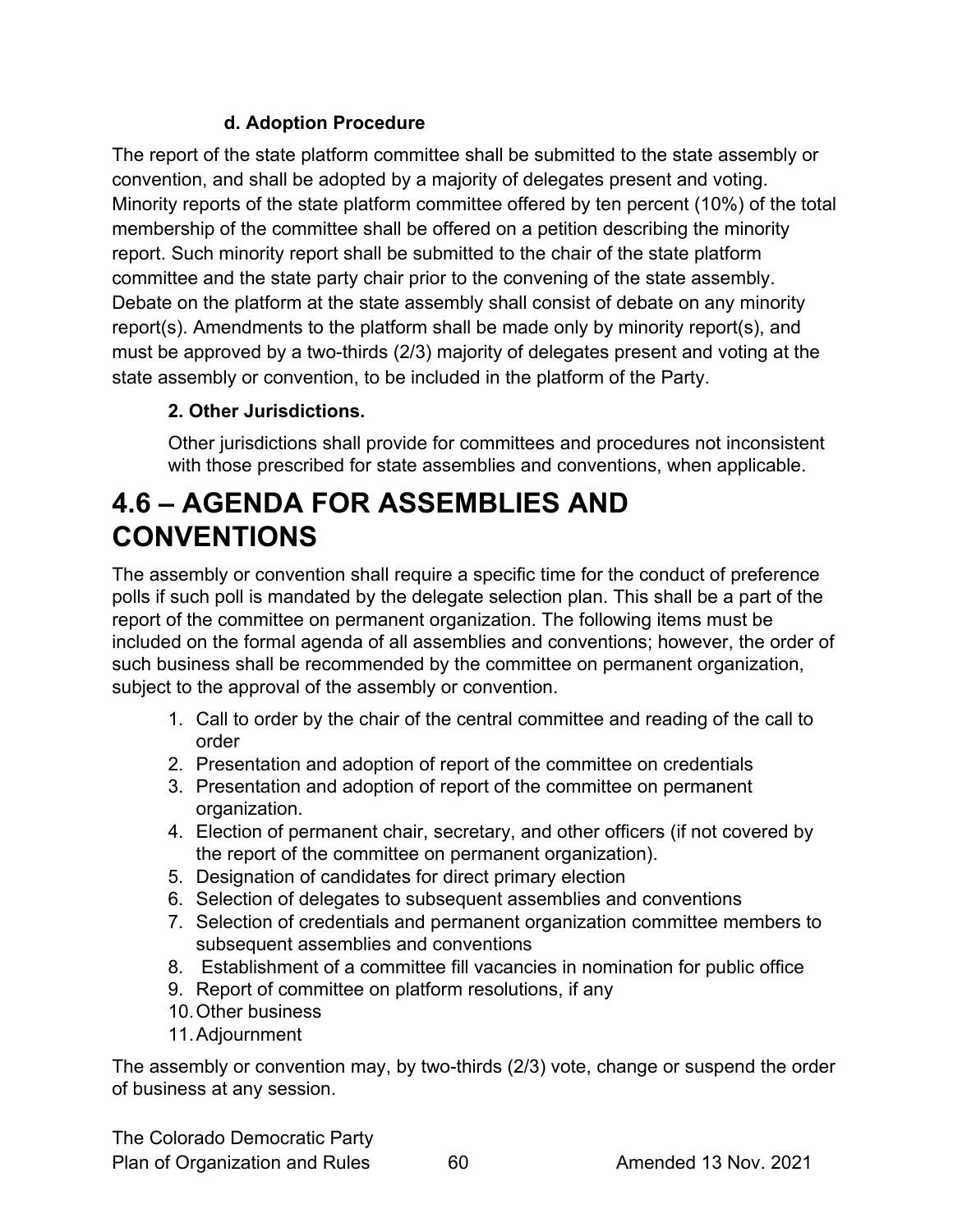# <span id="page-60-0"></span>**4.7 – VACANCIES IN THE NOMINATING SYSTEM**

# <span id="page-60-1"></span>**A. National Convention.**

An alternate vacancy, if occurring more than five days prior to the beginning of the national convention, shall be filled by the state's delegation to the national convention with a person of the same presidential preference and from the same political subdivision.

# <span id="page-60-2"></span>**B. Vacancy Committee.**

Any vacancy in designation or nomination by the Party for any elective office shall be filled by a vacancy committee designated by the nominating assembly or otherwise as provided by statute. The assembly may designate the central committee of the district involved as the vacancy committee, and in multi-county districts may also include the precinct committee people of the precincts included in the district. If the nominating assembly fails to designate a vacancy committee, the district central committee shall be the vacancy committee. A member of a vacancy committee may participate in a vacancy committee meeting remotely, including casting the member's vote by email, mail, telephone, or through an internet-based application. [C.R.S. 1-4-601 \(2\),](https://codes.findlaw.com/co/title-1-elections/co-rev-st-sect-1-4-601.html) 1-4-1012

# <span id="page-60-3"></span>**4.8 – CANDIDATE ELIGIBILITY**

**A.** A person shall be eligible for designation by an assembly or a vacancy committee as a candidate for nomination at a primary election or for appointment to a vacancy in such designation, if that person is a registered Democrat and a resident of the district by the statutory or constitutional deadline or by January 1 of the year of the general election if no deadline exists. [C.R.S. 1-4-601 \(4\)\(a\),](https://codes.findlaw.com/co/title-1-elections/co-rev-st-sect-1-4-601.html) Colo. Const. Art. V, [Section](https://advance.lexis.com/api/document/collection/statutes-legislation/id/6215-7Y41-JWJ0-G163-00008-00?cite=Colo.%20Const.%20Art.%20V%2C%20Section%204&context=1000516) 4

**B.** If there is no declared Democratic Party candidate for an elected office by the commencement of an assembly, the assembly may vote to waive the affiliation deadline and/or the residency requirements as allowed by law.

**C.** If there is no declared Democratic Party candidate for an elected office after the assembly but before the statutory filing deadline, the vacancy in nomination committee may waive the affiliation deadline and/or the residency requirements to nominate a candidate as allowed by law.

**D.** Prior to seeking the nomination, Congressional candidates must reside in the state of Colorado, but need not reside in the district for which they are seeking the nomination until elected.

# <span id="page-60-4"></span>**4.9 – VACANCY IN OFFICE**

A person shall be eligible for election to fill a vacancy in office if that person has been a registered Democrat, and a resident of the district, for a period of at least 12 months immediately preceding the date of the vacancy committee meeting and shall meet the requirements for running for the office in the next general election. If there is no other declared Democratic Party candidate in that vacancy election, a county central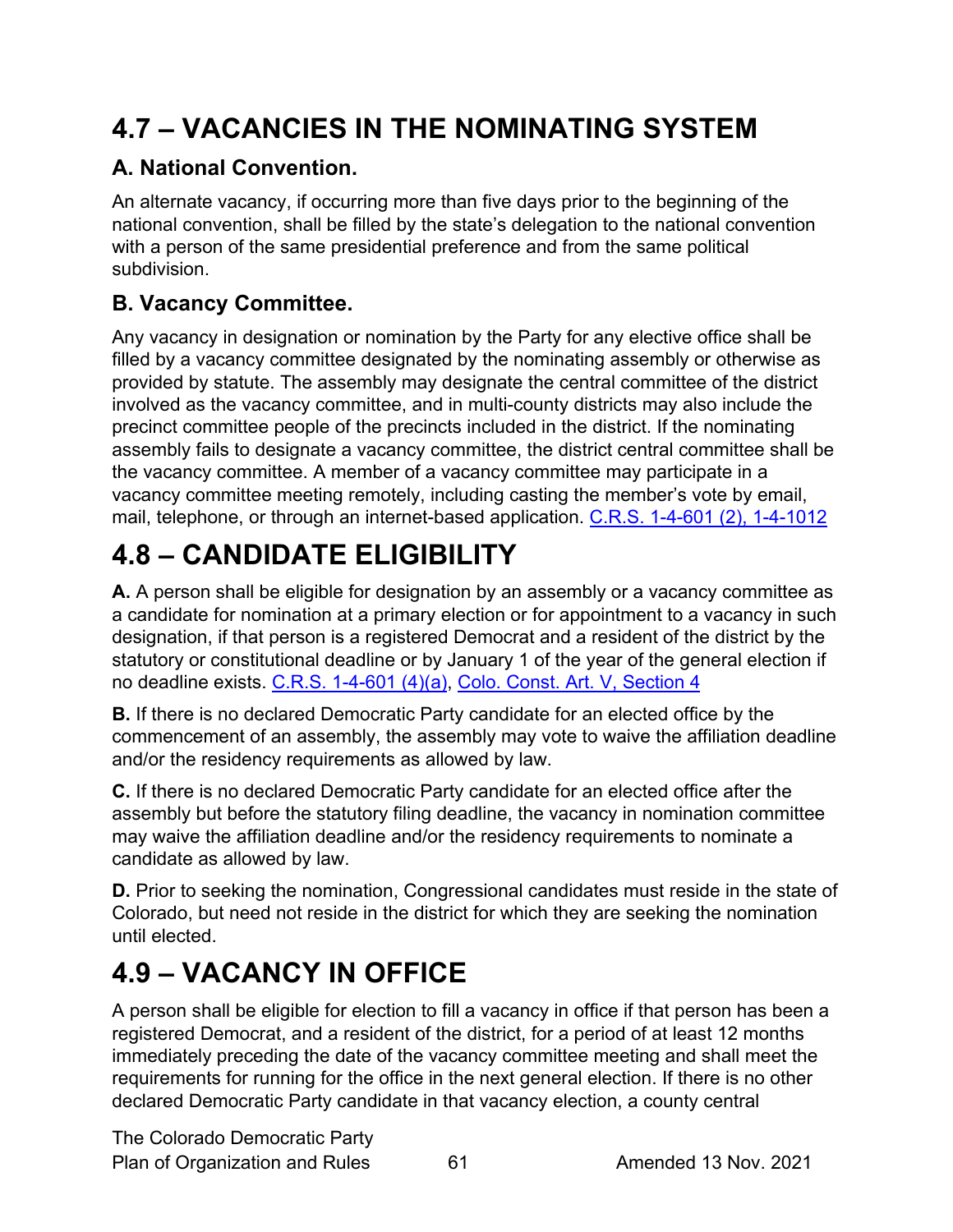committee or a vacancy committee may vote to waive the affiliation deadline and/or the residency requirements as allowed by law.

# <span id="page-61-0"></span>**PART FIVE – CONTROVERSIES**

# <span id="page-61-1"></span>**5.1 – CONTROVERSIES**

# <span id="page-61-2"></span>**A. Controversies defined.**

A controversy is defined as a formal complaint alleging a violation of the Code of Conduct, neutrality policy, state statute, State Party rules, regulations, and/or policies that is detrimental to the interests of the Party.

# <span id="page-61-3"></span>**B.Filing Complaints.**

Formal complaints shall be submitted via a Complaint Form, available to the public. The submitted form will then be distributed to the Chair, Vice Chairs, and Executive Director or the appropriate jurisdiction for further deliberation and consideration. If any of these party officials are named in the complaint, they shall not be involved in the handling of the complaint. All complaints will be considered official when a complaint form is submitted to the Chair or their representative. Complaint forms may be submitted in person, via mail, courier, or via email.

# **1. Standing for Filing a Complaint.**

**a.** A formal complaint may be filed with the State Party Chair or with the chair of any other district or initiative by any registered Colorado Democrat or Democratic Party organization. The chair of the committee may refer the complaint to a controversy committee to hear the dispute and report to the chair or seek resolution by other means; or

**b.** When a formal complaint is signed by at least two members of a central or executive committee and:

 **i.** at least fifty registered Colorado Democrats, or

 **ii.** a number of registered Democrats equal to at least 1% of registered Democrats within the jurisdiction,

The chair of the committee shall refer the complaint to a controversy committee to hear the dispute and report to the chair. The chair shall then make a determination or refer the committee report to the State Executive or Central Committees or the State Assembly for final determination.

# **2. Forwarding to State Party.**

When a complaint cannot be resolved by the local jurisdiction, it may be forwarded to the appropriate State Party authorities under [CDP Rules 1.2.](#page-8-0)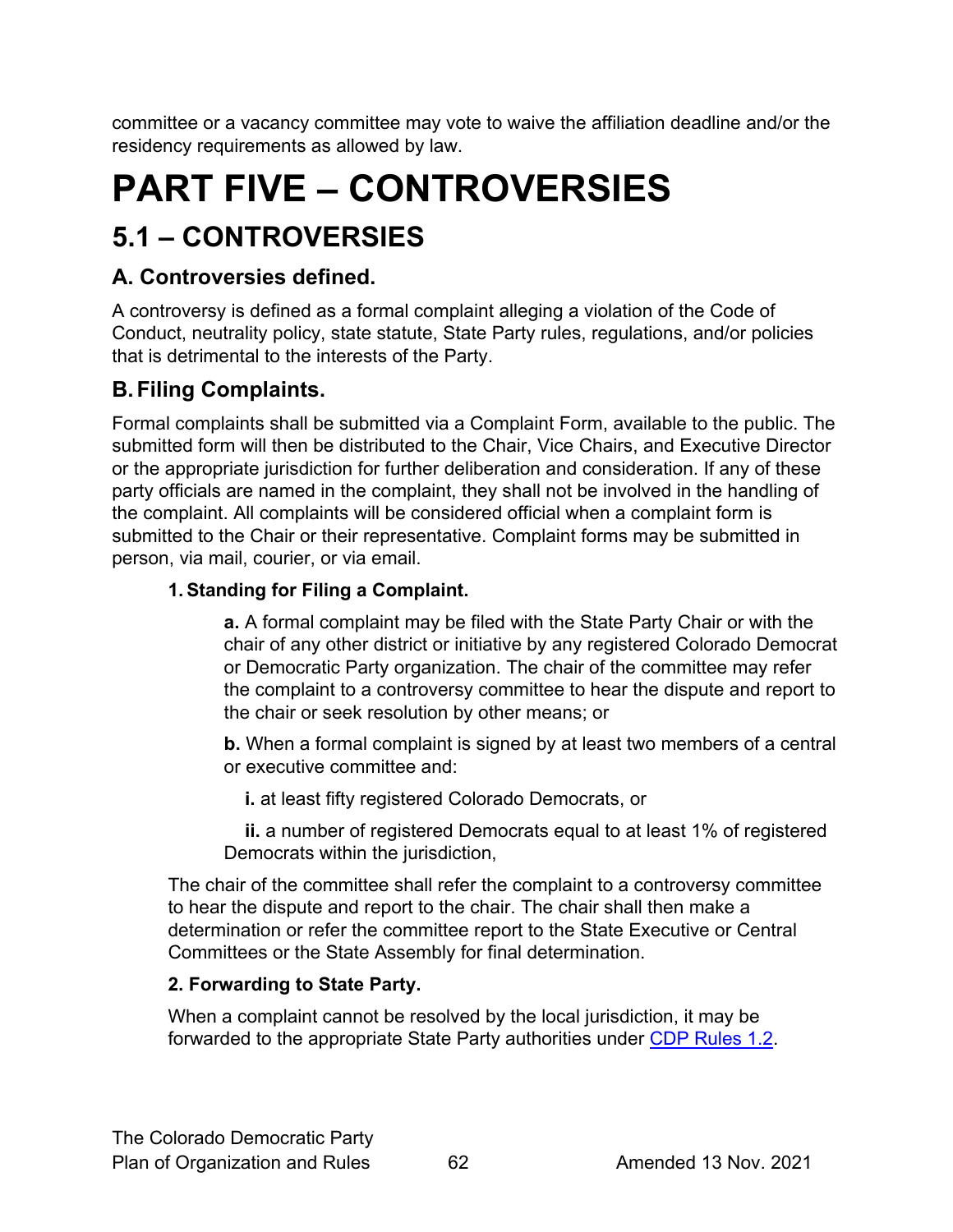# <span id="page-62-0"></span>**C.Procedures.**

The chair may take action on their own authority or shall take action upon a controversy complaint filed with the chair within 30 days from the event or within 30 days when the event should have reasonably been known. The complaint shall state specifically the matter(s) in dispute, supporting facts and proposed resolution. If the complaint cannot be resolved informally, the chair, whether acting upon the chair's own motion or upon the complaint, shall within ten (10) days appoint a controversy committee to investigate the allegations. Within ten (10) days from the date of its appointment, the chair shall notify the controversy committee to convene to act upon the complaint.

#### **1. Full notice.**

The chair shall give full notice to all parties affected by the controversy. Any and all parties to the controversy shall in all cases be notified whether the controversy shall be submitted to the State Assembly, or heard by the State Central Committee, the State Executive Committee, or a controversy committee designated by the chair. The respondent may file with the chair an answer to said charges and make counter charges within five business days after receipt of such notice. The chair shall provide a copy of said answer or counter charges, as stated below, to any and all interested parties.

#### **2. Notice of meeting.**

When any meeting of the State Central Committee or State Assembly is called under this Article, the State Chair shall give notice to all members of the state central committee or to the delegates to the state assembly a notice of such meeting. This notice shall include the date, time and place of the meeting, and shall include the specifics in the complaint application.

**a.** If the State Assembly has been called to meet within 30 days after the State Chair receives a petition alleging a controversy, or acquires knowledge of a dispute, the chair may submit the matter in dispute to the State Assembly.

**b.** In all other cases the State Chair may call a meeting of the State Central or Executive Committee to be held within 30 days, for the purpose of hearing and determining the controversy.

#### **3. Submission to assembly.**

In case of the matters being submitted to the State Assembly, the assembly may appoint a controversy committee to hear the evidence of the parties to the controversy, and their witnesses, and make a report to the assembly for its action before its final adjournment. The procedure before such committee of the assembly shall be as stated in Section E, below. No committee of the assembly may take final action but must report its findings to the assembly for its final vote. The assembly may refer the matter to the State Central Committee, in which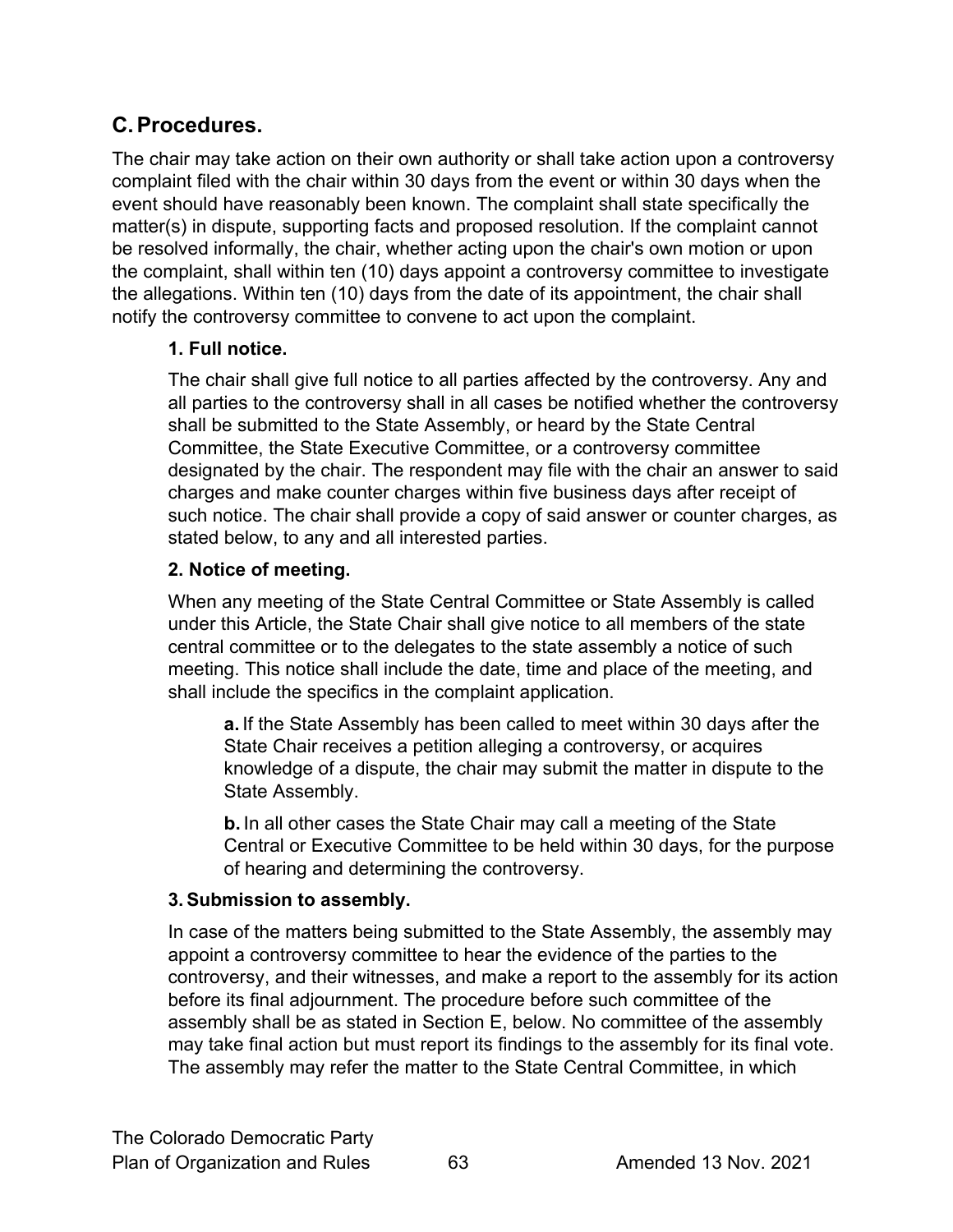event the State Central Committee and State Chair shall also proceed as stated below.

# <span id="page-63-0"></span>**D. Confidentiality.**

**1.** All attempts should be made to settle formal complaints confidentially, and at a level lower than the formal State Party controversy process.

**2.** The default shall be to handle formal complaints confidentially for all sides.

**3.** If a complaint cannot be resolved confidentially, the person making the complaint will have the option to allow their name to be included as part of the investigation process.

**4.** The subject of a formal complaint has the right to answer all charges and provide exculpatory evidence.

# <span id="page-63-1"></span>**E.Controversy Committee.**

A controversy committee is an ad hoc committee that may be appointed to investigate a specific controversy or a series of related controversies. It shall have from 3 to 7 members, who shall remain neutral, do not live in the district where the controversy has occurred, or have any part in the controversy. All members shall attend all meetings of their committee.

**1.** The Chair of the State Central Committee, or their official representative, shall preside at any meeting where controversies are heard. In the event that the Chair of the State Central Committee is the subject of the controversy, the 1st Vice Chair or their representative shall preside. The Chair shall arrange for the recording of the proceedings, and that a hard or digital copy of the proceedings be kept for no less than three years.

- **2.** All witnesses shall swear or affirm to tell the truth.
- **3.** All evidence shall be taken in the presence of the committee.
- **4.** Both sides of the dispute shall be allowed to introduce written or oral evidence.

**5.** Both sides to the controversy may be represented by counsel, or other individual of their choosing, who may question the witnesses and who shall be allowed to make arguments for their respective sides in the following order:

- **a.** Individual for the complainant may argue their case.
- **b.** Individual for the respondent may argue their case.
- **c.** Reply of individual for the complainant.

**6.** Any members of the committee may ask questions after the evidence has been introduced and the arguments conclude, then both the complainant and respondent and their counsel shall be excluded and the matter shall be open for discussion and determination by the vote of the majority of the committee.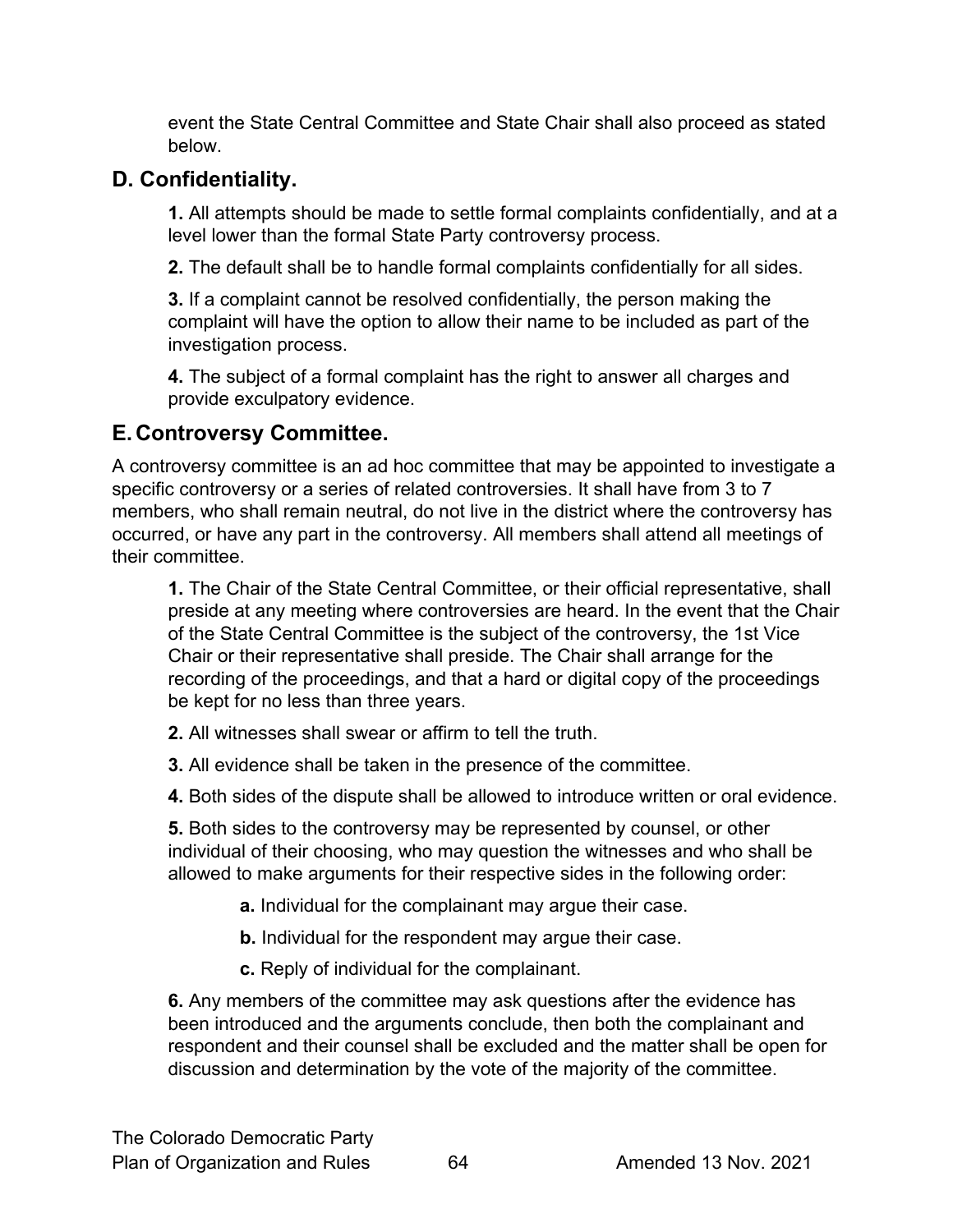**7.** The committee shall then present its report with all evidence presented to it, to the appropriate governing body, the chair, the State Executive Committee, the State Central Committee, or the State Assembly.

**8.** A controversy committee shall be considered terminated once its report has been presented to the appropriate governing body.

#### <span id="page-64-0"></span>**F. Documentation.**

**1.** All reports and results shall be maintained in a confidential archive by the State Party for not less than three (3) years.

**2.** Archived cases will be purged of names, dates, and other information not pertinent to provide precedents of action taken for the type of incident.

**3.** Access to confidential archives will be limited to the State Chair and staff as required for future controversies.

**4.** Reports that do not lead to referral for disciplinary action shall not be made public unless deemed relevant for future action by majority vote of the governing body.

# <span id="page-64-1"></span>**G. Enforcement.**

#### **1. Controversy Committee of the State Assembly.**

Upon a report of a committee to the State Assembly, the Assembly may adopt, change, modify or disapprove the report, and make such findings and decisions as may be determined upon majority vote of the assembly. The vote of the assembly shall be final.

#### **2. Controversy Committee of the State Executive or Central Committee.**

The determination of the State Executive or Central Committee shall be final. Upon presentation of the decision by the Chair and the State Central Committee, and notice thereof to the complainant and respondent, they shall immediately submit to the decision and take such steps as may be required by law, or by the State Central Committee. The State Executive or Central Committee shall in all cases authorize the State Chair to dissolve any committee found to be illegally constituted, to remove from the office of Secretary of State, or County Clerk or City Clerk, any nomination found to be improperly filed; and to take each and every step to make effective its decision or judgment if complainant or respondent refuses to so do.

#### **3. Controversy Committee of the State Chair.**

If the complaint, in whole or part, is sustained by the State Chair, they shall make change orders or overrule the action complained of. Such orders shall immediately become effective.